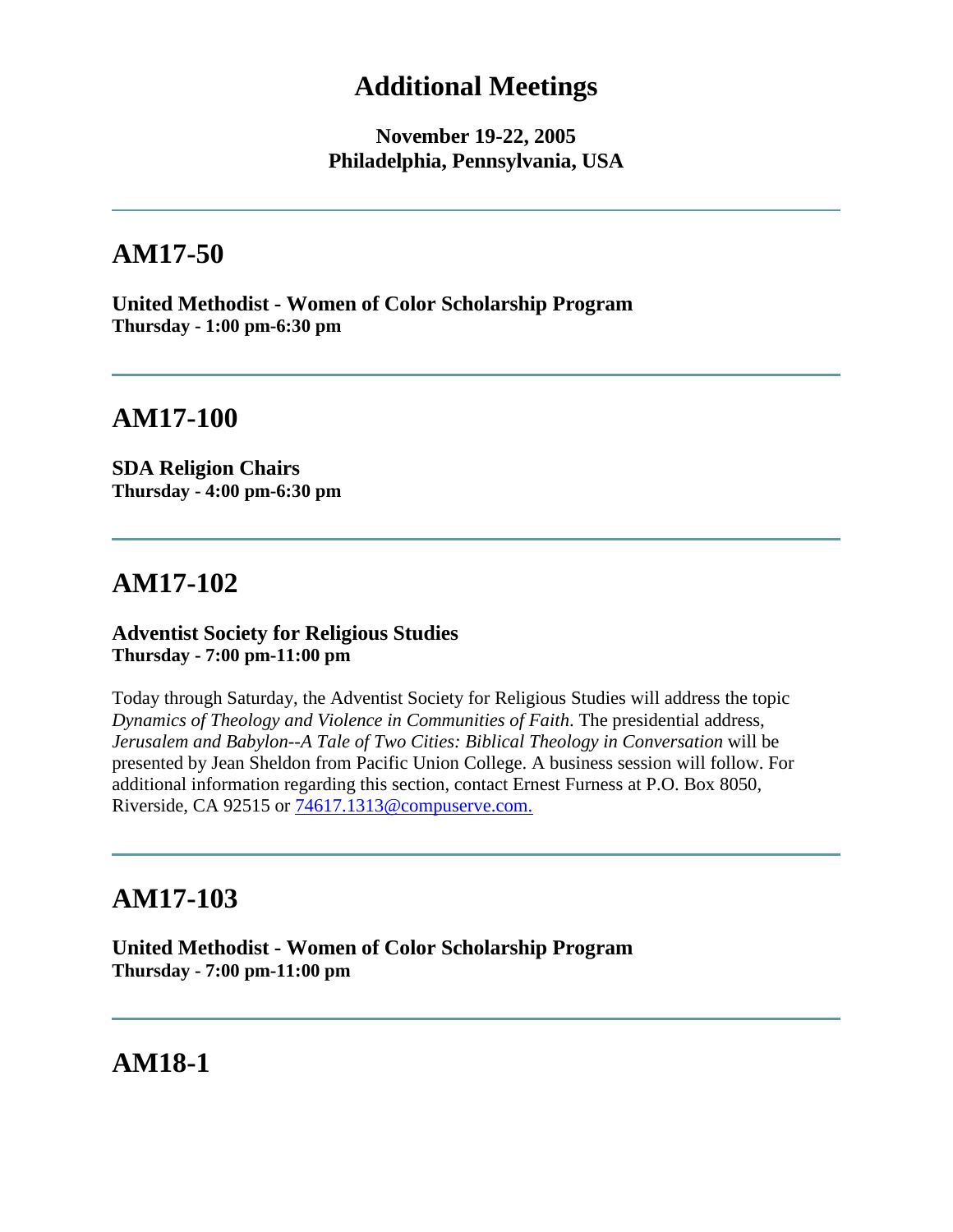#### **New Developments in Religious Studies V: Keeping Ourselves Current Friday - 8:15 am-4:30 pm**

An Annual Conference for Secondary School Teachers of Religion, Ethics, History, English, and Social Studies

Friday and Saturday, November 18 and 19, 2005

This annual national conference provides an opportunity for secondary school teachers in independent and public schools to join together to meet colleagues from across the country and to hear about new developments in the fields of ethics and the major religious traditions of the world. Nationally and internationally known scholars will share information about new research and resources, and teachers will talk together about innovative projects they are developing.

Please visit<http://www.hds.harvard.edu/prse/ndrs2005.html> or call Sarah

Lefebvre at 1-617-384-8047 for updated information (including agenda, presentation descriptions, and registration).

# **AM18-2**

**Adventist Society for Religious Studies Friday - 9:00 am-11:30 am**

# **AM18-3**

*Believers Church Bible Commentary* **Editorial Council Friday - 9:00 am-3:30 pm**

# **AM18-4**

**Christians Associated for Relationships with Eastern Europe Friday - 9:00 am-8:30 pm**

Theme: *Legacy of a Slavic Pope in Eastern Europe: Prospects for Ecumenism*

9:30-11:30 Keith Clements, Council of European Churches

Joseph Loya, O.S.A. Villanova University, "A Catholic View"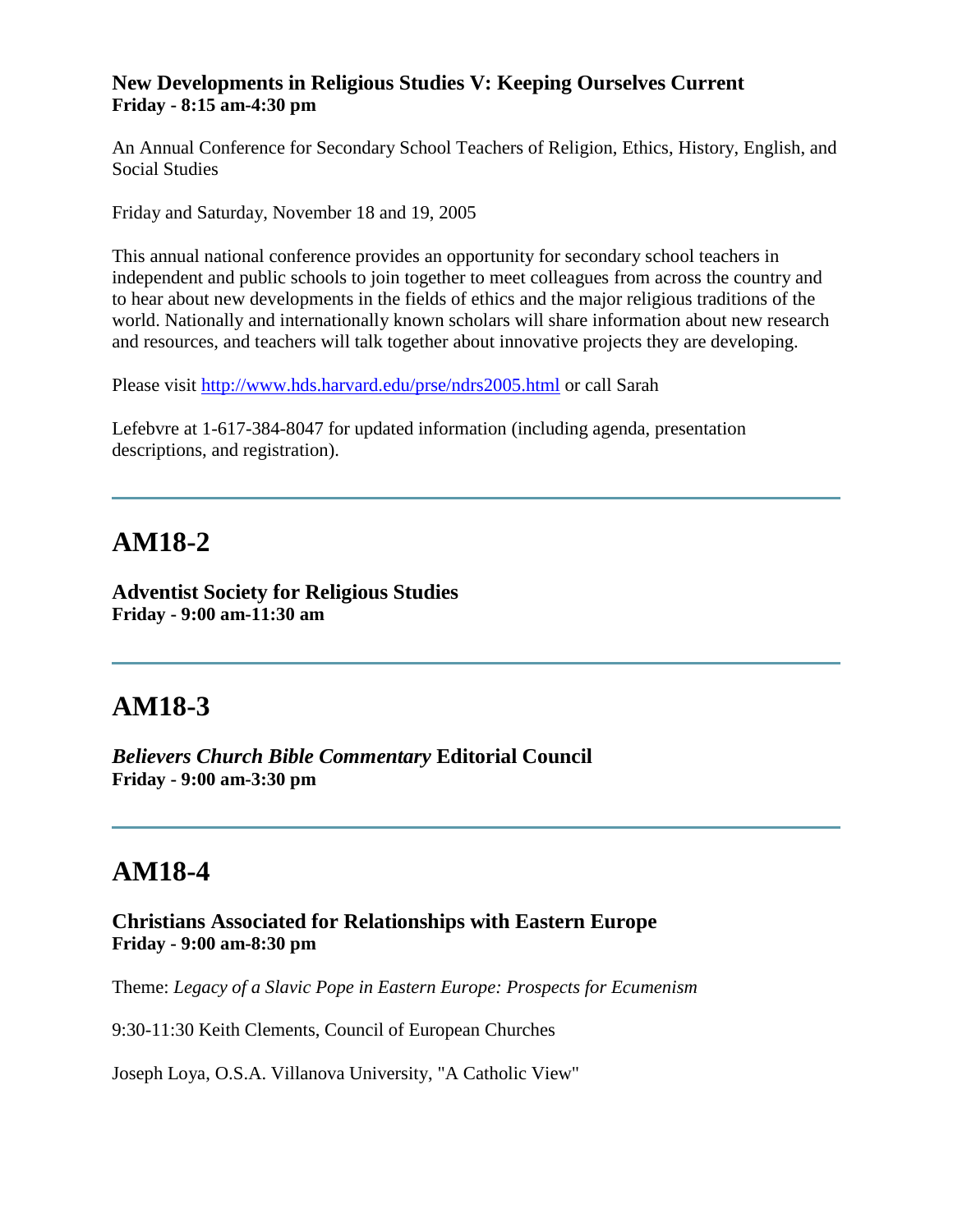Frederica Matthews-Green, Baltimore, "An Orthodox View"

1:00-5:30 Peter Kuzmic, Evangelical Theological School, Osijek, Croatia

Angela Ilic, Belgrade, Serbia, "Relationships Between Traditional Religious

Communities and New Religious Movements In Southeast Europe"

CAREE business meeting - Paul Mojzes, Presiding

7:00-8:30 Miroslav Volf, Yale Divinity School,

*A Voice of One's Own: Public Faith in a Pluralistic World*

Call for papers abstract to Paul Mojzes, **pmojzes@rosemont.edu** by September 15.

Information and pre-registration to James Payton at [caree@redeemer.on.ca;](mailto:caree@redeemer.on.ca) 1-905-648-2139 x4287. Registration \$30; CAREE members, students, \$20.

### **AM18-6**

**Lutheran Women in Theological Studies Friday - 9:00 am-6:30 pm**

### **AM18-8**

**North American Paul Tillich Society Friday - 9:00 am-10:45 am**

Theme: *Tillich on Symbolism*

Christopher Rodkey, Mountain Lakes, New Jersey, Presiding

Donald Dreisbach, Northern Michigan University

*Tillich's Symbols and Christology: A Failure of Nerve?*

Robison James, University of Richmond

*Symbol Early and Late: Continuity and Discontinuity between the German and American Tillich*

Stephen Murray, Skidmore College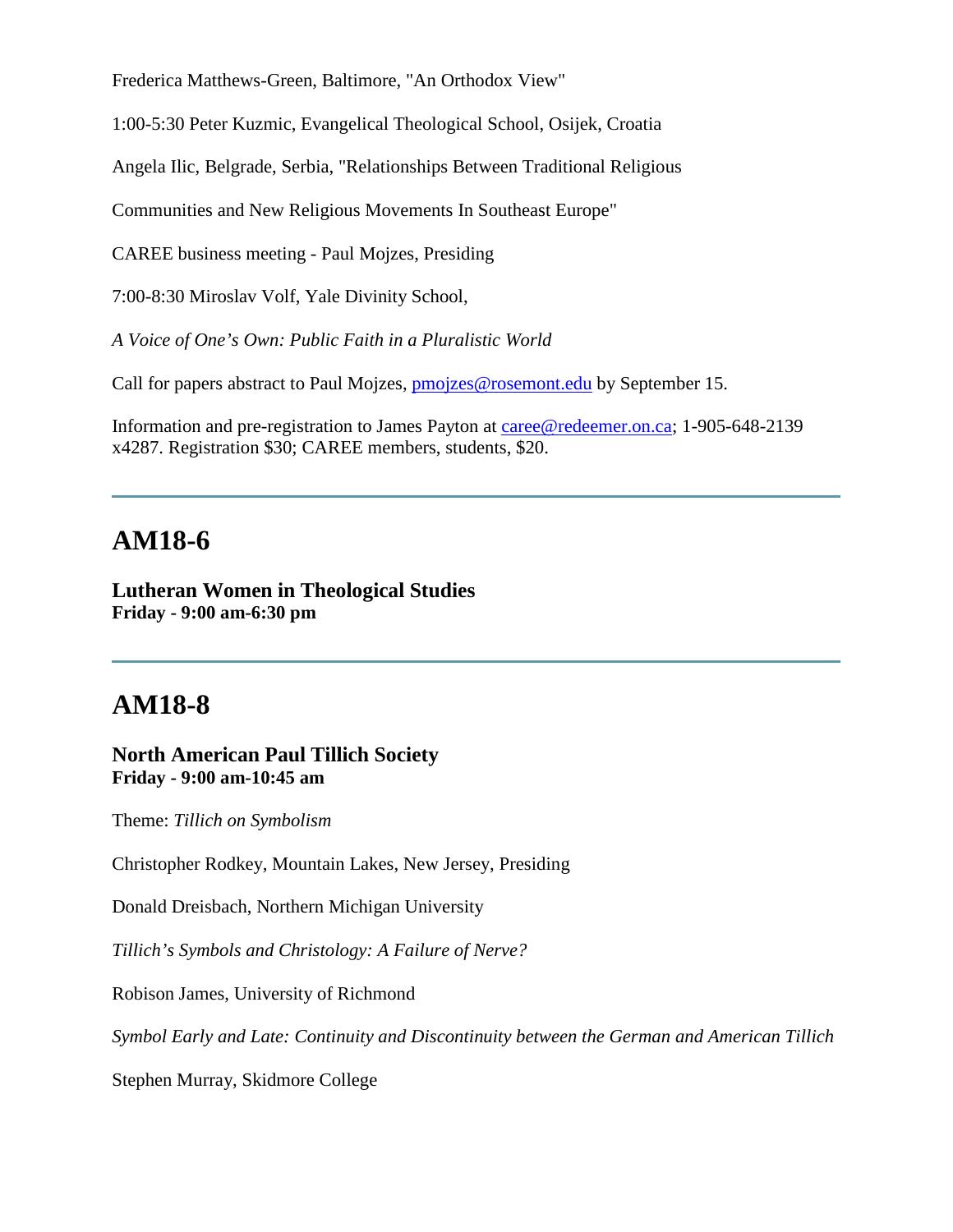**Society for Buddhist-Christian Studies - Board Meeting Friday - 9:00 am-11:30 am**

### **AM18-10**

**United Methodist - Women of Color Scholarship Program Friday - 9:00 am-11:30 am**

## **AM18-13**

**Conference on Contemporary Pagan Studies Friday - 9:00 am-6:30 pm**

9A - 10:30A

*"Romancing the Pagan": Folk Music, Politics, and Ideology in Pagan* 

*Intellectual History*

Christopher W. Chase, Michigan State University

*Religioning Reconstruction: Active Change in Reconstructionist Paganisms*

Cat McEarchern, University of Stirling

10:30A - 10:45A

Coffee Break

10:45A - 12:30P

Panel: *Writing as an Academic vs. Writing as a Practitioner*

Douglas Cowan, University of Missouri-Kansas City

Nikki Bado-Fralick, Iowa State University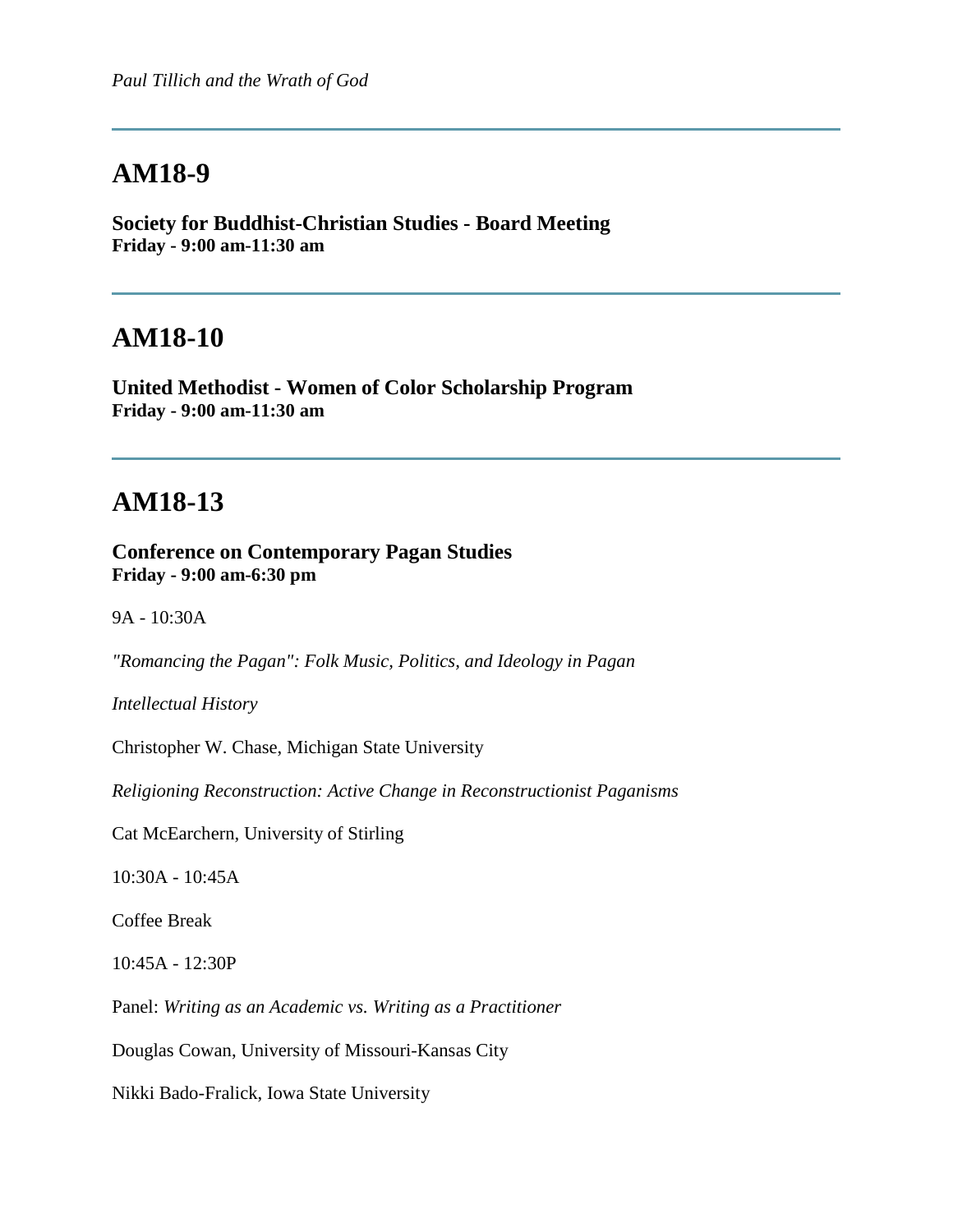12:30P - 2PM Lunch

2P - 3:45P

Film: *I Still Worship Zeus*

3:45P - 4:00P

Coffee Break

3:30P - 5:30P Book Session: *Researching Paganisms*

For more information, visit [Paganstudies.org](http://www.paganstudies.org/) or e-mail [Cat McEarchern.](mailto:cat@paganstudies.org)

# **AM18-11**

### **North American Paul Tillich Society Friday - 11:00 am-1:15 pm**

Theme: *The Early Tillich*

Terry O'Keeffe, University of Ulster, Northern Ireland, Presiding

Jean Richard, University of Laval

*Philosophy of History in Tillich's Early Writings*

Doris Lax, University of Heidelberg

*The Tillich of the Years 1911-1913*

Matthew Lon Weaver, University of Pittsburgh

*Religion Confronts Nationalism: Tillich's First World War Chaplaincy Sermons*

# **AM18-65**

**The Womanist Consultation Friday - 12:00 pm-4:00 pm**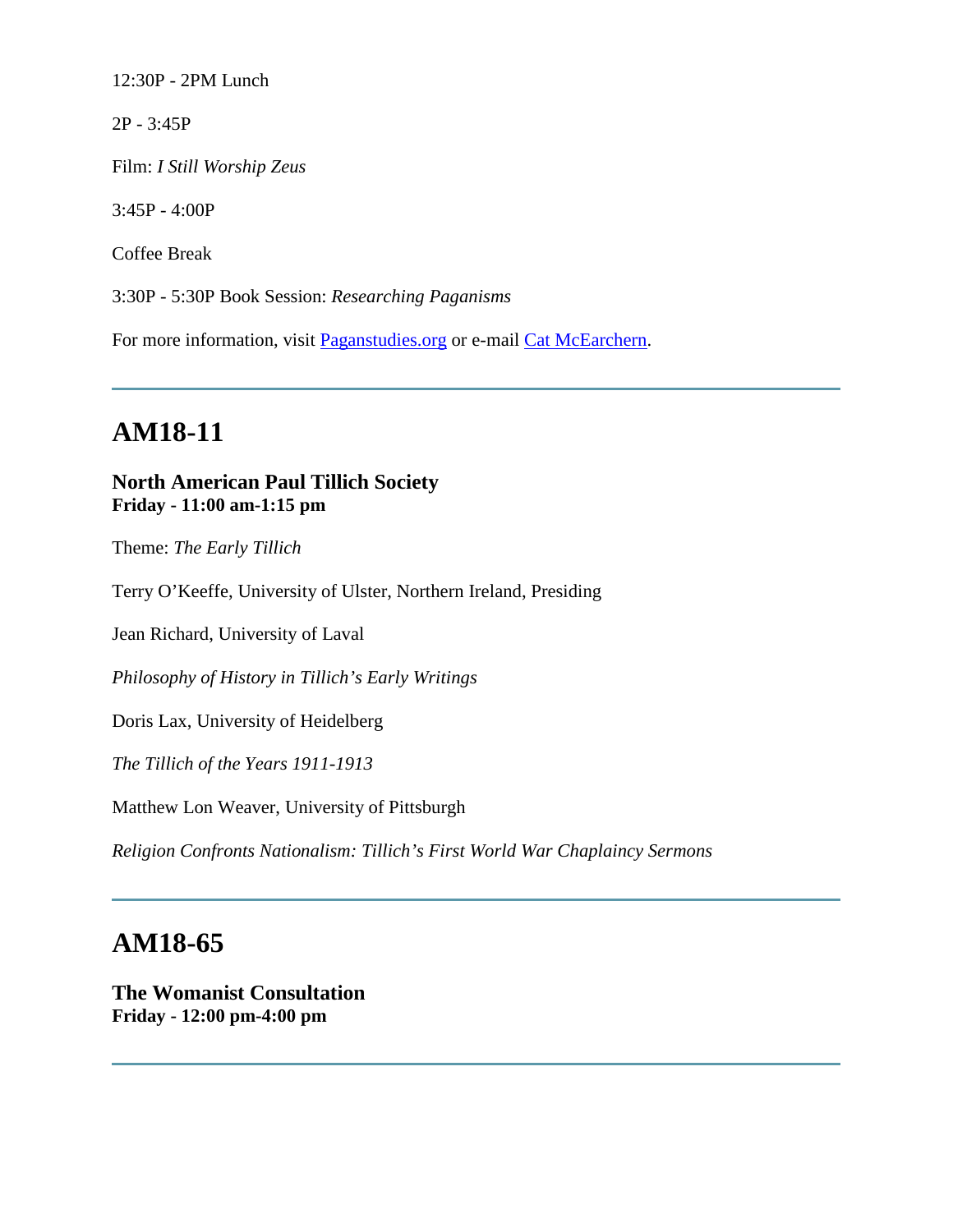**Adventist Society for Religious Studies Friday - 1:00 pm-6:30 pm**

# **AM18-51**

### **Dharma Association of North America (DANAM) Friday - 1:00 pm-3:30 pm**

Theme: *Asceticism in the Contemporary Dharma Traditions* Ramdas Lamb, University of Hawaii at Manoa, Presiding Karma Lekshe Tsomo, University of San Diego Renunciation in Contemporary Buddhist Monastism Jeffrey Long, Elizabethtown College Radical Renunciation: The Aim and Practice of Jain Asceticism Pravrajika Vrajaprana, Vedanta Society of Southern California Looking In and Letting Go: Vairagya in the Vedanta Tradition Veena Howard Rani, University of Oregon, Lane Community College Asceticism in the Life of Mahatma Gandhi Kusumita Pedersen, St. Francis College, NYC Respondent

# **AM18-52**

*Dietrich Bonhoeffer Works* **Editorial Board Friday - 1:00 pm-6:30 pm**

# **AM18-53**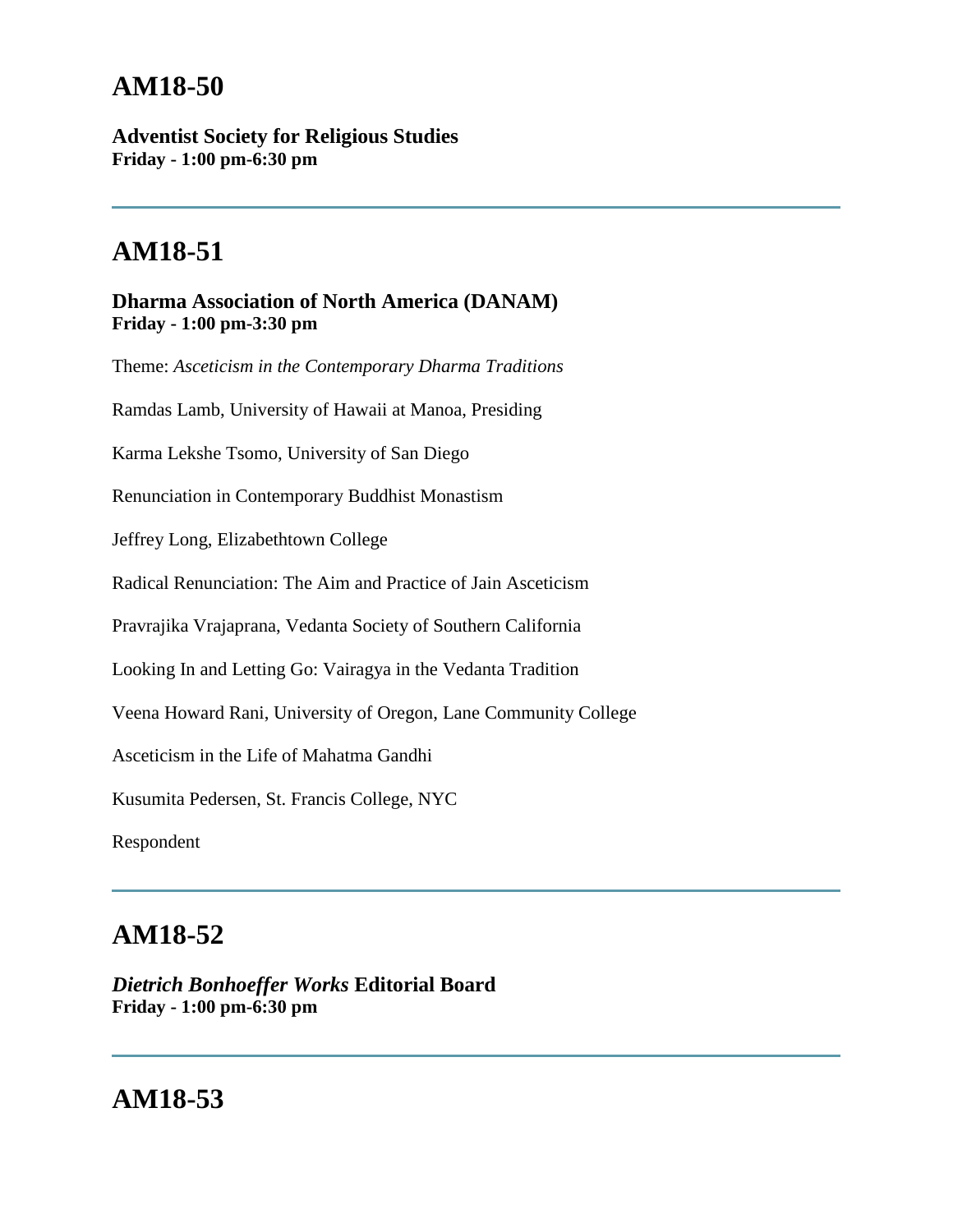### **North American Association for the Study of Religion Friday - 1:00 pm-3:30 pm**

Theme: *Post-Analytic Philosophy and the Study of Religion*

This working group examines the application of post-analytic philosophy (as represented in the work of Donald Davidson, Robert Brandom, and John McDowell) to the study of religion and investigates how Holistic Semantics addresses both cultural diversity and epistemic unity. The group welcomes observers to attend the session.

Jeppe Sinding Jensen, University of Aarhus, Denmark

Gabriel Levy, University of California, Santa Barbara

Kevin Schilbrack, Wesleyan College

G. Scott Davis, University of Richmond

Terry Godlove, Hofstra University

Nancy Frankenberry, Dartmouth College

# **AM18-55**

### **North American Association for the Study of Religion Friday - 1:00 pm-3:00 pm**

Theme: *Papal Visits and Papal Death in Comparative Perspective*

Chair: Mary Alyson Prude, University of California, Santa Barbara

Panelists:

Gustavo Benavides, Villanova University

Scott Kline, St. Jerome's University-University of Waterloo

Gary Laderman, Emory University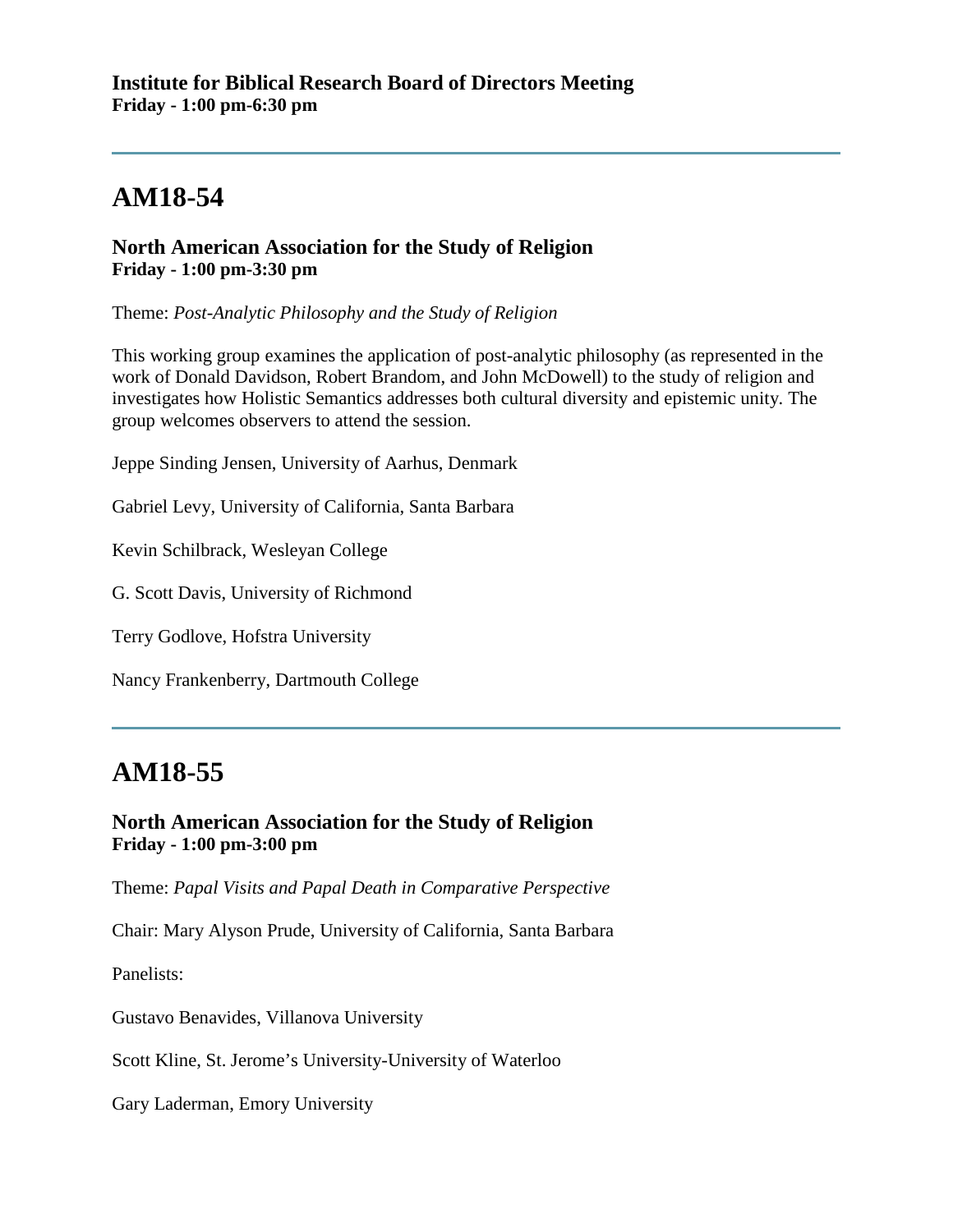#### **Quaker Theological Discussion Group Friday - 1:00 pm-3:30 pm**

Theme I: Quaker Contributions to American Democracy

Presider: Paul Anderson

Jane Calvert, *Liberty of Conscience and Quaker Constitutionalism*

Stephen Angell, *E Pluribus Unum, and Quaker Approaches to Plurality and Unity*

Response, Emma Lapsanski

"A Friendly Response to the Vatican," an update by Paul Anderson

## **AM18-57**

#### **Release of the Carnegie Foundation Book** *Educating Clergy: Teaching Practices and Pastoral Imagination* **Friday - 1:00 pm-3:30 pm**

The Carnegie Foundation for the Advancement of Teaching announces the release of *Educating Clergy: Teaching Practices and Pastoral Imagination*, based on the Foundation's three-year study of clergy education. Published jointly by Jossey-Bass and Carnegie, this publication addresses the ways in which different types of theological schooling mediate the educational tensions among academic, institutional, and pastoral concerns.

### **AM18-59**

### **Thomas F. Torrance Theological Fellowship Friday - 1:00 pm-3:30 pm**

Rev. Dr. Andrew Purves, of Pittsburgh Theological Seminary, will speak on: "'I yet not I but Christ:' Galatians 2:20 and the Christian Life in the Theology of T. F. Torrance."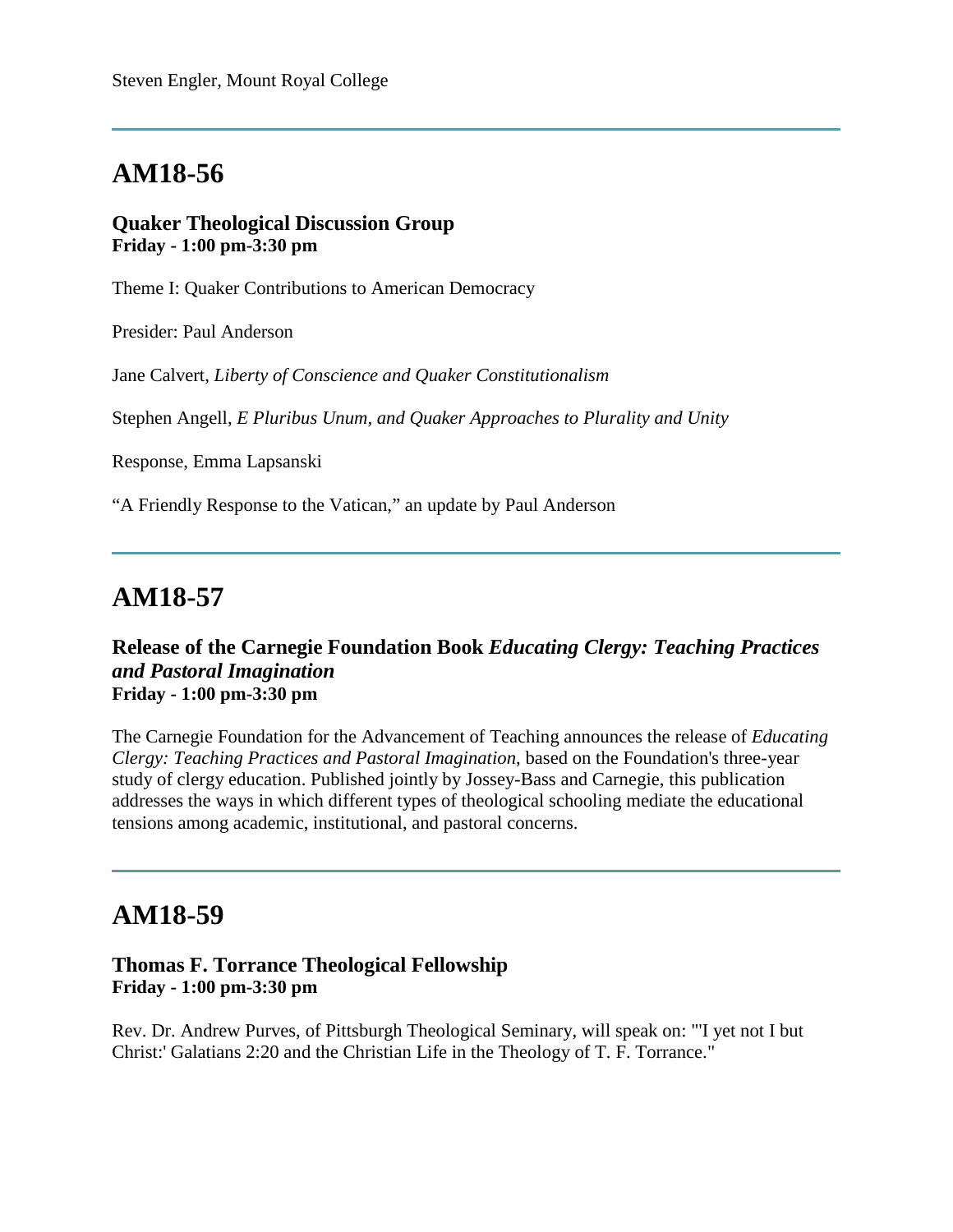The vicarious humanity of Christ is the gospel on which we rely in practical theology, for in Jesus Christ all human responses "are laid hold of, sanctified and informed by his vicarious life of obedience and response to the Father" (Torrance, The Mediation of Christ, 108).

## **AM18-60**

**Theology and Ethics Colloquy Friday - 1:00 pm-6:30 pm**

# **AM18-131**

### **Society for Buddhist-Christian Studies Friday - 1:00 pm-3:30 pm**

Theme: *Hear the Cries of the World, part 1*

Presentations from the seventh International Conference at Loyola Marymount University, Los Angeles with selected papers on topics such as the ethics of war, clergy abuse, visual religion, and prison practice.

# **AM18-61**

**North American Paul Tillich Society Friday - 2:00 pm-3:45 pm**

Theme: *Tillich and Religious Knowledge*

John Thatamanil, Vanderbilt University, Presiding

Mary Ann Stenger, University of Louisville

*Experience's Role in Religious Knowledge*

David H. Nikkel, University of North Carolina at Pembroke

*The Mystical Formation of Paul Tillich*

Tabea Rösler, Princeton Theological Seminary

*"You Never See with the Eyes Only": Reconfiguring Paul Tillich's Concept of Personhood*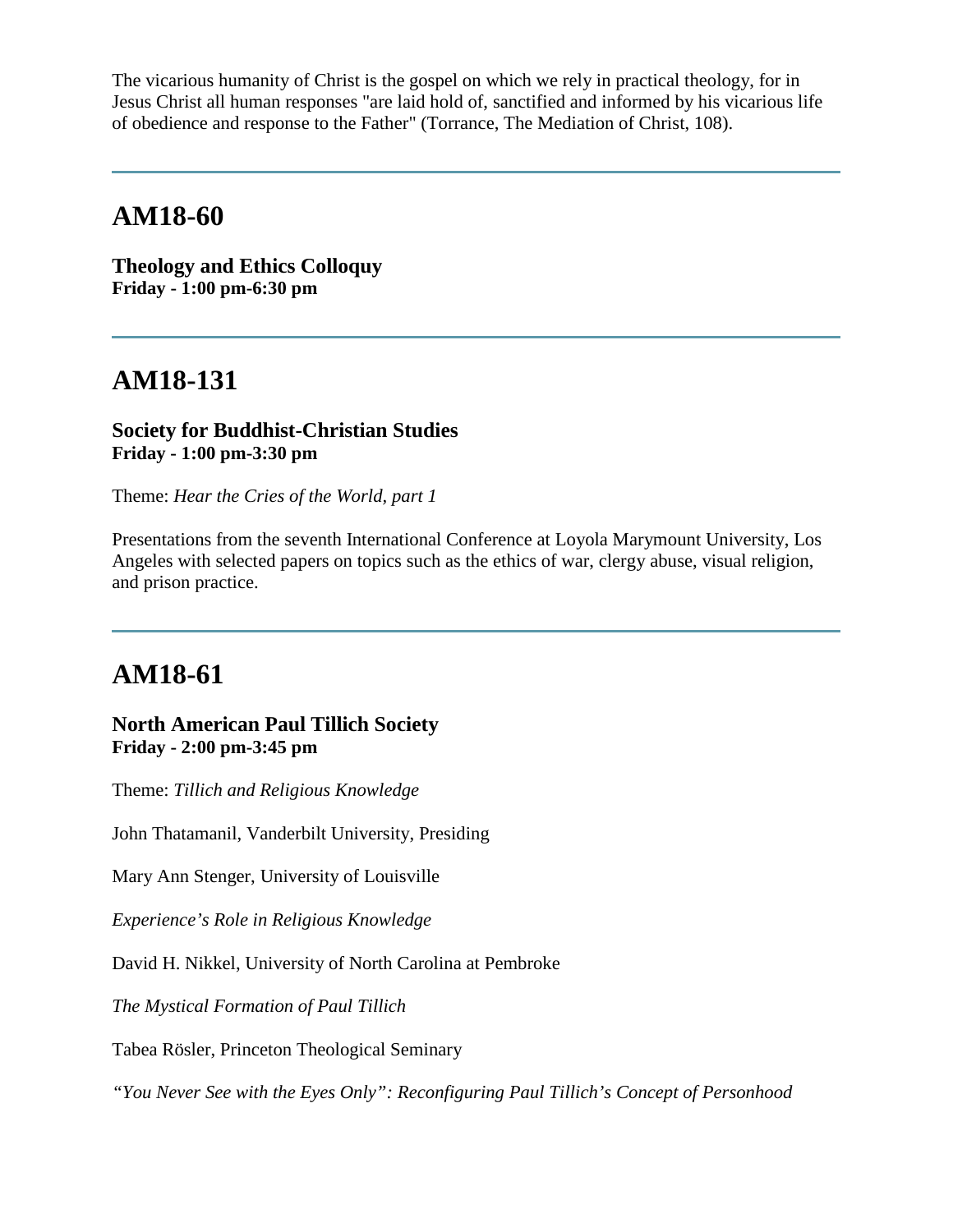#### **Person, Culture, and Religion Friday - 2:00 pm-6:30 pm**

2:00 Book Panel – Pamela Cooper-White, *Shared Wisdom: Use of the Self in Pastoral Care and Counseling*

Lallene Rector, Garrett-Evangelical Theological Seminary, Presider

Rodney Hunter, Emory University

Wally Fletcher, Philadelphia

Bonnie Miller-McLemore, Vanderbilt University

Pamela Cooper-White, Lutheran Theological Seminary, Philadelphia, PA

3:45 Coffee Break

4:00 *Visual Experience in the Wondering Brain: Vision in Religion, Art, Sexuality, and Consciousness*

Kelly Bulkeley, Graduate Theological Union

Serinity Young, American Museum of Natural History

Carol Rausch Albright, Chicago

5:30 *The Psychology and Spirituality of Martial Arts Practice*

Lisa Cataldo, Union Theological Seminary

James Jones, Rutgers University

# **AM18-63**

### **Anglican Association of Biblical Studies Friday - 2:30 pm-9:30 pm**

St. Mark's Episcopal Church

1625 Locust Street, Philadelphia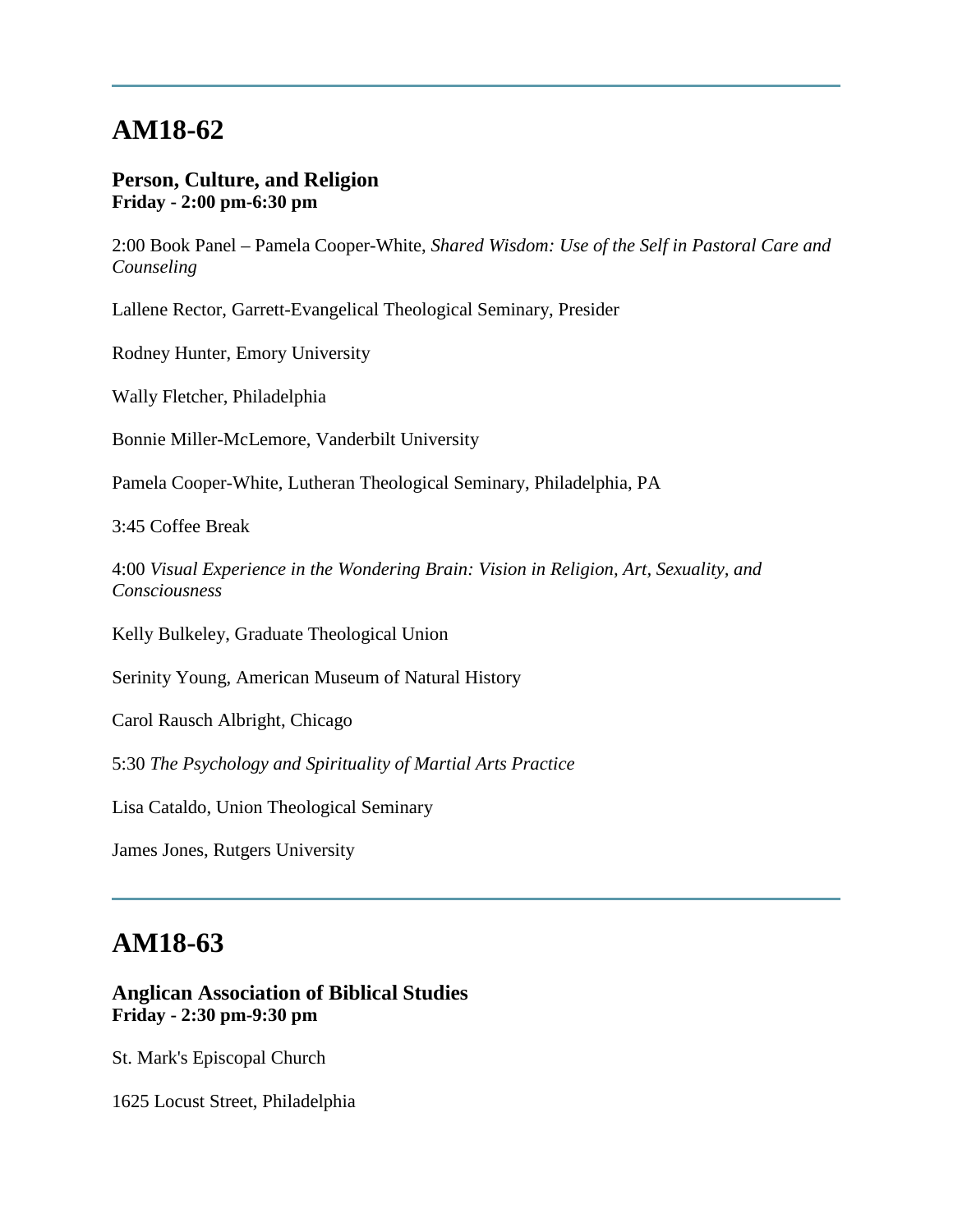This year's focus, *Scripture, Homosexuality, and the Windsor Report*, will be explored in a workshop at 2:30 and in an after-dinner talk by the Right Reverend N. Thomas Wright, Bishop of Durham (England) at 8:00. The workshop's goal is to prepare members not only to understand the issues more clearly but also to be able to lead others in developing such understanding. The schedule also includes a business meeting (4:00), Holy Eucharist (5:30), reception (6:30), and dinner (7:00, reservations required). For dinner reservations, directions, and additional information, see www.aabs.org. The AABS is an international association of biblical scholars who are affiliated with the churches of the Anglican Communion, including the Episcopal Church in the U.S.—new members welcome.

### **AM18-64**

#### **Theology for the PC (USA) Friday - 2:30 pm-5:00 pm**

Presybterian Church (USA) pastors and scholars and others who are interested are invited to this meeting dedicated to doing theology for the church. Theme: *What Ever Happened to the Shema?: The Place of the Law in Reformed Worship and Life.* The theme will be discussed by a panel of speakers. Further information: Anita Brown, Office of Theology and Worship, 1-888- 728-7228 x5033, abrown@ctr.pcusa.org.

# **AM18-100**

#### **Accordance Training Seminar Friday - 4:00 pm-6:30 pm**

The seminar will review the latest features and new scholarly modules of Accordance Bible Software. It is suitable for both new and experienced users, as well as anyone interested in Accordance. The demonstration will explain basic interface concepts and show how to use the software's advanced search capabilities. There will also be time for questions.

## **AM18-101**

**African Association for the Study of Religions Friday - 4:00 pm-6:30 pm**

**AM18-102**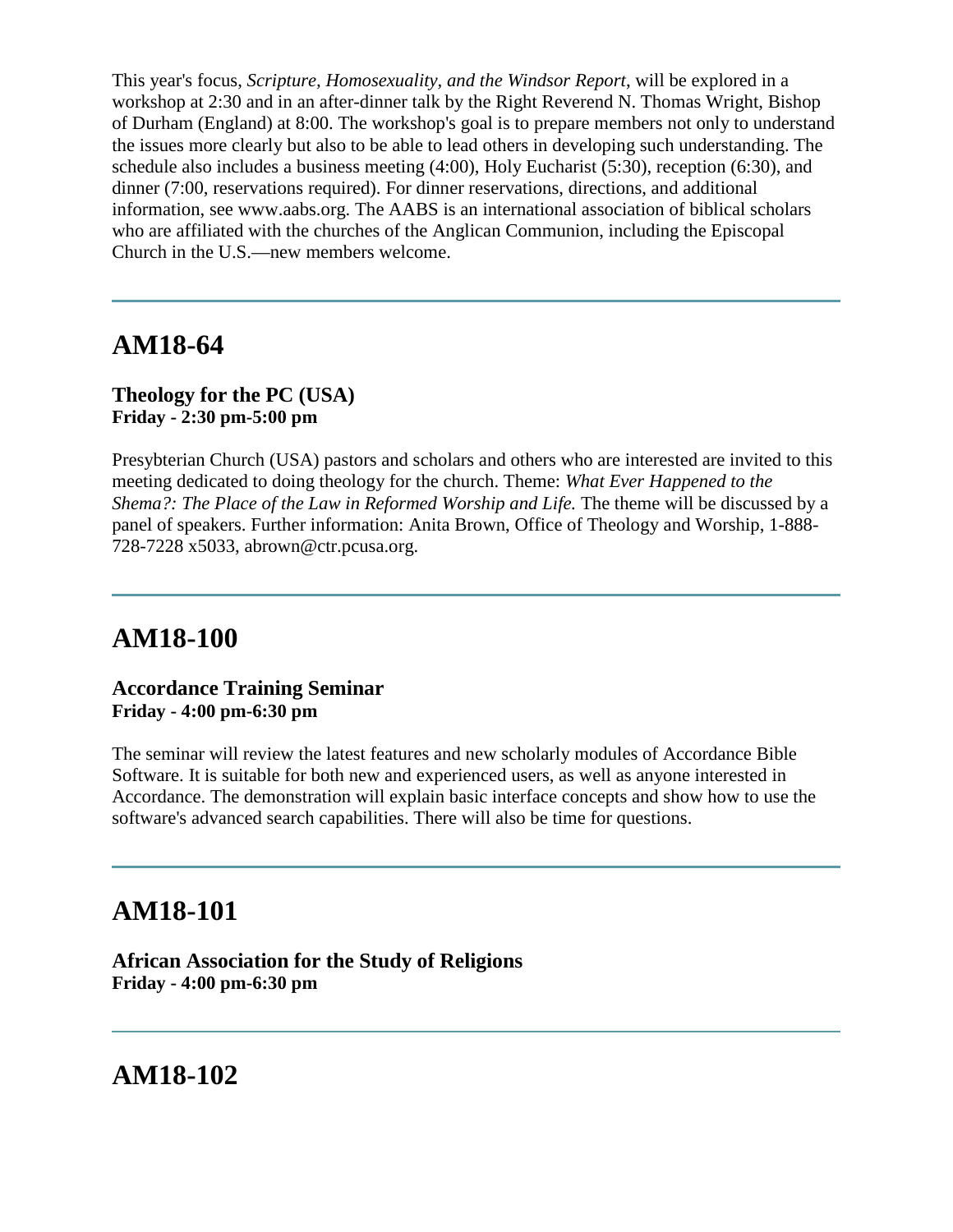### **Dharma Association of North America (DANAM) Session 2 Friday - 4:00 pm-6:30 pm**

4:00 Theme: *Who is a Hindu?*

Jeffrey Long, Elizabethtown College, Presiding

Ramdas Lamb, University of Hawai at Manoa

Pravrajika Gayatriprana, Vedanta Society

Frank G. Morales, Madison, Wisconsin

Rita D. Sherma, Binghamton University

Arya Samaj Speaker (To be announced)

Jeffrey Long, Elizabethtown College

Respondent

Discussion

# **AM18-103**

### **Feminist Liberation Theologians' Network Friday - 4:00 pm-6:30 pm**

*Mapping the Connections: Feminist Work in Religion and Activism* is the celebrative focus of our tenth annual meeting. Colleagues from around the world, including Elaine Wainwright, Wanda Deifelt, and Karma Lekshe Tsomo, will help sketch a picture of our collective work. RSVP to Mary E. Hunt, WATER, 8121 Georgia Ave, Silver Spring, MD 20910, USA; 1-301- 589-2509; mhunt@hers.com; Elisabeth Schüssler Fiorenza, Harvard Divinity School, 45 Francis Ave., Cambridge, MA 02138, USA; 1-617-495-5751; elisabeth\_schussler@harvard.edu.

# **AM18-104**

**International Bonheoffer Society Reception Friday - 4:00 pm-6:30 pm**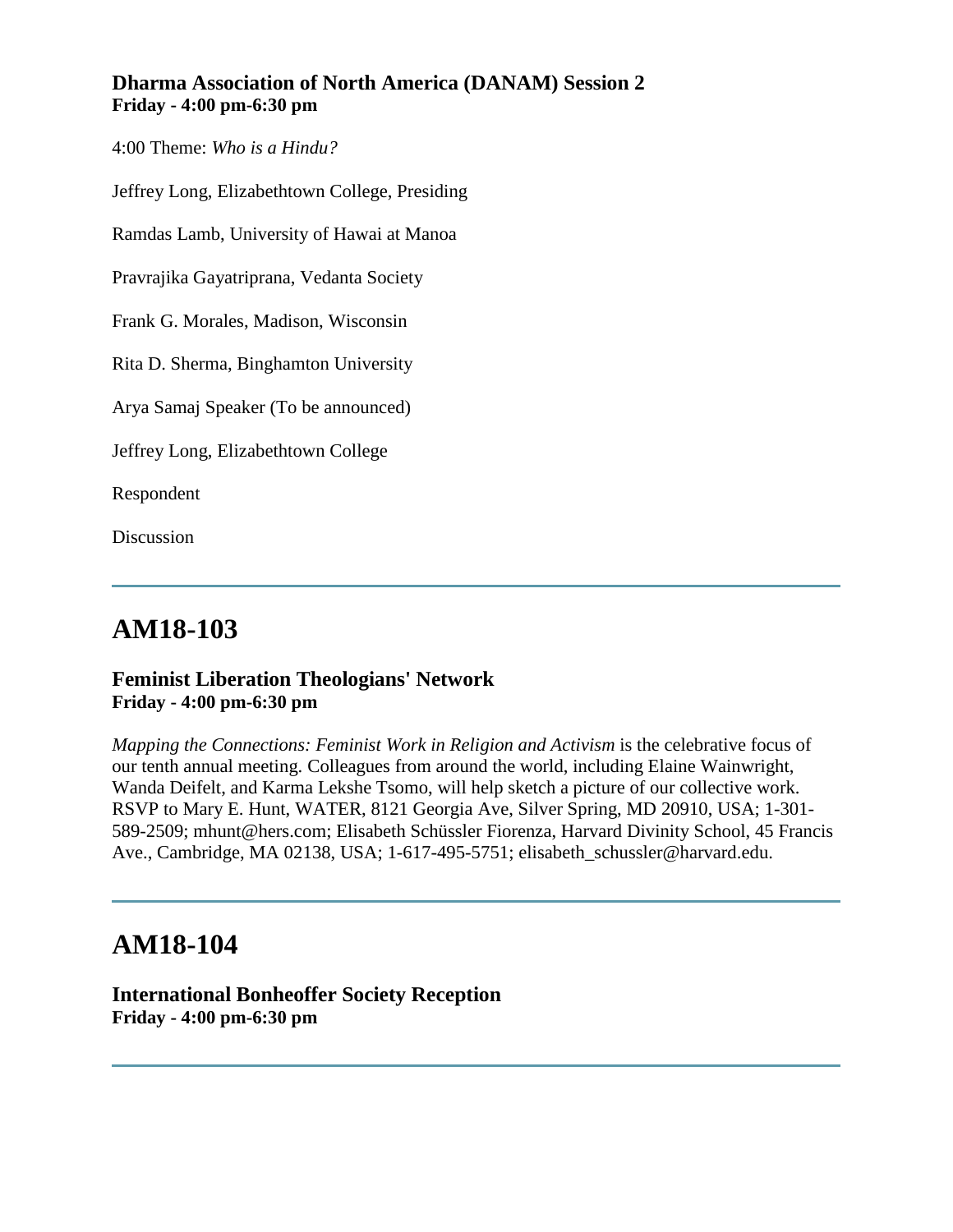### **Karl Barth Society of North America Friday - 4:00 pm-6:30 pm**

*Karl Barth: Scriptural Exegesis as Ecclesial Practice*

Mike Michielin, Wycliffe College, Cobourg Campus, Canada

*Karl Barth on the Eternal Being of Jesus Christ" (CD II/2)* 

Edwin Chr. van Driel, Yale University

# **AM18-107**

### **North American Association for the Study of Religion Friday - 4:00 pm-6:30 pm**

*Evaluating Jason Slone's* Theological Incorrectness

William W. McCorkle Jr., Institute of Cognition and Culture

Luther H. Martin, University of Vermont

James A. Van Slyke, Fuller Theological Seminary

Respondent: Jason Slone, Findlay University

### **AM18-108**

#### **North American Paul Tillich Society Friday - 4:00 pm-6:30 pm**

Theme: *Paul Tillich and Public Theology*

Matthew Lon Weaver, University of Pittsburgh, Presiding

Laura Thelander, Princeton Theological Seminary

*Tillich's Ecclesiology as a Source for Public Theology*

Jeffrey Keuss, Pacific School of Theology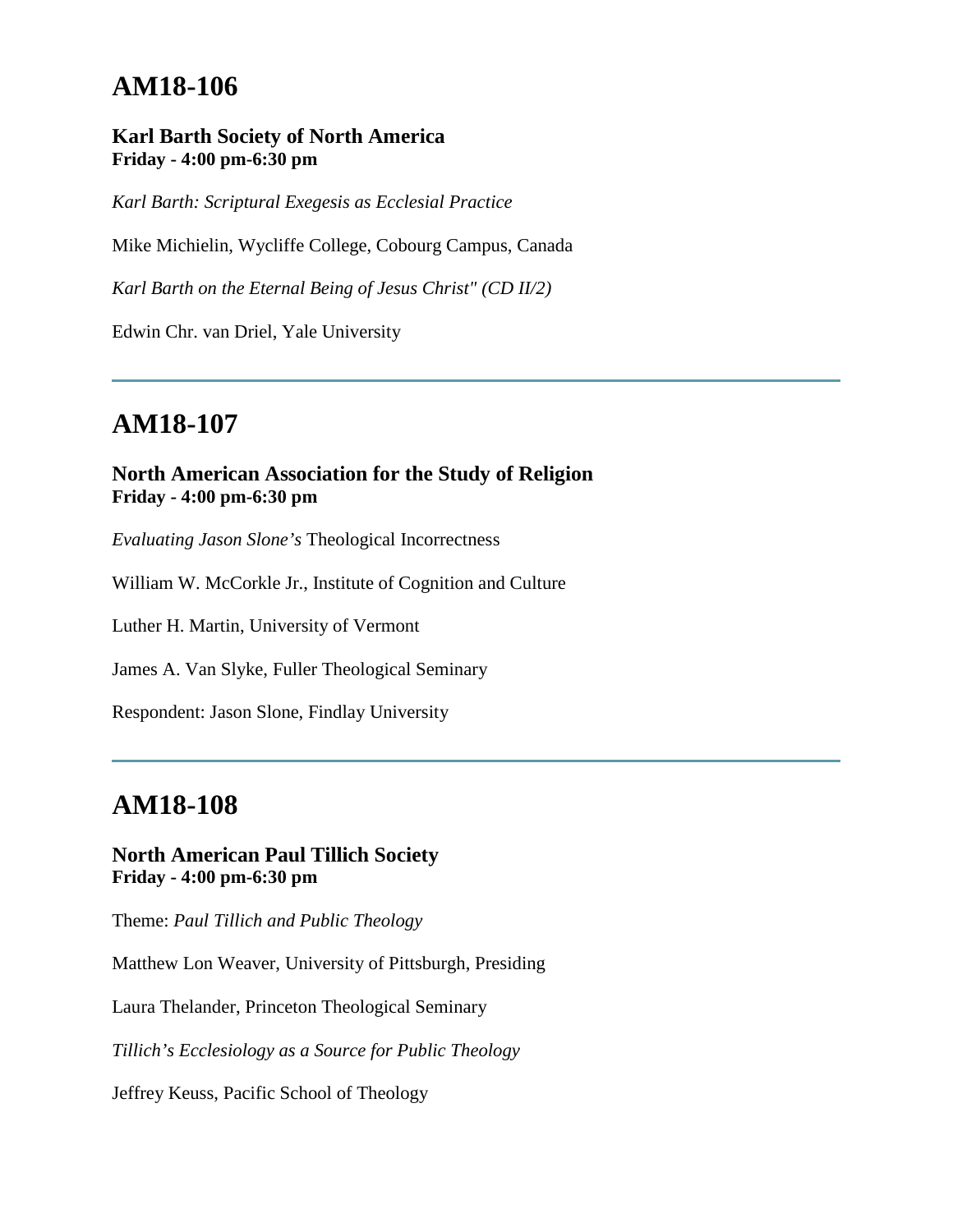*Unmoving Movement: Evangelical Worship after the "Emerging Church" and Neo-Correlational Theology*

Todd Mei, University of Kent at Canterbury

*Paul Tillich and the Ontological Foundation of Freedom and Destiny*

Thomas Bandy, Guelph, Ontario

*"Is That a Prayer?" The Possibility of Worship in Tillich's Theology of Culture and the Reality of Worship in Postmodern Mission*

### **AM18-109**

**NTLP Board of Directors Friday - 4:00 pm-11:00 pm**

# **AM18-110**

#### **Sabbath Experience Friday - 4:00 pm-6:30 pm**

Join us for traditional Jewish Sabbath services and meals Friday night and Saturday morning at Congregation Mikveh Israel, 44 South 4th St., the second oldest Jewish congregation in the United States. Services Friday night at 4:30 PM, Saturday morning at 9 AM. Advance registration and payment is required for meals. Please contact Joseph Weinstein, weinstein@bbn.com, by Nov. 1 for registration and more information.

# **AM18-111**

### **Social Ethics in the Churches of Christ Friday - 4:00 pm-6:30 pm**

We will continue last year's conversation on the contribution Churches of Christ scholars can make to the field of Christian ethics. We will resume our inquiry into the insights that a "primitivist" or "restorationist" hermeneutic can provide to ethical inquiry. This year we will attempt to draw more directly on our tradition's strengths in Biblical studies to enhance our discussion of social ethics. For more information contact Duane Barron, barron@virginia.edu, or Vic McCracken, vmccrac@emory.edu.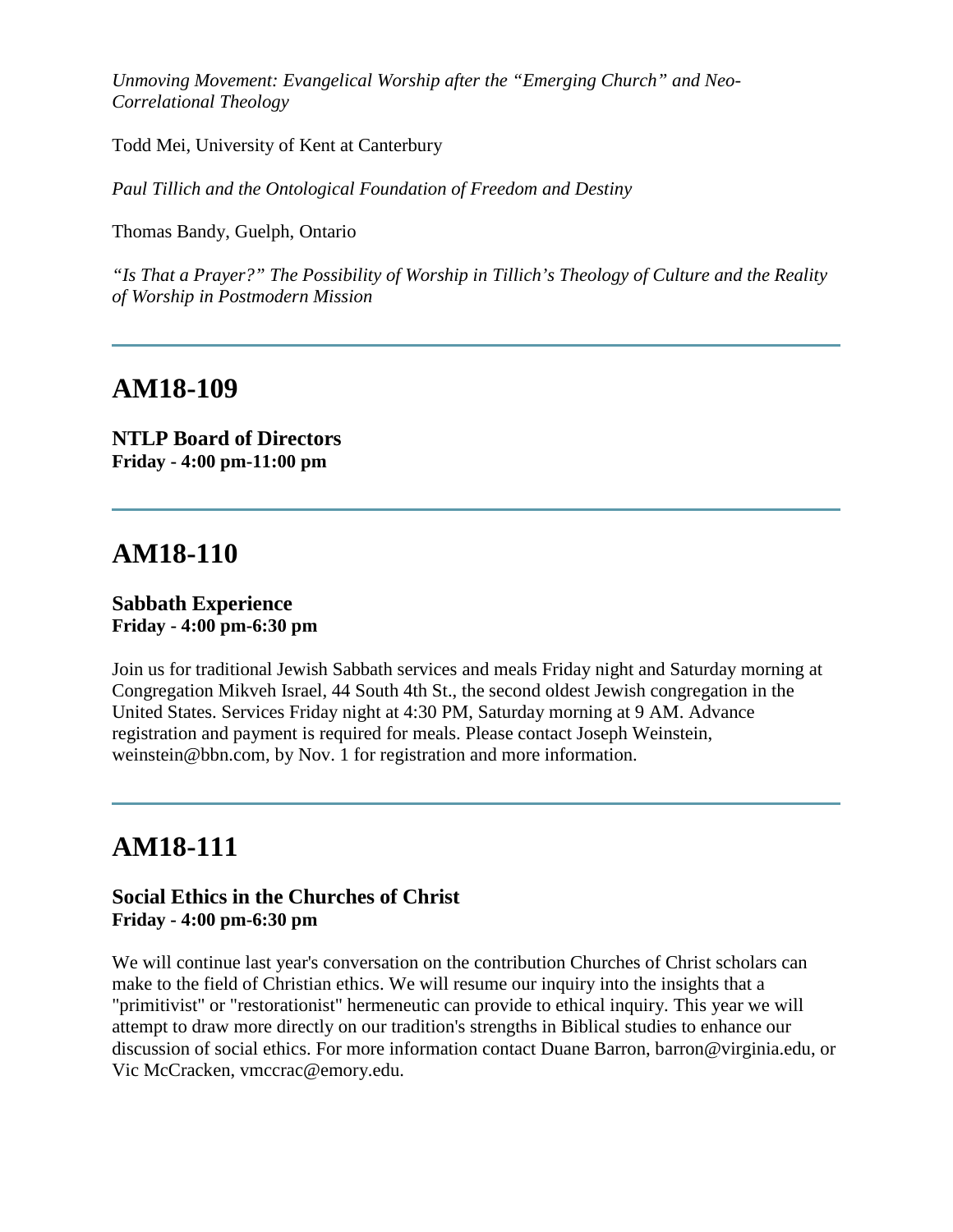### **Society for the Study of Christian Spirituality Members' Workshop: The Dark Night Friday - 4:00 pm-6:00 pm**

This session on John of the Cross's poem "One Dark Night" and its prose commentary (II.5) will include readings of the poem in Spanish and English; brief presentations by Mary Frohlich (John's life experience as background for his spirituality of the Dark Night), Beverly Lanzetta (deconstructive movement of the Dark Night), and David B. Perrin (theological significance of the Dark Night metaphor); and members' discussion of "Problems and Opportunities in Teaching the Dark Night."

# **AM18-133**

**Society for the Study of Native American Religious Traditions Friday - 4:00 pm-6:30 pm**

# **AM19-15**

**Christian Theological Research Fellowship Friday - 4:00 pm-6:30 pm**

Theme: *Beyond Origins: The Meaning of Creation*

9:00 Opening: D. Stephen Long, Garrett-Evangelical Theological Seminary

Business meeting: Vincent Bacote (President, CTRF)

Wheaton College

9:15 Panel and Discussion

Beth Felker Jones, Huntington College, Presiding

Steven Bouma-Prediger, Hope College

*Holy Creatures Living among Other Holy Creatures in a World That Is Holy*

Kimlyn J. Bender, University of Sioux Falls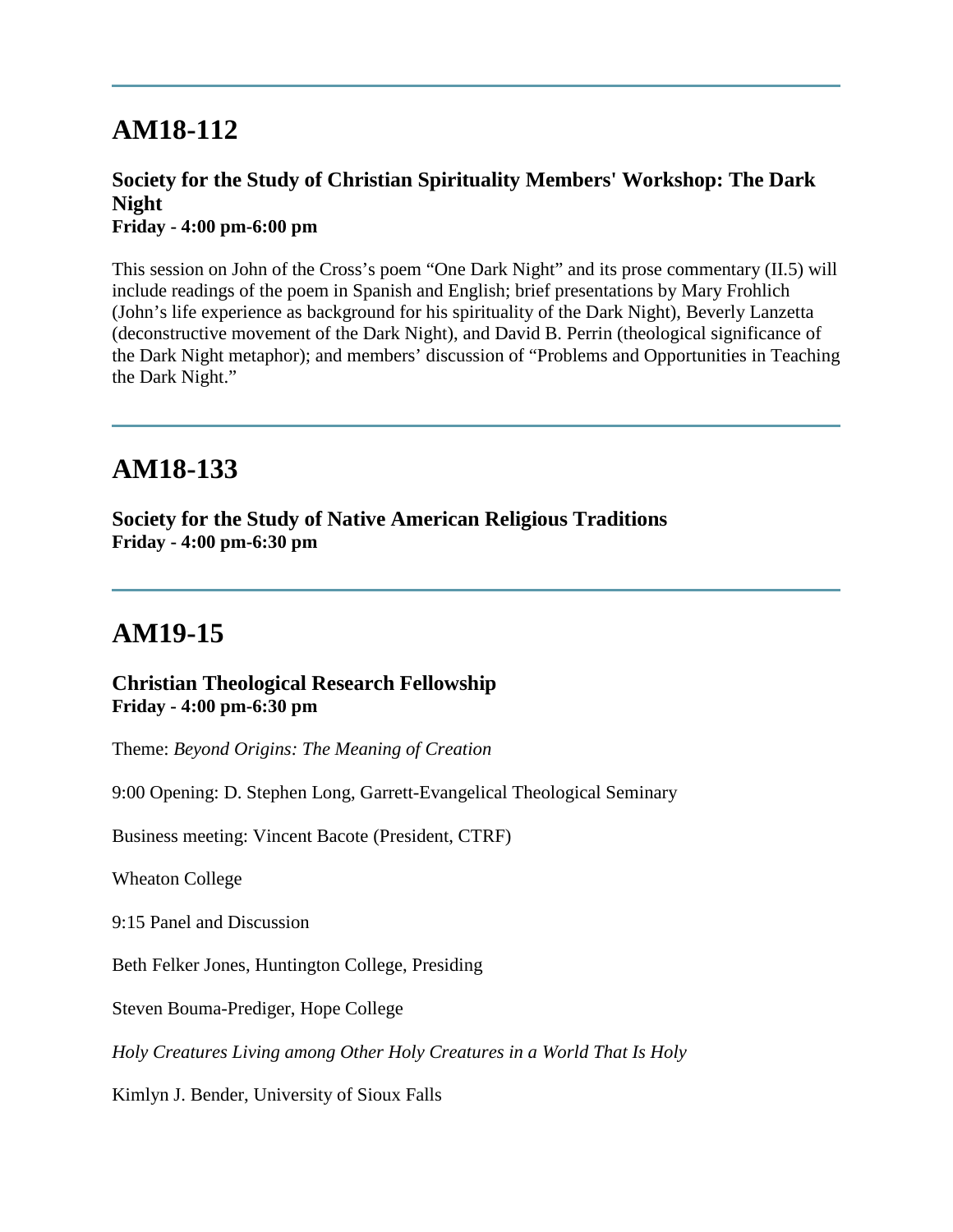*"The Play's the Thing..." — Re-reading the Doctrine of Creation under the Second* 

*Article*

J. Richard Middleton, Roberts Wesleyan College

*A New Heaven and a New Earth: The Case for a Holistic Reading of the Biblical Story of Redemption* 

Respondent: Veli-Matti Kärkkäinen, Fuller Theological Seminary

Copies of the paper abstracts are available at the Christian Theological Research Fellowship (CTRF) website: www.ctrf.info. For additional information contact Vincent Bacote, Wheaton College, 1-630-752-5278, vincent.e.bacote@wheaton.edu.

# **AM19-33**

### **Society for Buddhist-Christian Studies Friday - 4:00 pm-6:30 pm**

Theme: *Hear the Cries of the World, Part 2*

Presentations from the 7th International Conference at Loyola Marymount University, Los Angeles with selected papers on topics such as textual sources for dialogue, religion and healing, reconciliation in interfaith work, and contemporary women's issues.

Business Meeting

Ruben Habito, Perkins School of Theology, Presiding

# **AM18-113**

*New Interpreter's Dictionary of the Bible* **Editorial Board Friday - 5:00 pm-10:30 pm**

## **AM18-114**

**Søren Kierkegaard Society Banquet Friday - 6:00 pm-10:00 pm**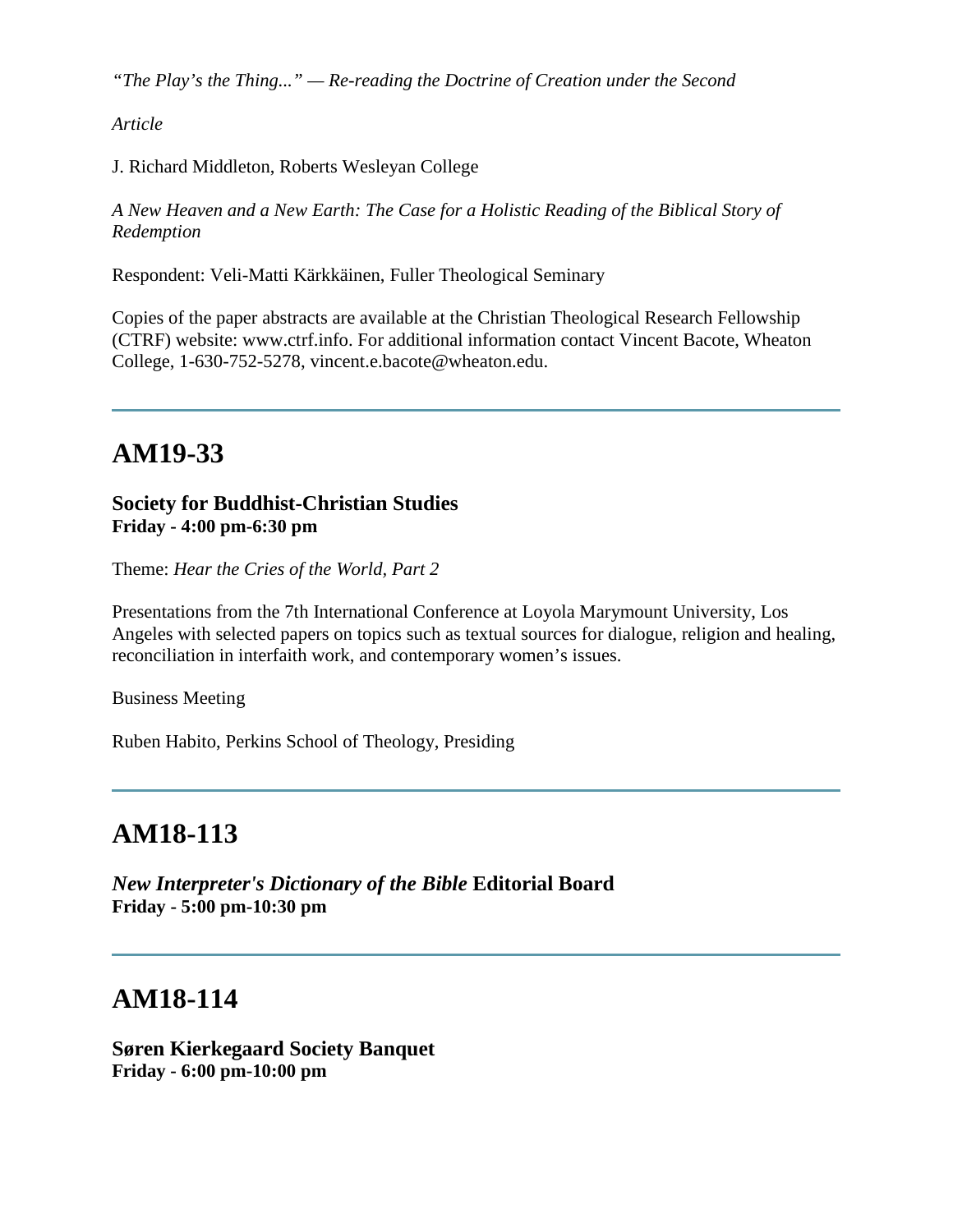Ludwig's Garten

1315 Samson St.

6:00 Social Hour

7:00 Banquet (contact David Kangas at dkangas@mailer.fsu.edu

8:00 Bruce Kirmse, Connecticut College

*The Unpublished Works: Challenges and Rewards*

# **AM18-115**

**Wabash Center Editorial Board Friday - 6:00 pm-8:30 pm**

### **AM18-105**

*Journal of Feminist Studies in Religion* **20th Anniversary Celebration Friday - 7:00 pm-10:00 pm**

### **AM18-116**

**CSSR Board Meeting Friday - 7:00 pm-8:30 pm**

## **AM18-117**

**Institute for Biblical Research Annual Meeting Friday - 7:00 pm-11:00 pm**

7:00 Welcome and Devotions

George Guthrie, Union University

7:15 Annual Lecture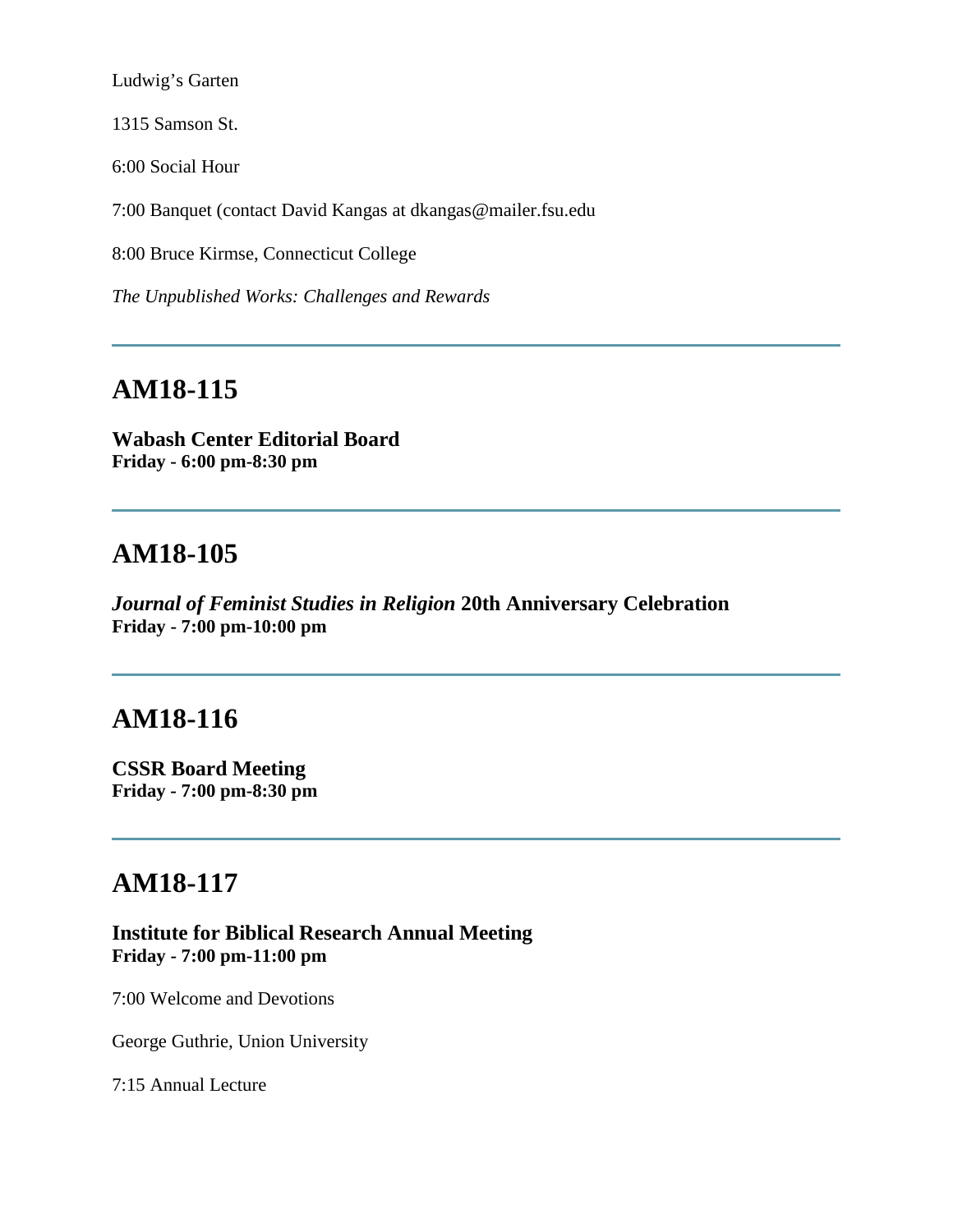Gordon Wenham, University of Gloucestershire

Some Unexploited Resources for Old Testament Ethics

8:15 Formal Response: Chris Wright, International Ministries Director, Langham Partnership International

8:30 Discussion from the floor

8:45 Reception hosted by Baker Book House

For additional information about this session, contact Daniel Block, President, IBR, at 1-630- 752-5272 or Daniel.Block@wheaton.edu.

# **AM18-118**

### **Inter-Religious Federation for World Peace Reception Friday - 7:00 pm-8:30 pm**

*Applied Religious Studies: Research Resources for Dialogue And Reconciliation*

Thomas Selover and Scott Dunbar, University of Saskatchewan

This session investigates how Religious Studies research can ground and guide the activist wing of inter-religious harmony and reconciliation efforts?

This open conversation will explore an engaged model of religious studies research, informed by applied anthropology and peace studies. What is the contribution of the academy at the intersection of scholarship, and dialogue and reconciliation.

# **AM18-119**

### **LGBT Caucus Friday - 7:00 pm-8:30 pm**

The LGBT Caucus is an informal network of LGBT scholars of religion that meets each year during the Annual Meetings to discuss the connections between our scholarship and activist work for social justice, both within the academy and in wider societal settings. For further information, contact: Jay Emerson Johnson at drjay1@earthlink.net.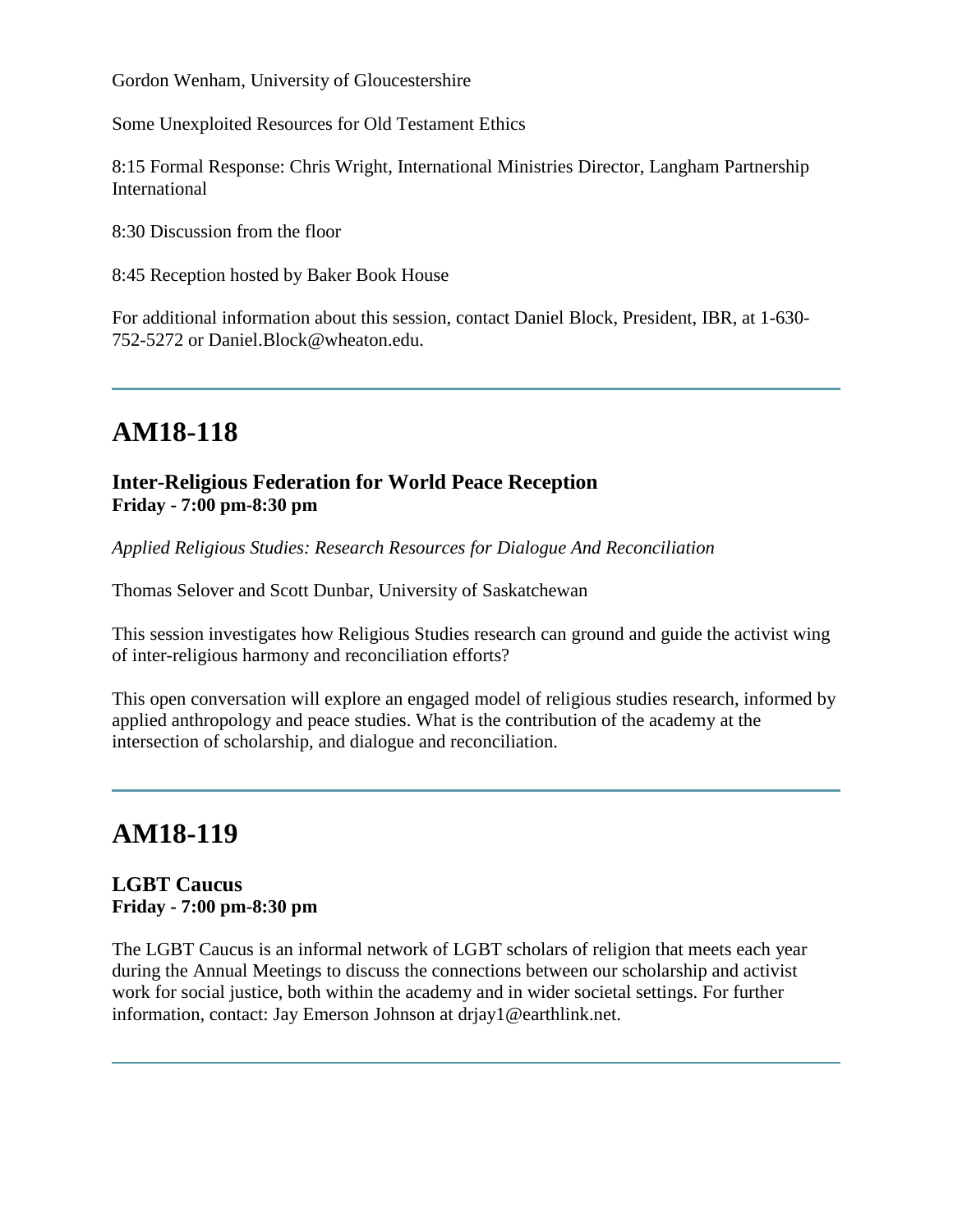**Mennonite Scholars and Friends Reception Friday - 7:00 pm-8:30 pm**

# **AM18-121**

**National Association of Baptist Professors of Religion** *Perspectives in Religious Studies* **Editorial Board Meeting Friday - 7:00 pm-8:30 pm**

# **AM18-122**

**North American Paul Tillich Annual Banquet Friday - 7:00 pm-10:00 pm**

Upstairs at Sotto Varalli, Booth Room, 231 South Broad Street

Our distinguished guest speaker, Ronald H. Stone of the University of Pittsburgh, will deliver the speech, "Reinie and Paulus: Allied Public Theologians." The cost of the banquet is \$50. Please make reservations with Fred Parrella, Religious Studies, Santa Clara University, Santa Clara, CA 95053-0335; 1-408-554-4714.

# **AM18-123**

### **Quaker Theological Discussion Group Friday - 7:00 pm-8:30 pm**

Session II: *Reviews of* Towards Tragedy / Reclaiming Hope *and* The Liturgies of Quakerism *by Ben Pink Dandelion*

First Review: Hugh Barbour

Second Review: Ruth Pitman

Response from the author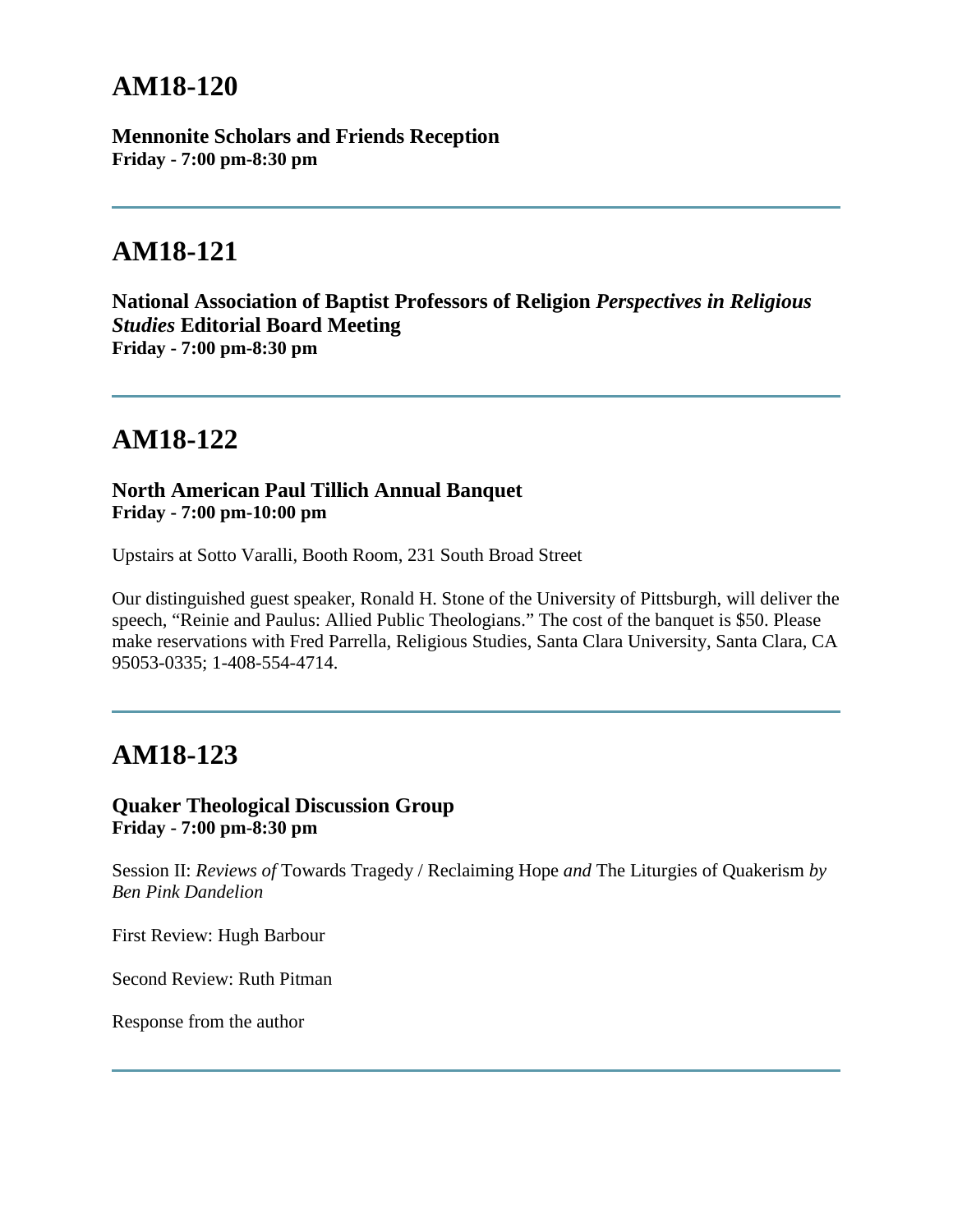**Society for the Arts in Religious and Theological Studies Reception Friday - 7:00 pm-8:30 pm**

# **AM18-125**

**The Word Made Fresh Friday - 7:00 pm-8:30 pm**

Theme: *Evangelical Theology and the Doctrine of Scripture* 

*Canon: Graveyard and Site of Resurrection of Evangelicalism*

William Abraham, Albert Cook Outler Professor of Wesley Studies, Perkins School of Theology, Southern Methodist University

Moderator: John Franke, Assistant Professor of Historical and Systematic Theology, Biblical Theological Seminary

Respondents

Cherith Nordling, Director of Christian Formation lbr Campus Life, Calvin College

B.J. Oropeza, Assistant Professor of Biblical Studies, Azusa Pacific University

Telford Work, Assistant Professor of Theology, Westmont College

*Tribute to Stanley J. Grenz* 

Roger Olson, Professor of Theology, George W. Truett Theological Seminary, Baylor University

The Word Made Fresh forum seeks to stimulate creative dialogue among evangelical scholars of diverse backgrounds about pressing issues in contemporary theology.

# **AM18-126**

**Theology and Philosophy Co-operative Friday - 7:00 pm-11:00 pm**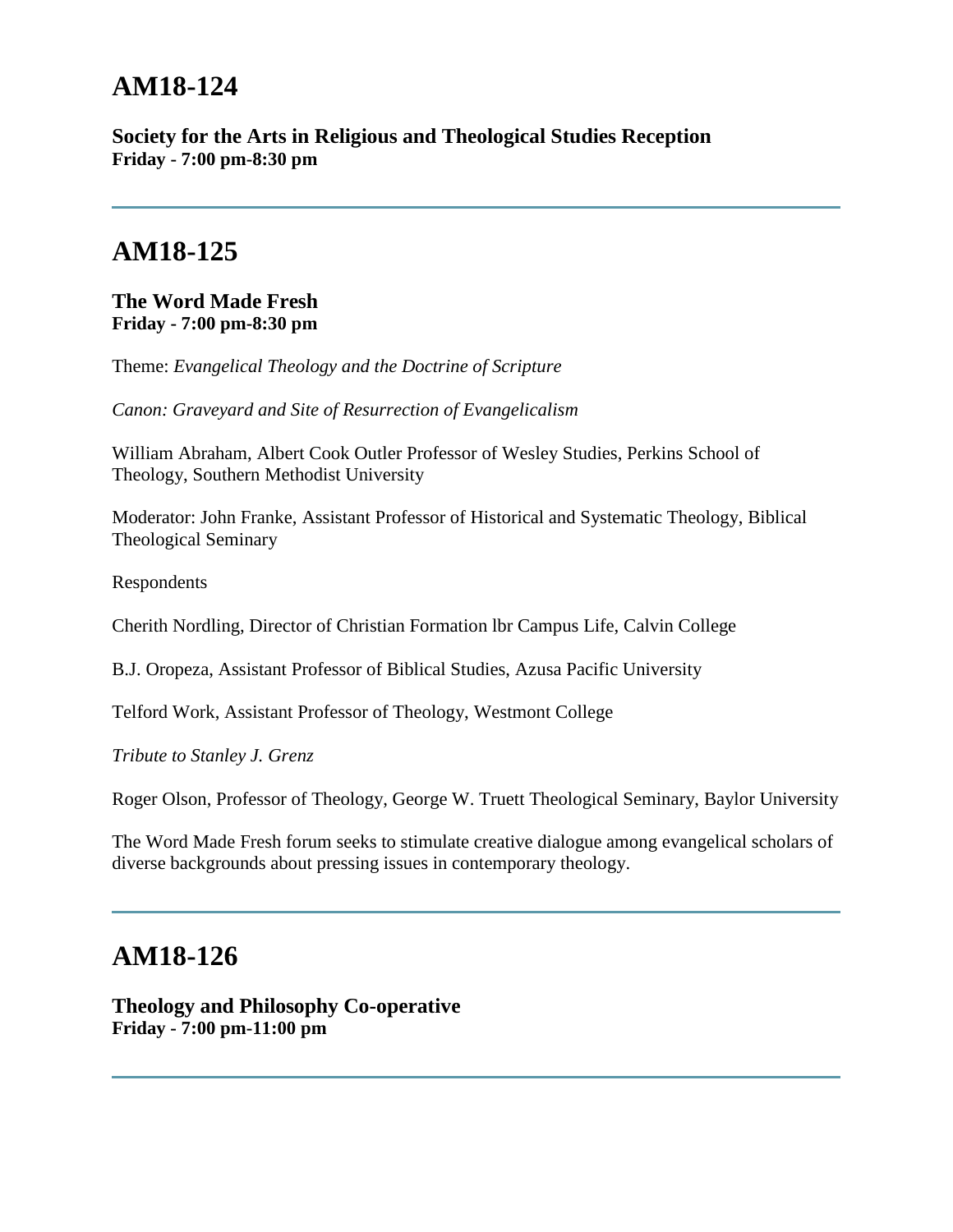**Philadelphia Seminar on Christian Origins: "Holy Men" Friday - 7:00 pm-9:00 pm**

# **AM18-127**

#### **Society for Hindu-Christian Studies Friday - 7:30 pm-10:00 pm**

Theme: *Missions to India -- A Mixed Legacy: Revisiting de Nobili at 400, Ziegenbalg at 300*

Corinne Dempsey, University of Wisconsin-Stevens Point, Presiding

Francis X. Clooney, Harvard University

*Three Ways of Reading Roberto de Nobili's Interpretation of Caste and Religion*

Paul Collins, University College Chichester

*De Nobili's Sannyasi Tradition in India Today*

Will Sweetman, University of Otago

*Bartholomäus Ziegenbalg, the Tranquebar Mission, and the "Roman Horror"*

Daniel Jeyaraj, Andover-Newton Theological School

*Ziegenbalg's Cross-cultural and Inter-religious Approach: An Indian Perspective*

Eliza Kent, Colgate University, Respondent

Questions? Contact elizakent66@hotmail.com.

### **AM18-128**

### **Society for the Study of Christian Spirituality Friday - 8:00 pm-10:00 pm**

Theme: *Encountering Quaker Spirituality in Their Own Home: An Evening at the Historic Arch Street Meetinghouse*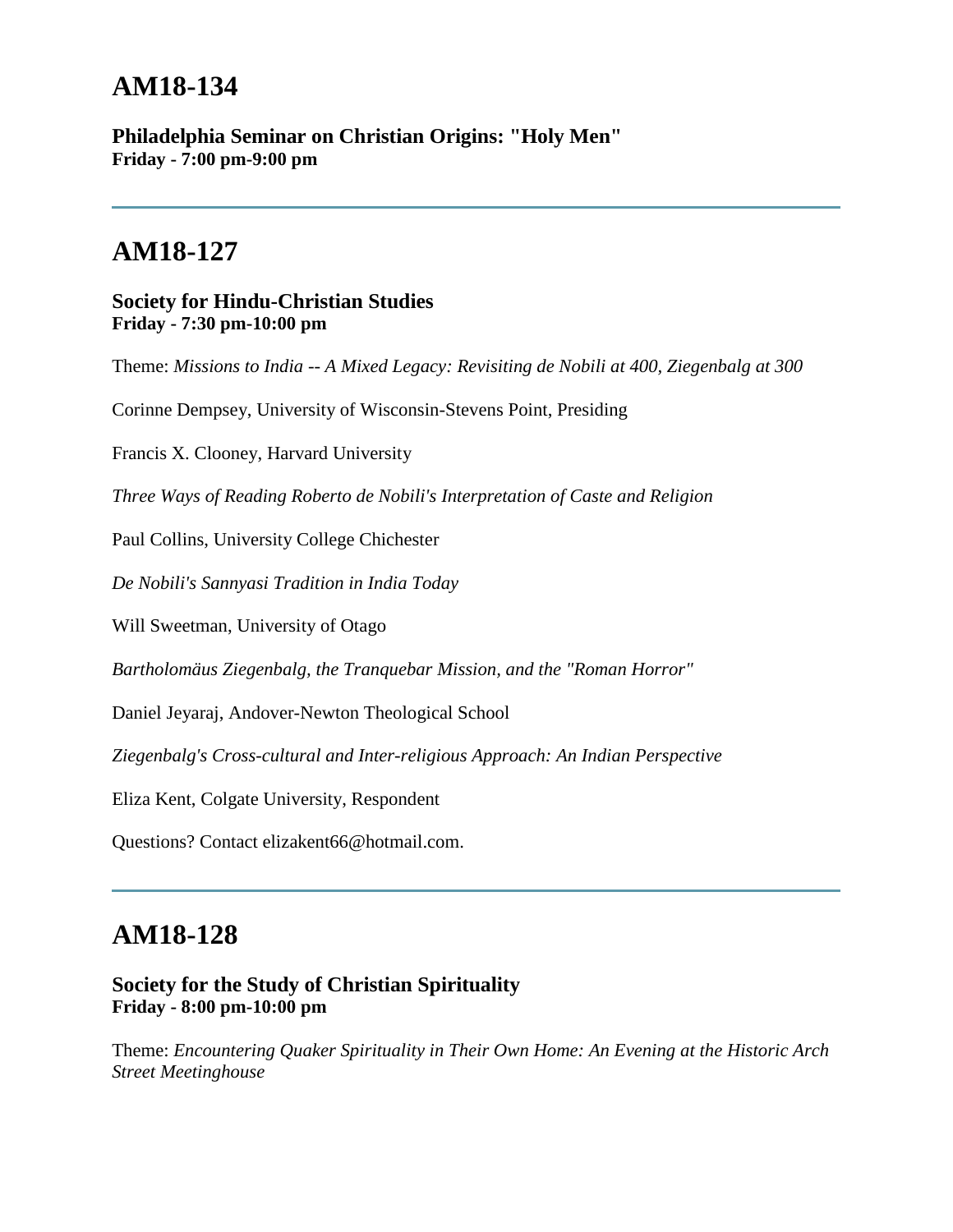320 Arch St. (Arch and 4th; http://www.archstreetfriends.org)

All are welcome to learn the basics of Quaker spirituality and the role Quakers played in the "Pennsylvania Experiment." The evening includes an historical exhibition, conversation with contemporary Quakers about the historical witness of the Religious Society of Friends and its role in a pluralistic world, and an opportunity for quiet worship "after the manner of Friends." A light reception will follow. For more information, please contact ahouck@saintmarys.edu.

# **AM18-129**

**Adventist Society for Religious Studies, Section 4 Friday - 8:30 pm-9:30 pm**

# **AM18-130**

### **Polanyi Society: Hungarian Roots of Polanys's Heuristic Philosophy of Religion Friday - 9:00 pm-11:00 pm**

Martin Moleski, Ann Scott, and Phil Mullins will discuss the development of the newly-released biography of Michael Polanyi, co-authored by William Taussig Scott and Martin Moleski.

Information: [www.missouriwestern.edu/orgs/polanyi](http://www.missouriwestern.edu/orgs/polanyi/)

# **AM18-132**

**AJCU Conference of Theology / Religious Studies Chairs Friday - 9:00 pm-11:00 pm**

# **AM18-58**

**Society for Buddhist-Christian Studies - Board Meeting Saturday - 7:00 am-8:30 am**

**AM19-1**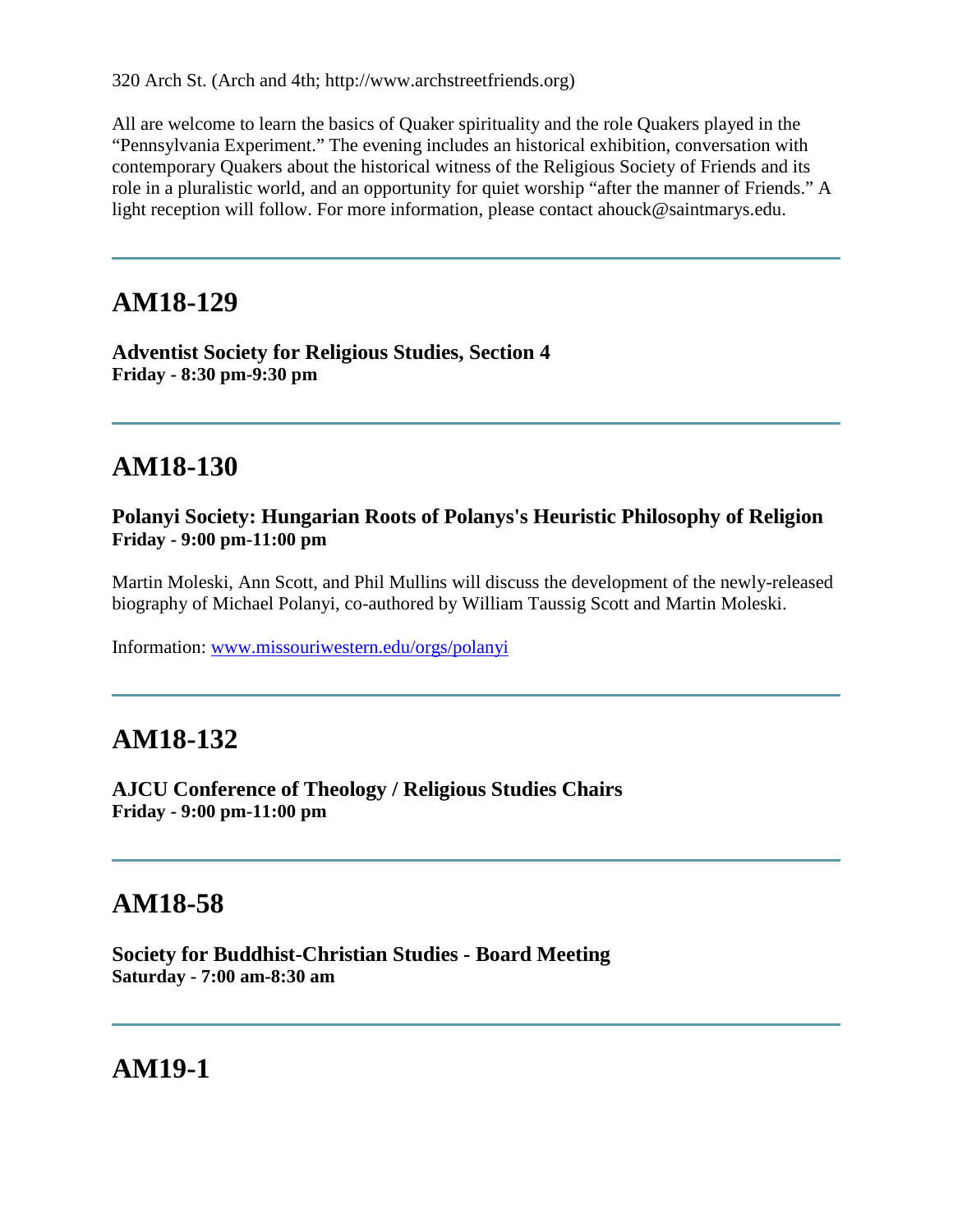**Jerusalem University College - Associated Schools Saturday - 7:00 am-11:30 am**

### **AM19-3**

**NABPR Executive Committee Meeting Saturday - 7:00 am-8:30 am**

## **AM19-4**

**North American Paul Tillich Society - Board of Directors Meeting Saturday - 7:00 am-8:30 am**

## **AM19-5**

*Religious Studies Review* **Editors' Meeting Saturday - 7:00 am-8:30 am**

# **AM19-9**

**Schleiermacher Society Saturday - 8:00 am-12:30 pm**

James Brandt and Catherine Kelsey, Presiding

8:00 Gathering

Peter Foley, University of Arizona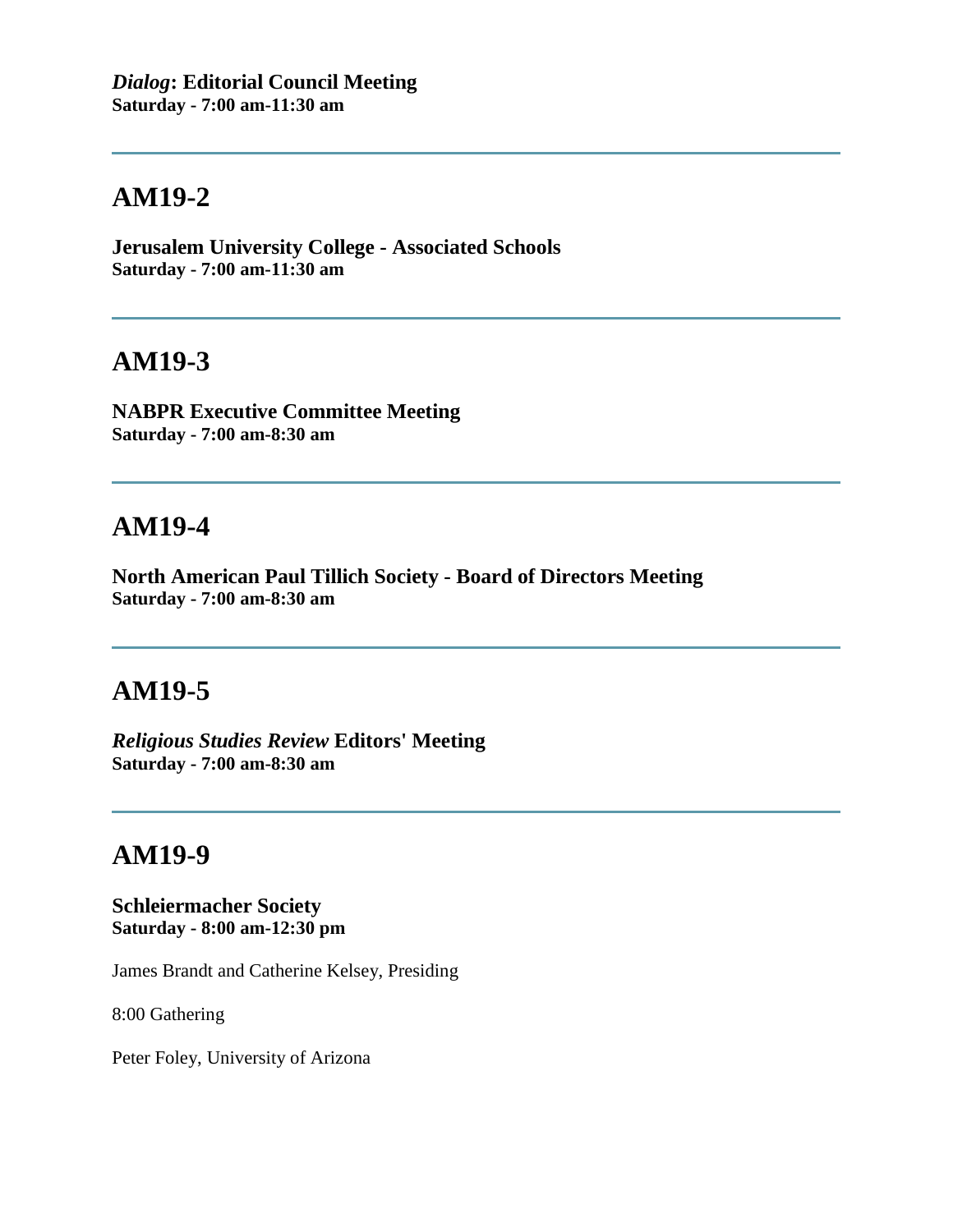*Kant's God Consciousness and Morality: Coleridge's Enthusiastic Errors and Schleiermacher's Perceptive Corrections*

Anne Kleinkopf, Iliff School of Theology

*Communication of God Consciousness in Schleiermacher's Christian Faith*

10:00 Christophe Chalamet, Fordham University

*Calvin and Schleiermacher: Against Speculation*

Normunds Titans, University of Latvia

*The Relation of Speculation and Dogmatics in Schleiermacher's* Glaubenslehre

11:30 Works in Progress

Papers will be available for pre-distribution by October 1 from ckelsey@Iliff.edu.

### **AM19-11**

#### **Institute for Biblical Research Annual Meeting Saturday - 8:00 am-12:30 pm**

8:30 Devotions

Bryan Beyer, Columbia International University

8:45 Old Testament Paper

Richard Averbeck, Trinity International University

*Foundations of History, Myth, and Ritual in Old Testament Biblical Theology*

9:30 Formal Response: Kenneth Mathews, Beeson Divinity School

9:45 Business Meeting

10:00 Coffee Break

10:30 New Testament Paper

Rikki Watts, Regent College

*The Word Become Flesh: What Would Biblical Theology Look Like If Truth Were Personal?*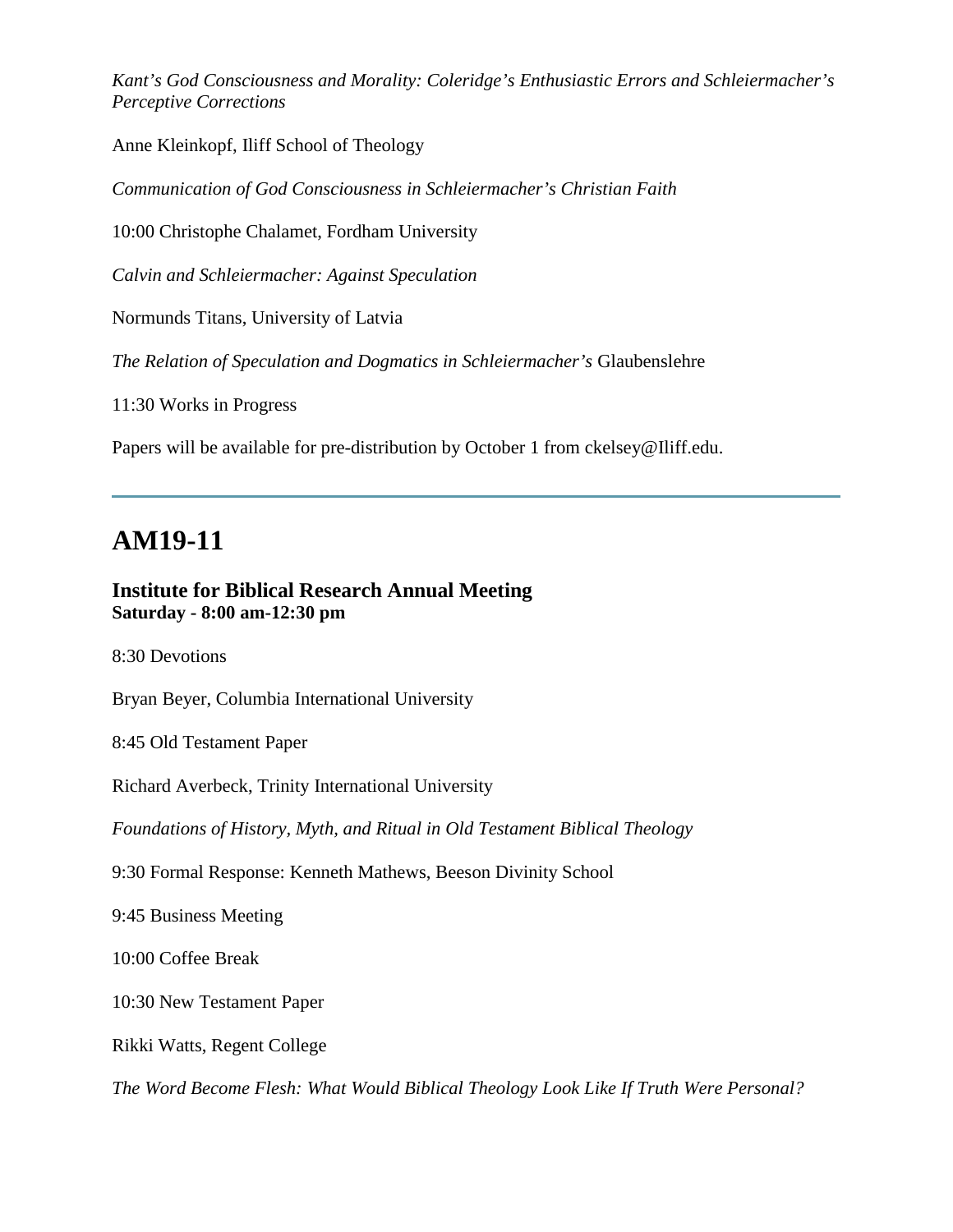11:15 Formal Response: Robert Yarbrough, Trinity International University

11:30 Discussion from the floor

12:00 Adjournment

For additional information about this session, contact Daniel Block, President, IBR, at 1-630- 752-5272 or Daniel.Block@wheaton.edu.

# **AM19-10**

**Council on Graduate Studies in Religion Saturday - 8:30 am-1:00 pm**

# **AM19-12**

#### **The Pluralism Project Bus Tour Saturday - 8:30 am-12:00 pm**

We anticipate visiting religious sites including the Bawa Muhaiyaddeen Mosque and the Chua Bo De Buddhist Temple. Details will be available online at www.pluralism.org. Please contact us at staff@pluralism.org to reserve a seat. A modest fee will be required to cover the bus rental expense.

# **AM19-13**

**Adventist Society for Religious Studies, Section 5 Saturday - 9:00 am-12:45 pm**

# **AM19-14**

**AJCU Conference of Theology/Religious Studies Chairs Saturday - 9:00 am-11:30 am**

# **AM19-17**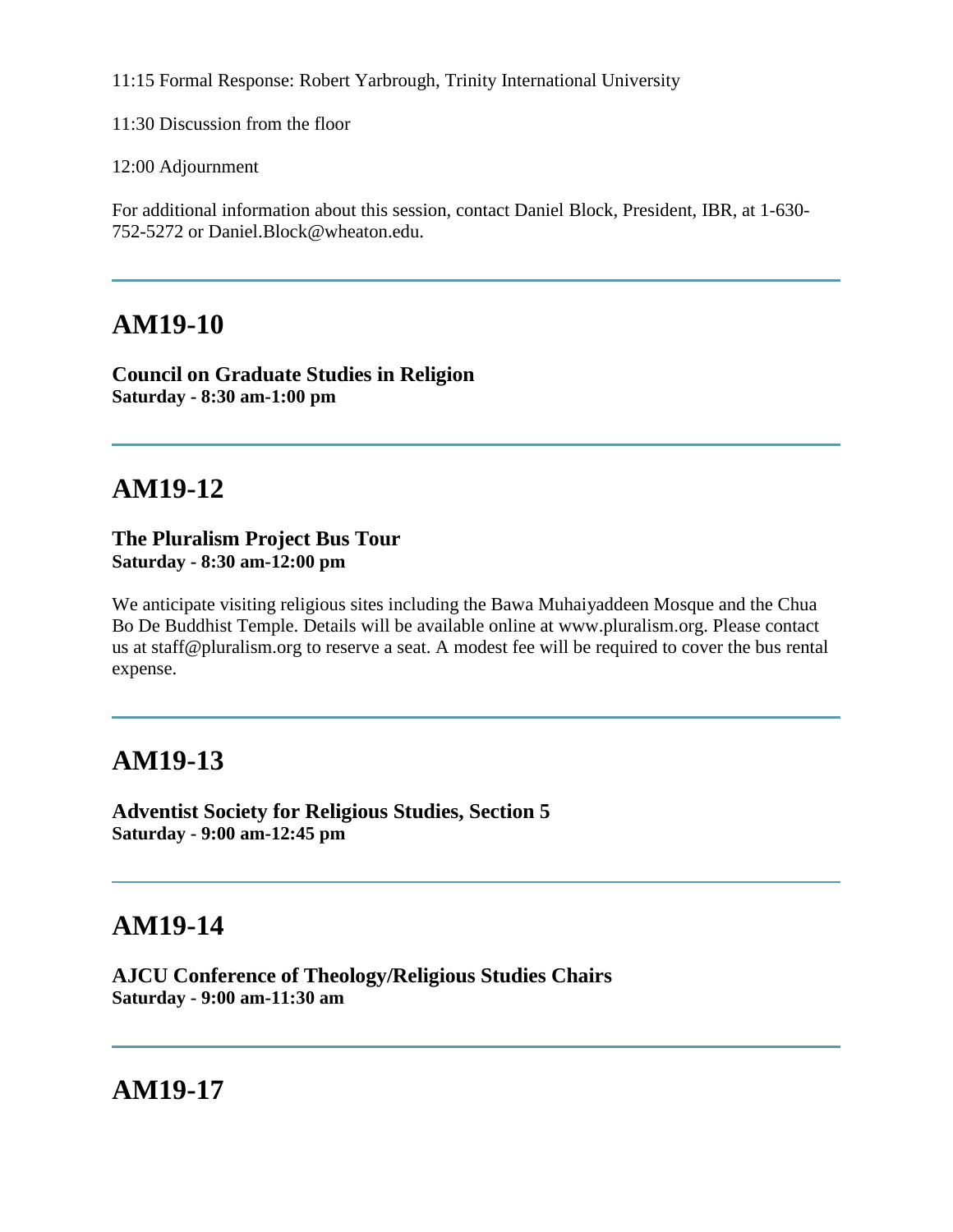**Graduate Theological Union Alum Luncheon Saturday - 9:00 am-12:45 pm**

### **AM19-19**

**International Bonheoffer Society Board of Directors Saturday - 9:00 am-11:30 am**

# **AM19-20**

*Journal of Feminist Studies in Religion* **Editorial Board Meeting Saturday - 9:00 am-11:30 am**

# **AM19-21**

**Karl Barth Society of North America Saturday - 9:00 am-11:30 am**

Panel Discussion: On Mike Higton, Christ, Providence And History: Hans W. Frei's Public Theology (T. & T. Clark, 2004)

Chair: George Hunsinger, Princeton Theological Seminary

Panel: Mike Higton, University of Exeter; Jason Springs, Princeton University; Katherine Sonderegger, Virginia Theological Seminary; Ronald F. Thiemann, Harvard Divinity School

### **AM19-22**

**La Communidad Saturday - 9:00 am-11:30 am**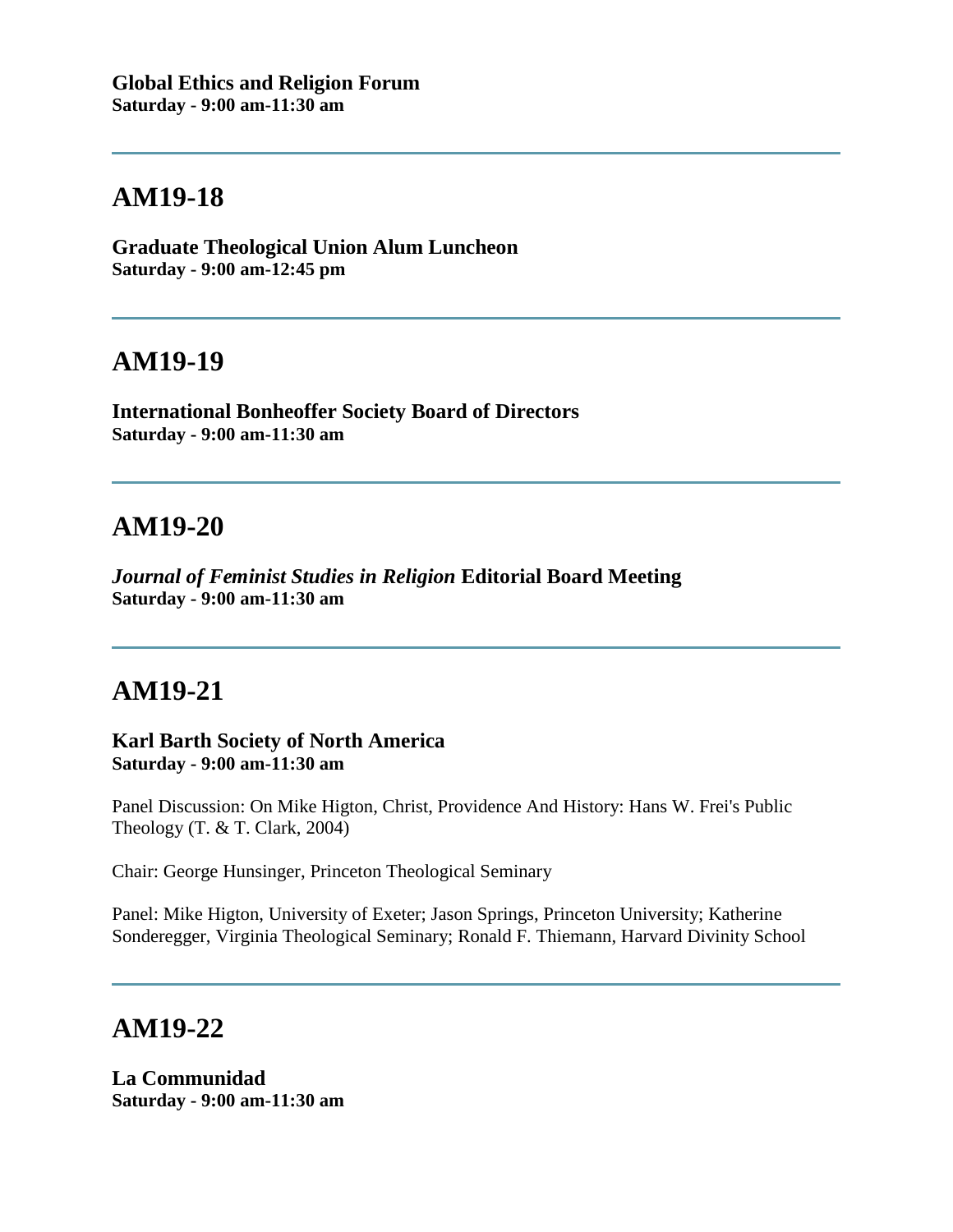### **Liverpool Hope - Manchester Colloquium on Early Methodism: Texts, Traditions, Theologies Saturday - 9:00 am-12:45 pm**

9:00 Introduction:

Kenneth Newport, Liverpool Hope University

9:10- 11:20 Presentations:

Richard Heitzenrater, Duke University

Ted Campbell, Garrett-Evangelical Theological Seminary

Jeremy Gregory, University of Manchester

Robert Webster, University of Oxford

Joanna Cruickshank, University of Melbourne

Gareth Lloyd, University of Manchester

11:20-11:30 Response:

Paul Chilcote, Duke University

Session Two

Liverpool Hope-Manchester Colloquium on Early Methodism: Texts, Traditions, Theologies

Paul Chilcote, Duke University, Presiding

During this session there will be opportunity for debate and discussion of issues arising out of the earlier presentations on the life and work of Charles Wesley and related issues.

## **AM19-24**

**Lutheran Women in Theological Studies Saturday - 9:00 am-11:30 am**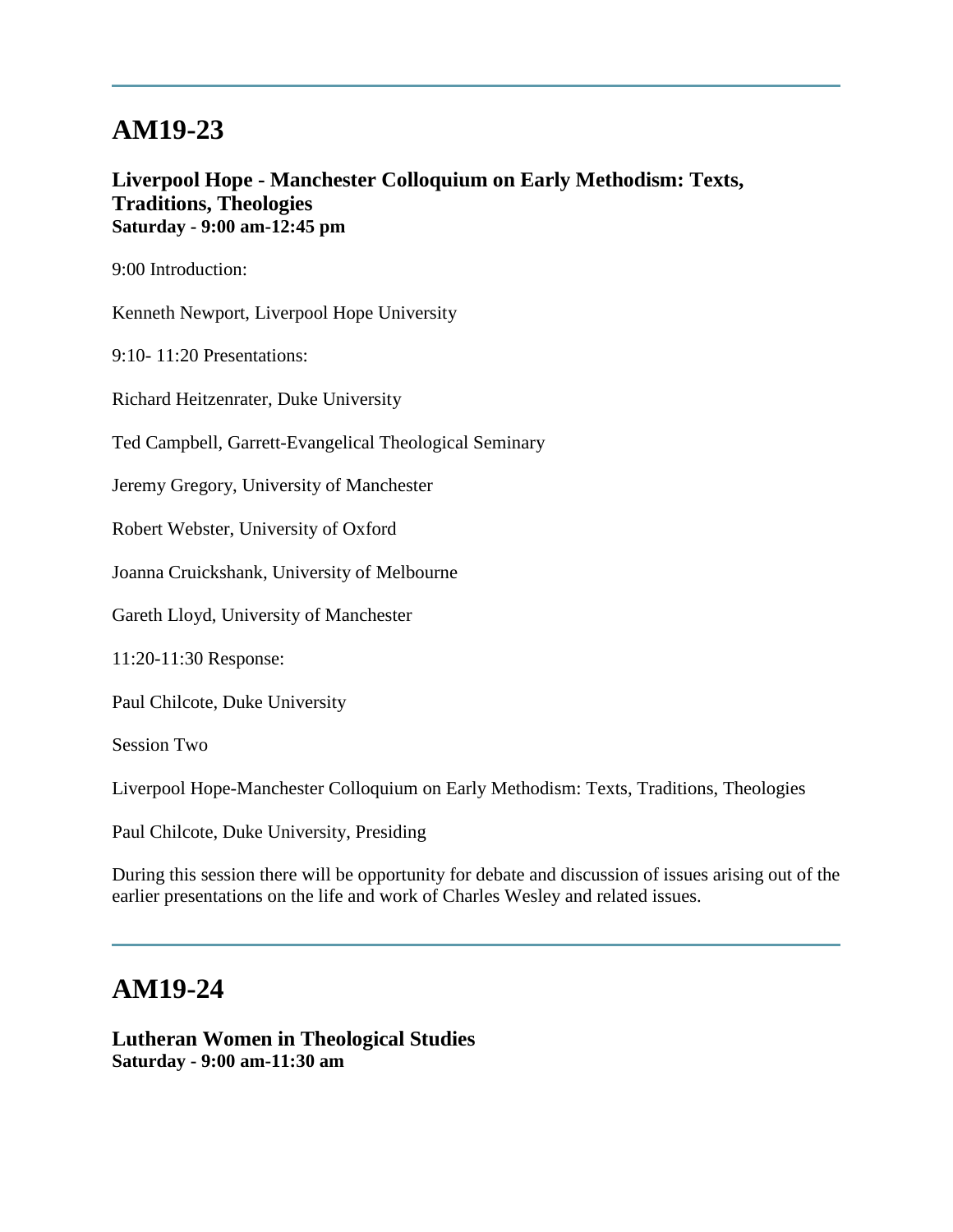Lutheran women in theological and religious studies as well as some local Lutheran clergywomen gather annually for scholarship, worship, and friendship. Lutheran women scholars – including graduate students – and other women who teach or study at Lutheran colleges and seminaries are welcome to attend all or part of the meeting. Questions? To register, please contact Sandra Mejia at 1-773-380-2885 or sandra.mejia@elca.org.

### **AM19-25**

**Mennonite Scholars and Friends Forum Saturday - 9:00 am-11:30 am**

# **AM19-26**

### **Mission and Biblical Interpretation: Toward a Missional Hermeneutic Saturday - 9:00 am-11:30 am**

What would it mean to read the Bible self-consciously and with an explicit methodological starting point in an ecclesial location that is construed as fundamentally missional in cast and character? For three years, scholars have discussed this question at AAR and SBL. Join the conversation at this session featuring paper presentations and discussion (sponsored by the Gospel and Our Culture Network). For information, visit www.gocn.org or contact Michael Barram, Saint Mary's College of California, at mbarram@stmarys-ca.edu or 1-925-631-4458.

### **AM19-27**

**National Association of Baptist Professors of Religion Saturday - 9:00 am-11:30 am**

# **AM19-28**

#### **The Neibuhr Society Annual Meeting Saturday - 9:00 am-11:30 am**

This session is in conjunction with the *Journal of Political Theology*.

Theme: *Views of Niebuhr and Women: Three Voices After Decades of Debate*

Convener: Max L. Stackhouse, Princeton Theological Seminary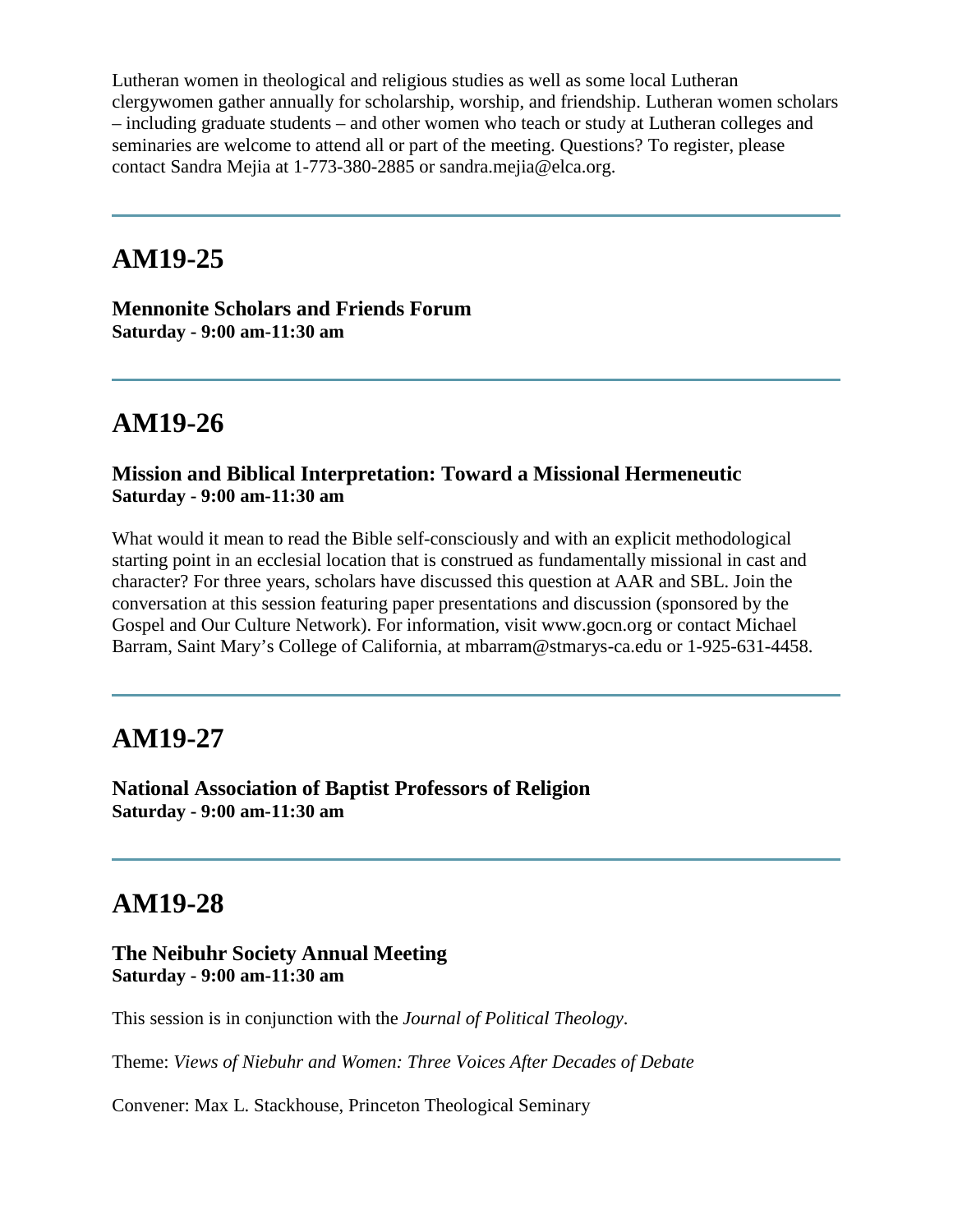Panel:

*Reinhold Niebuhr: Public and Private*

Marion Pauck, Independent Scholar; Oxford University Press Editor (ret.)

*Pride, Sensuality and 'han': Revisiting Sin from the Underside*

Susan Nelson, Theology and Culture, Pittsburgh Theological Seminary

*A Retrospectgive Evaluation of Feminist/Womanist Reflections on R. Niebuhr*

Rebekah Miles, Christian Ethics, Perkins School of Theology, SMU

Followed by:

Business Meeting: Suggestions for Next Year; Election of new Convener and

Board Member(s), Comments from Editor(s), *Journal of Political Theology*, etc.

### **AM19-29**

#### **North American Association for the Study of Religion Saturday - 9:00 am-11:30 am**

Theme: *Reconsidering Theories: Yoga, Transcendence, and the Gods*

Jeff Ruff, Marshall University

T. J. Wellman, University of Pennsylvania

Roger Beck, University of Toronto

NAASR Business meeting 11:00-11:30 a.m.

### **AM19-31**

### **Polanyi Society: The Life and Thought of Michael Polanyi Saturday - 9:00 am-11:30 am**

Panel discussion: Andy Sanders, Richard Gelwick, Lee Congdon, Leslie A. Muray.

Moderator: Martin Moleski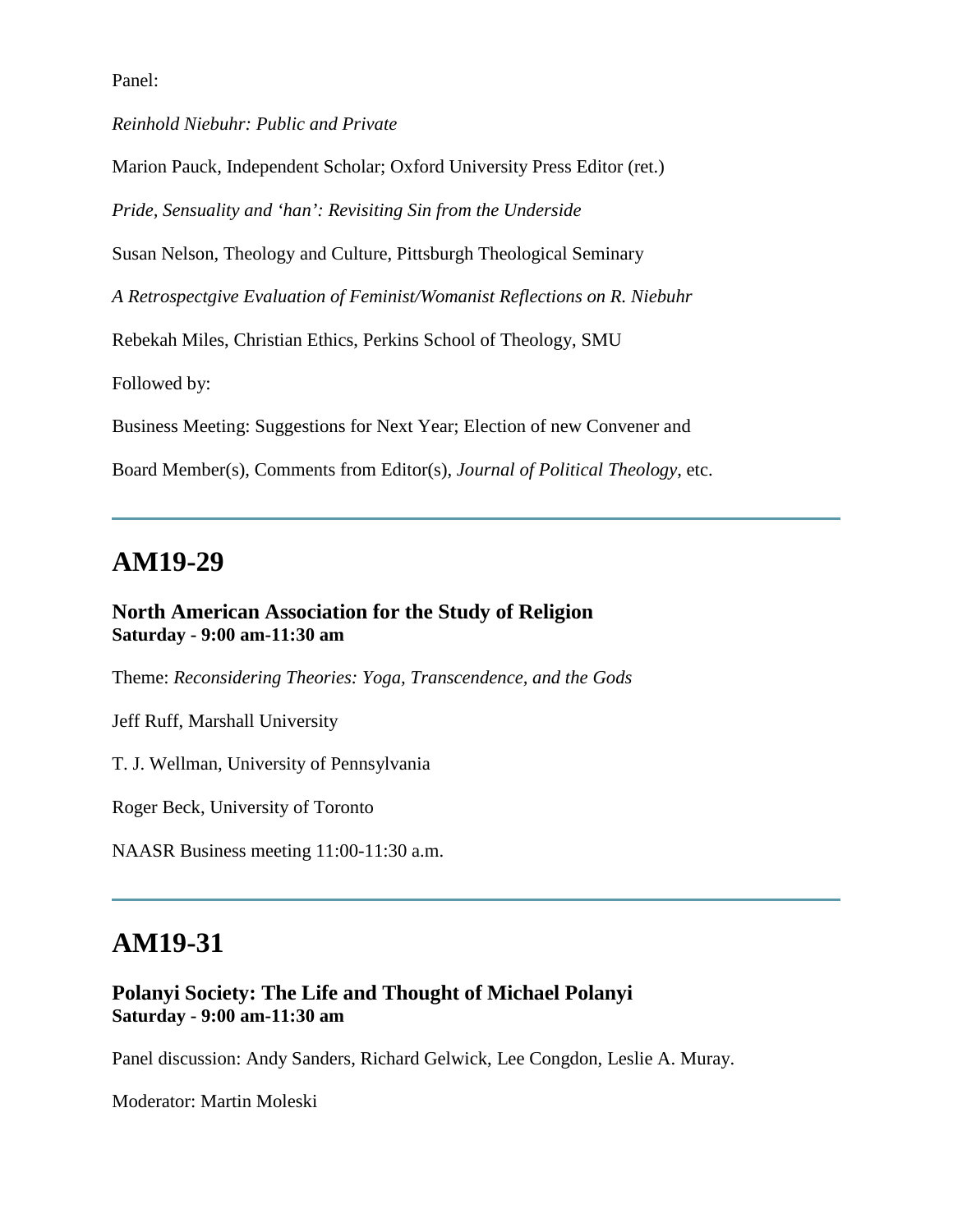Annual Business Meeting, 11:15-11:30 AM.

Information: www.missouriwestern.edu/orgs/polanyi/.

## **AM19-32**

**Restoration Theological Research Fellowship Saturday - 9:00 am-11:30 am**

# **AM19-34**

#### **Society for Hindu-Christian Studies Saturday - 9:00 am-11:30 am**

Theme: *Loving God in Light of Hindu and Christian Perspectives*

Deepak Sarma, Case Western Reserve University, Presiding

Archana Venkatesan, St. Lawrence University

*How to Love God Like a Woman: Some Thoughts on Loving God in the Srivaisnava Sampradaya*

Martin Robindra Ganeri, University of Edinburgh

*Ramanuja on Loving God -- Aquinas on Loving God: A Hindu-Christian Encounter*

Tinu Ruparell, University of Calgary

*Love of God and Unity of Wisdom in Ramanuja, Plato, and Leibniz*

John Carman, Harvard University

Respondent

Business Meeting: 11:00 a.m.

Questions? Contact elizakent66@hotmail.com.

## **AM19-35**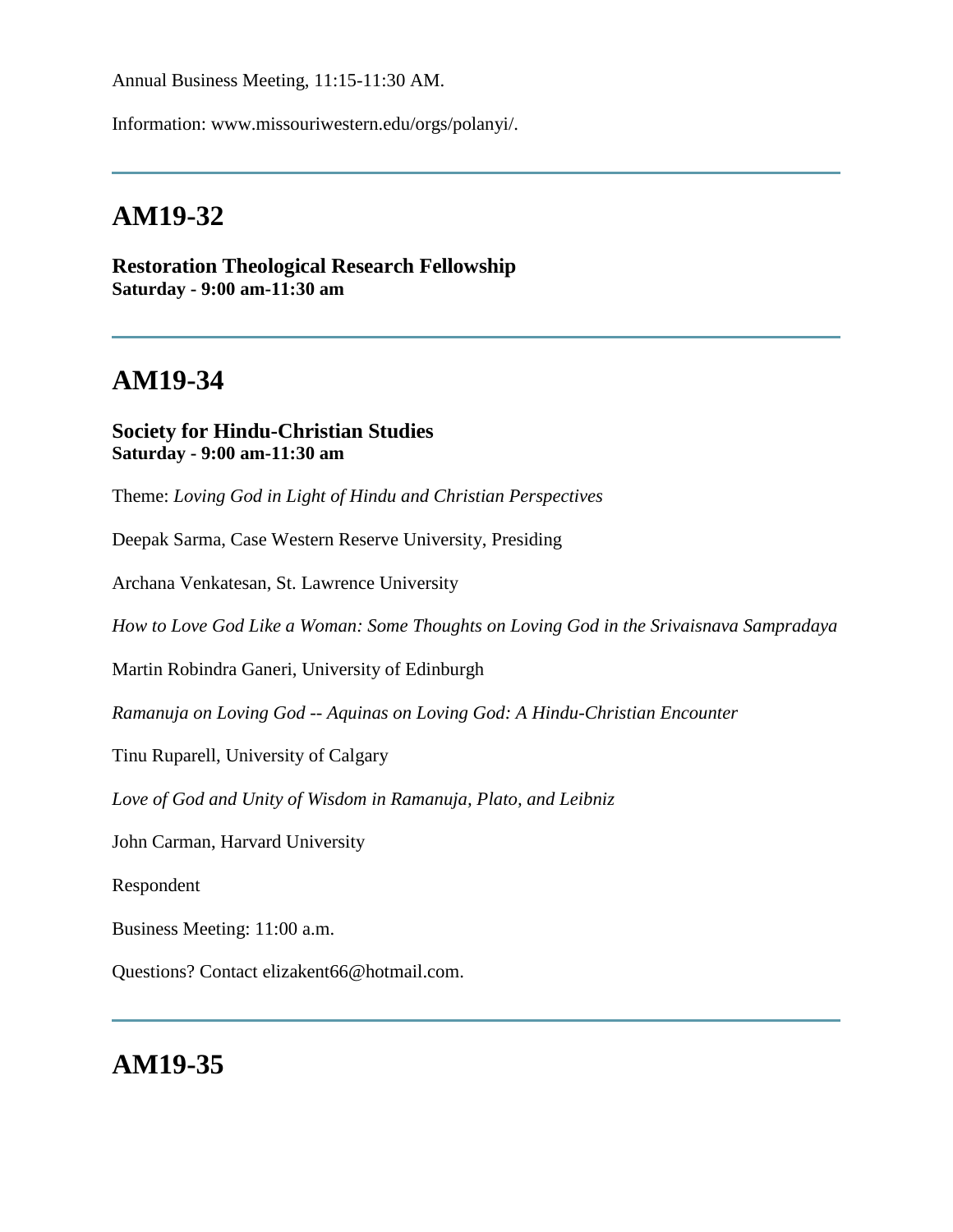### **Society for the Arts in Religious and Theological Studies Annual Meeting Saturday - 9:00 am-11:30 am**

9:00 Welcome

Wilson Yates, President of the Society

9:10 *The Theology of the St. John's Bible*

Fr. Michael Patella, OSB, is Associate Professor of Theology at St. John's

University, in Collegeville, Minnesota, where he also serves on The St.

John's Bible Committee on Illumination and Text.

10:30 Break

10:45 Business Session / Small Groups

For additional information regarding this meeting, see our website at

www.ARTSmag.org/society.htm, or contact Kimberly Vrudny at 1-651-962-5337

kjvrudny@stthomas.edu.

# **AM19-36**

#### **The Society for the Study of Anglicanism Saturday - 9:00 am-12:45 pm**

Covenant, Coherence and Communion: Anglicanism after the "Windsor Report"

8:45 Gathering, Coffee

9:00 Main Session

Chair: Very Rev'd Richard Giles, Dean, Philadelphia Cathedral

David Ford, Cambridge, UK:

*A Wisdom for Anglican Life*

Respondent: Paula Nesbitt, UC-Berkeley

10:45 Break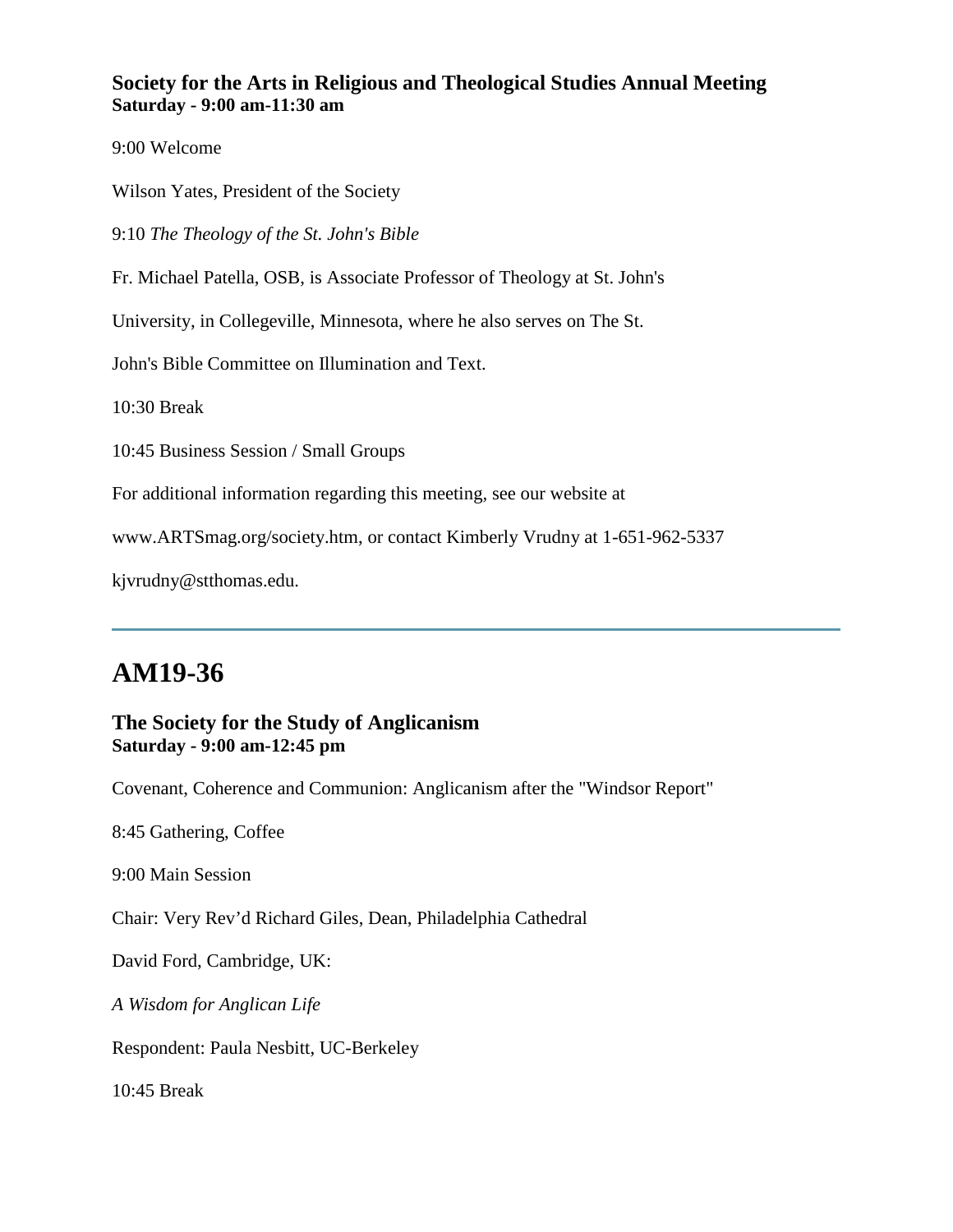#### 11:00 Panel Session

Chair: Ian Markham, Hartford Seminary, CT.

Esther Mombo, John Chesworth, St. Paul's College, Kenya

Ian Douglas, Episcopal Divinity School, Cambridge, MA

Wendy Dackson, NY, Malcolm Brown, Cambridge, UK

12:30 Close

Further inquiries: mpercy@ripon-cuddesdon.ac.uk or thomas.hughson@marquette.edu.

# **AM19-38**

#### **Soren Kierkegaard Society Saturday - 9:00 am-11:30 am**

Theme: *Kierkegaard and Psychology* 

Stacey Ake, Drexel University, Presiding

9:00 Steve Evans, Baylor University

*Can Psychology Be Christian and Still Be a Science? Some Kierkegaardian Reflections*

Respondent: Noel Adams, Marquette University

10:00 Break

10:15 Vincent McCarthy, St. Joseph's University

*Kierkegaard's Unacknowledged Debt to Freud*

Respondent: Karen Carr, Lawrence University

11:15 Business Meeting

# **AM19-39**

**United Methodist - Women of Color Scholarship Program Saturday - 9:00 am-11:30 am**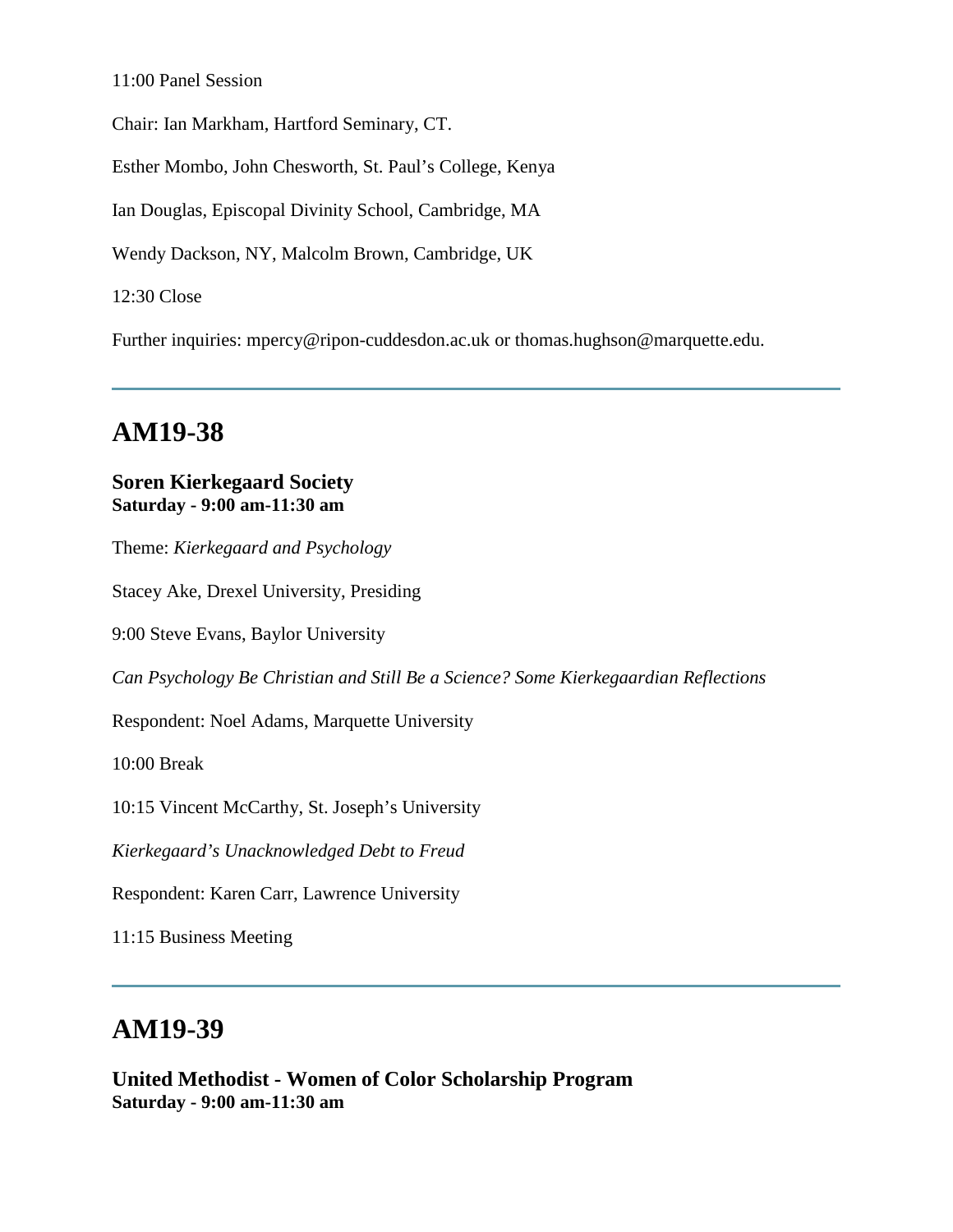**Colloquium on Violence and Religion Saturday - 9:00 am-11:30 am**

## **AM19-106**

**United Methodist - Women of Color Scholarship Program Saturday - 9:00 am-11:30 am**

# **AM19-40**

**New Developments in Religious Studies V: Keeping Ourselves Current Saturday - 9:30 am-12:00 pm**

# **AM19-41**

**New Developments in Religious Studies V: Keeping Ourselves Current Saturday - 9:30 am-12:00 pm**

# **AM19-42**

**Christian Scholarship Foundation Saturday - 11:30 am-1:00 pm**

### **AM19-43**

**International Bonheoffer Society Annual Meeting of Members Saturday - 11:45 am-12:45 pm**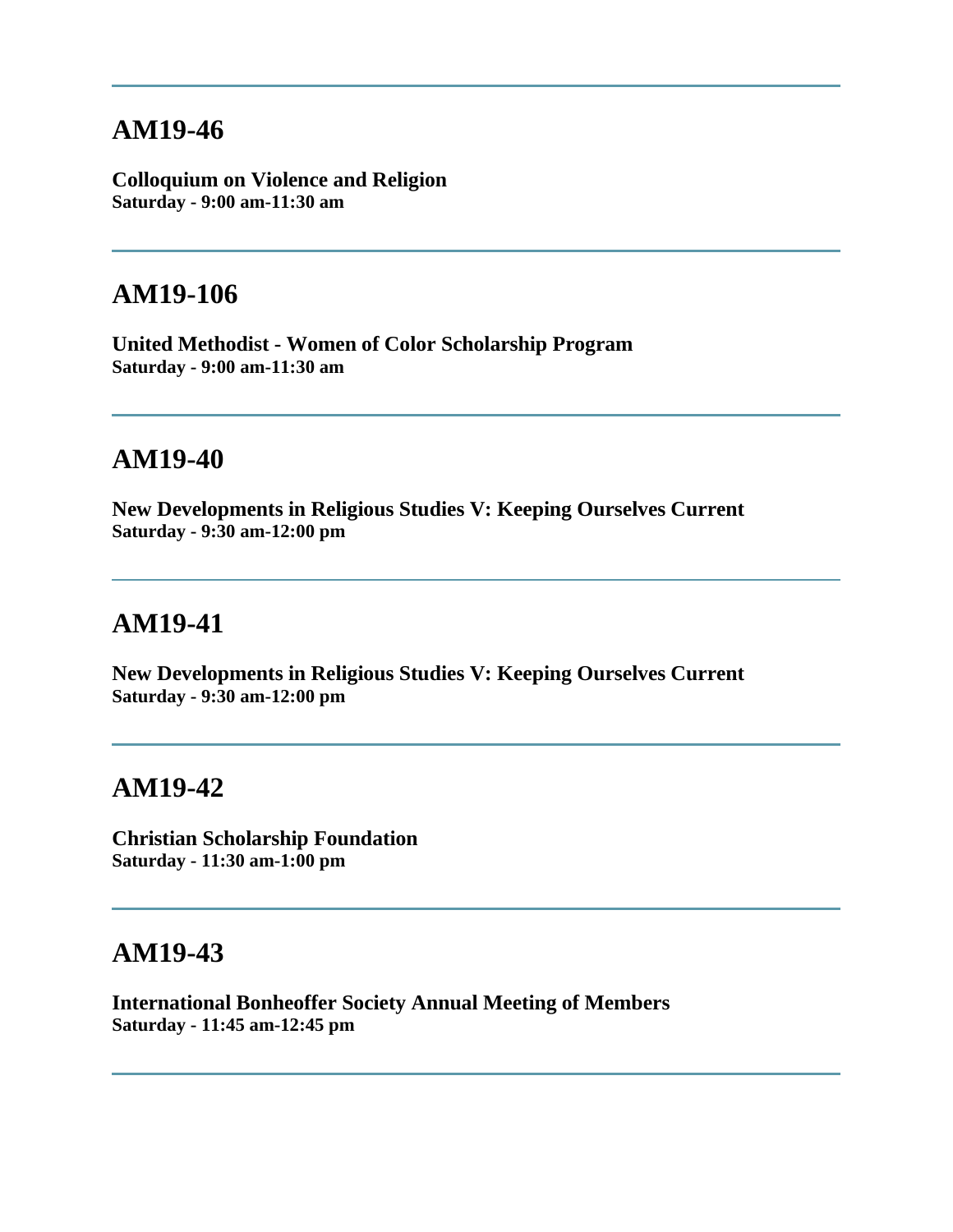**North American Paul Tillich Society - Annual Business Meeting Saturday - 11:45 am-12:45 pm**

## **AM19-45**

**Wabash Center Caucus of Scholars of Religiously Affiliated Institutions Luncheon Saturday - 11:45 am-12:45 pm**

# **AM19-16**

### **Dharma Association of North America (DANAM) Saturday - 1:00 pm-3:30 pm**

9:00 Theme: *Dying, Death and Afterlife in Dharma Traditions and Western Religions* 

Adarsh Deepak, DANAM, and Rita Sherma, Binghamton University, Conveners

Graham Schweig, Christopher Newport University, Presiding

Arindam Chakrabarti, University of Hawaii at Manoa

*In Hindu Dharma Traditions* 

Karma Lekshe Tsomo, University of San Diego

*In Buddhist Dharma Traditions*

Christopher Chapple, Loyola Marymount University

*In Jain Dharma Traditions*

Alan Segal, Columbia University

*In Western Religions- Judaism, Christianity and Islam*

**Discussions**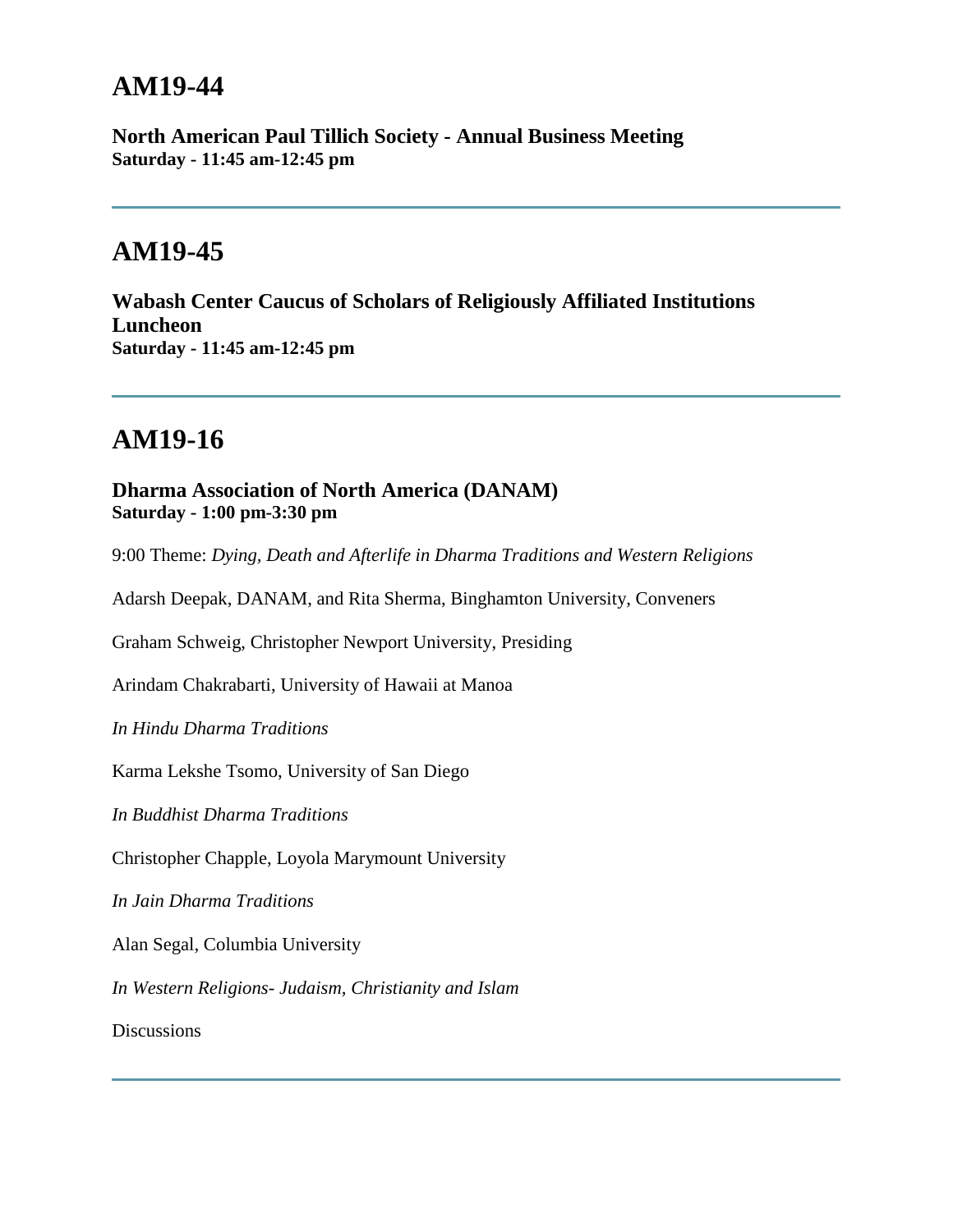#### **Person, Culture, and Religion Saturday - 1:00 pm-3:30 pm**

9:00-10:00 Theme: *Works in Progress*

John McDargh, Presider

New scholars welcome

10:00 Discussion: *Spiritually-Oriented Approaches to Therapy: What Roles Do Religious and Theological Studies Play?*

Carrie Doehring, Iliff School of Theology, Presenter

11:00–11:30 Business Meeting

Kathleen Bishop and Pamela Cooper-White, PCR Co-Chairs, Presiders

### **AM19-37**

#### **Society for the Study of Christian Spirituality: Presidential Address and Business Meeting Saturday - 1:00 pm-3:30 pm**

1:00 *Rereading a Spiritual Classic: Thérèse of Lisieux, Far From Spiritual Childhood*

The 2005 Presidential Address by Joann Wolski Conn (Neumann College)

2:30 Business Meeting

David B. Perrin (Université St. Paul), President-elect, presiding

All are welcome. For more information, please contact Anita Houck at ahouck@saintmarys.edu.

# **AM19-50**

**The Association for Case Teaching Saturday - 1:00 pm-3:30 pm**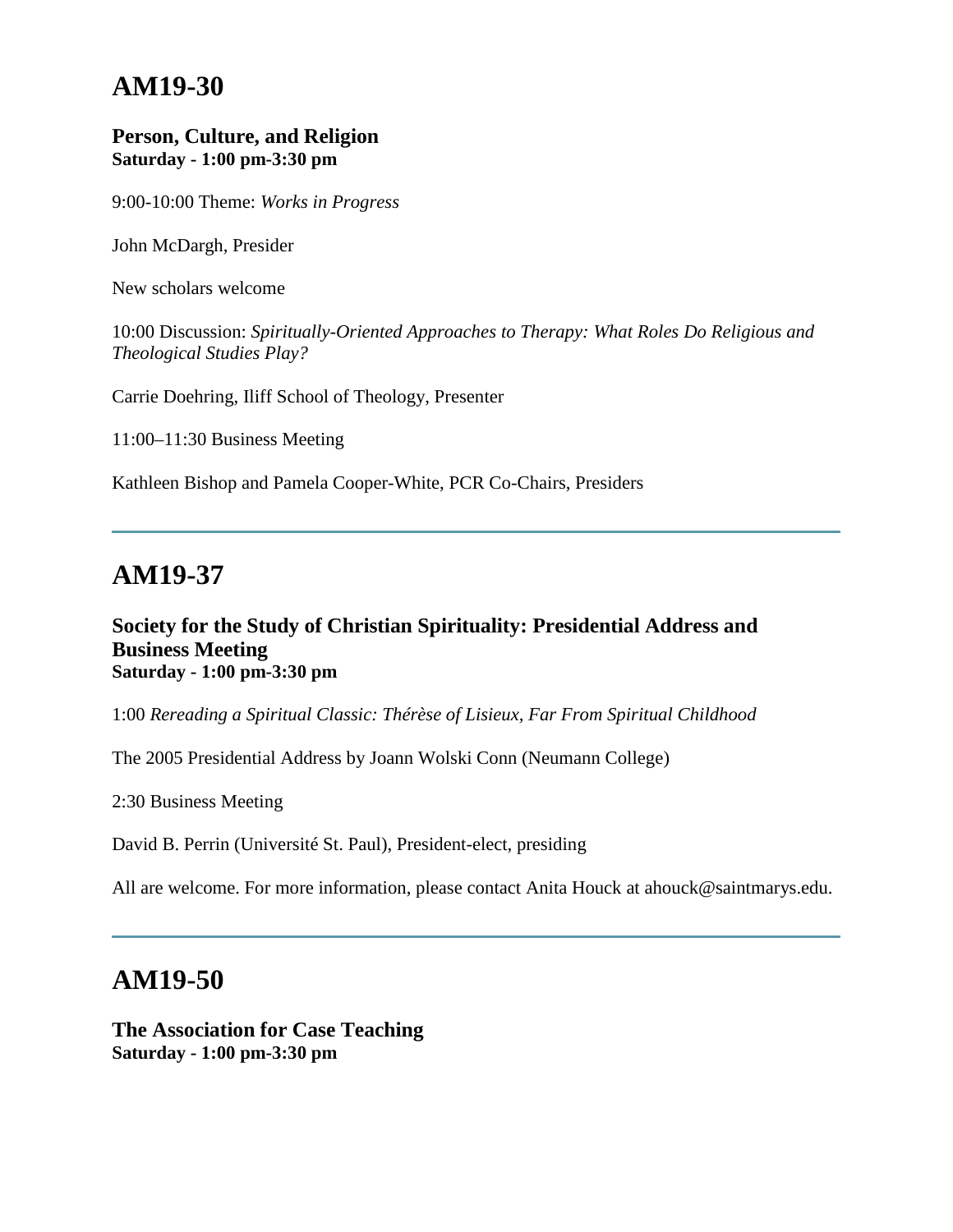Join colleagues from across the disciplines in exploring the use of case teaching in the classroom. Used in a wide variety of academic settings, case teaching has proven to be an effective way of engaging students in the critical thinking and creativity that are crucial to religious studies and theology. For more information, contact the Association for Case Teaching at 1-325-674-3701 or www.caseteaching.org.

## **AM19-53**

**Jerusalem University College: Board of Directors Meeting Saturday - 1:00 pm-6:30 pm**

# **AM19-54**

**Res Publica - Terrorism and Religion: Democracy and Security in a Pluralistic Society Saturday - 1:00 pm-3:30 pm**

# **AM20-56**

**Theta Alpha Kappa Board of Directors Meeting Saturday - 1:00 pm-3:30 pm**

# **AM19-51**

**Association of Practical Theology Saturday - 4:00 pm-6:30 pm**

# **AM19-52**

**Dharma Association of North America (DANAM) Saturday - 4:00 pm-6:30 pm**

Theme: *Samkhya-Yoga after Larson: New Directions in Samkhya-Yoga Research*

Tracy Pintchman, Loyola University Chicago, Convener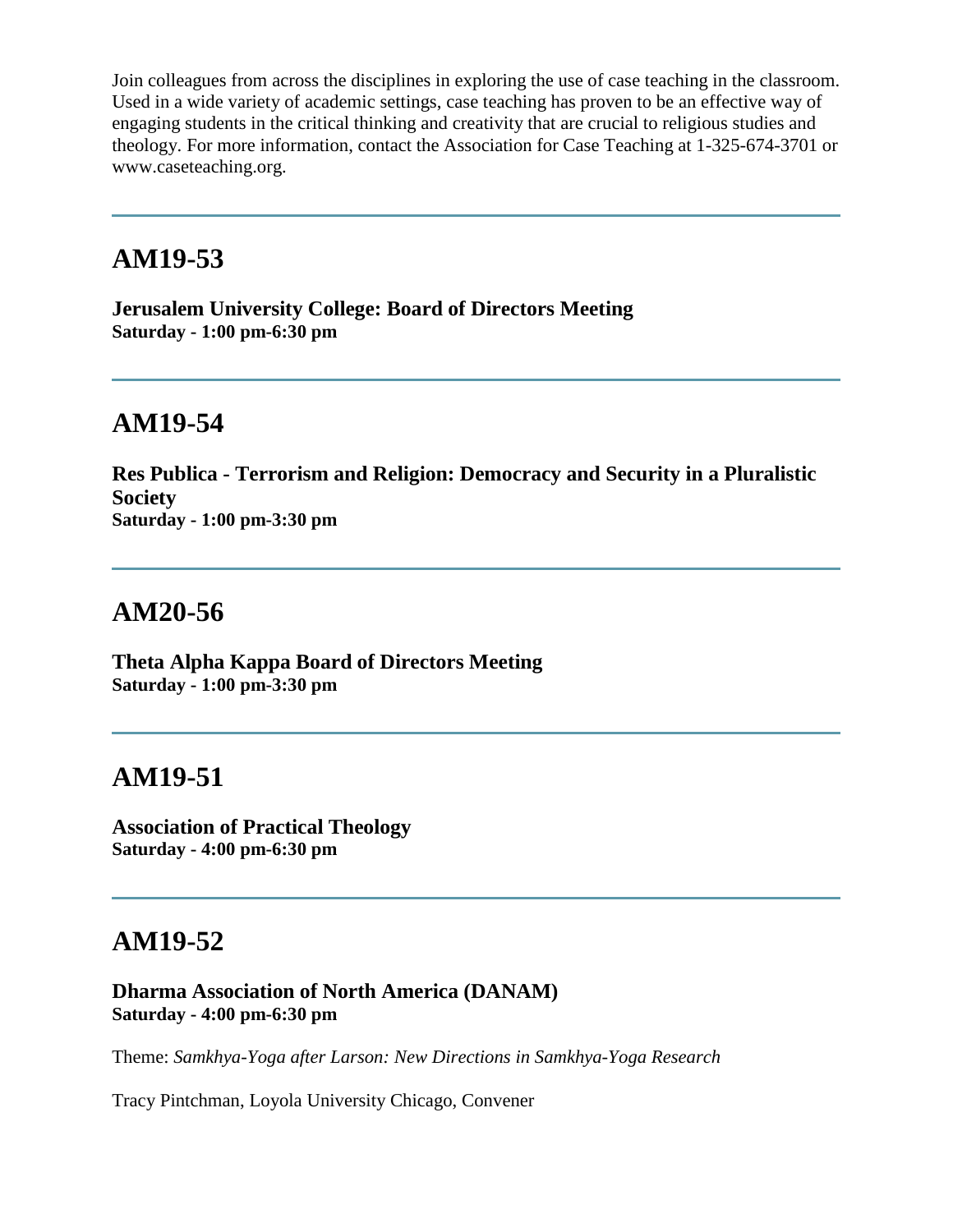Judy Saltzman, California Polytechnic State University, Presiding

Panelists:

T. S. Rukmani, Concordia University, Canada

Lloyd W. Pflueger, Truman State University

Pratap Kumar, University of KwaZulu Nata, South Africa

Paul Muller-Ortega, University of Rochester

Knut Axel Jacobsen, University of Bergen, Norway

Ramdas Lamb, University of Hawaii, Manoa

Tracy Pintchman, Loyola University Chicago

Gerald J. Larson, Professor Emeritus, University of California, Santa Barbara, and University of Indiana, Bloomington, Respondent

## **AM19-100**

**Abingdon Press Evangelical Theology Series Saturday - 4:00 pm-6:30 pm**

## **AM19-101**

### **Art/s of Interpretation Group - Political Commitment and the Study of Religion Saturday - 4:00 pm-6:30 pm**

Presiding: Randal Cummings, Cal State University, Northridge

This session/round-table discussion addresses the role of the scholar's own political commitments in his or her study of religious communities. Must such commitments be "bracketed"? Should they be? How does the study of certain religious communities (e.g., indigenous or minority religious communities that have faced oppression or even genocide) lead scholars to positions of political advocacy? Is this an appropriate or even desired outcome of scholarship?

#### *Being An Expert on An Unknown Religion*

-Jorunn J. Buckley, Bowdoin College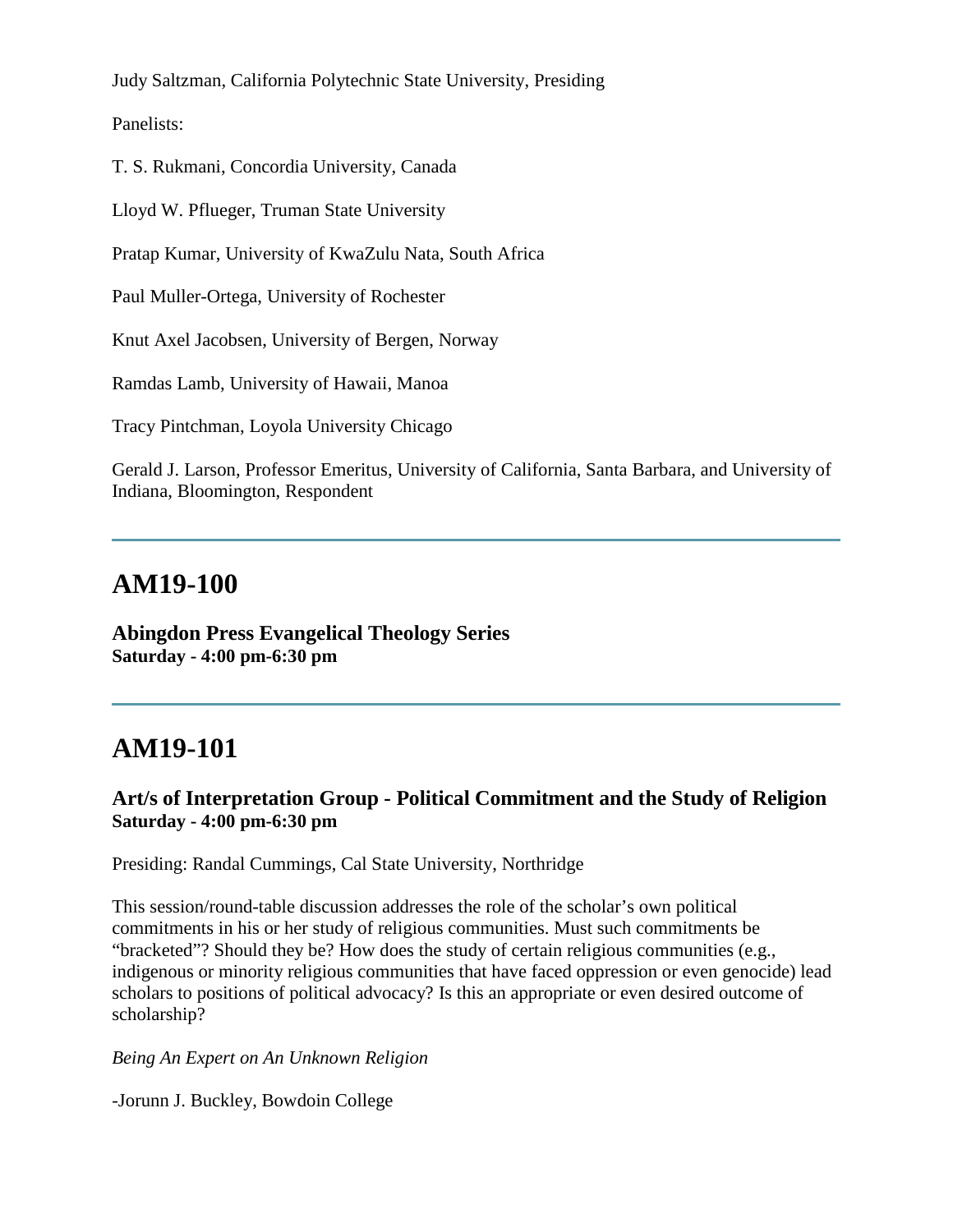*Scholars or Activists? Russell McCutcheon and the Historicization of Privacy*

Craig Martin, Syracuse University

*Thoughts on Being a Scholar of Islam and a Muslim in America Post-9/11*

Amir Hussain, Loyola Marymount

*Mi'kmaq Myth and Aboriginal Claims*

Jennifer I. M. Reid, University of Maine, Farmington

Respondents: Eric Bain-Selbo, Lebanon Valley College; Lisa J. Poirier, Miami University;

Rick Talbott, Cal State University, Northridge

# **AM19-103**

**College Theology Society Board Meeting Saturday - 4:00 pm-8:30 pm**

## **AM19-104**

**Philosophy's Turn to Religion Saturday - 4:00 pm-6:30 pm**

This year's Synousia session will explore the reasons motivating philosophy's engagement with religion in recent years. Through presentations dealing with various aspects of this turn from or within academic philosophy to religion, and a dialogue with Hent de Vries, whose work is central in this regard, we hope to shed some light on the different ways in which this ongoing event has complicated, supplemented, enriched, and challenged the practices of contemporary philosophy.

Participants to include: Hent de Vries (Johns Hopkins University/University of Amsterdam), Jon Bussanich (University of New Mexico), Peter Ochs (University of Virginia), J. Thomas Higgins (California State University, Fresno), Rocco Gangle (Oberlin College), and Jason Smick (California State University, Fresno).

**AM19-107**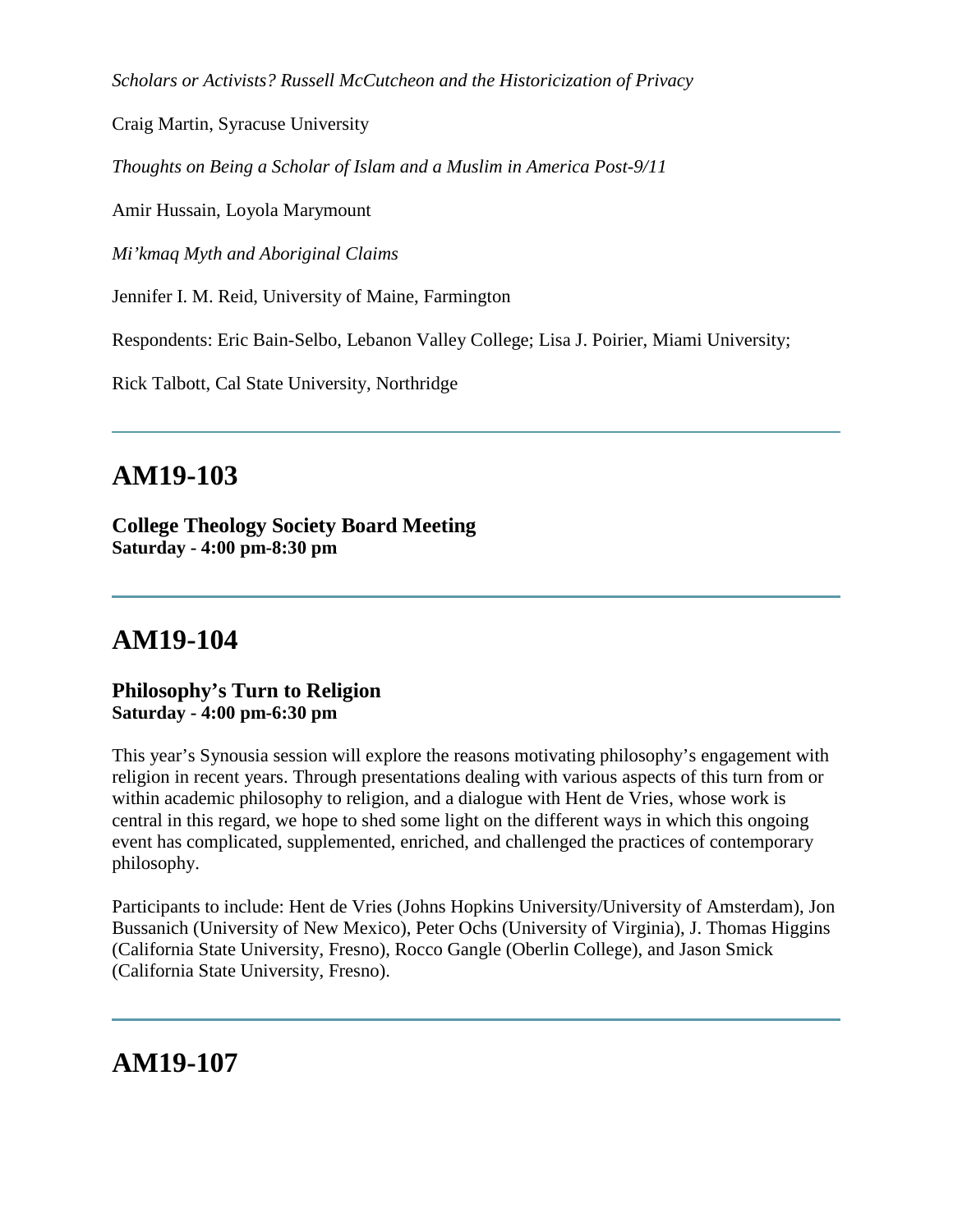### **Won Institute of Graduate Studies/ Asian-Based Buddhist Groups Reception Saturday - 4:00 pm-6:30 pm**

Please drop in for light refreshments, some information about Won Buddhism in Philadelphia, and an open conversation on "Shifts in the Perception and Reception of Buddhism in USA: Significant or Not?" Members of Asian-Based Buddhist Groups especially urged to attend. Rev. Bokin Kim will present case report on training of Euro-American leaders in Won Buddhism. We hope to have provocative statements by scholars of trends in Buddhism in USA. We aim for conversation rather than academic papers. For more information: cdallery@earthlink.net.

## **AM19-138**

### **Association of Practical Theology Saturday - 4:00 pm-6:30 pm**

Kathleen Cahalan, Saint John's University, Presiding

*Reflection on the "Turn to the Practical" and Its Significance for Bible, History, Systematic, and Practical Theology* 

Michael Brown, Emory University

James Hudnut-Beumler, Vanderbilt University

Mary McClintock Fulkerson, Duke University

Respondent:

Rodney Hunter, Emory University

Business Meeting

Bonnie Miller-McLemore, Vanderbilt University, Presiding

For additional information contact Kathleen Cahalan, kcahalan@csbsju.edu, or Rodney Hunter, rhunt02@emory.edu.

## **AM19-140**

**Fund for Theological Education Reception Honoring Current and Former FTE Fellows Saturday - 4:00 pm-6:30 pm**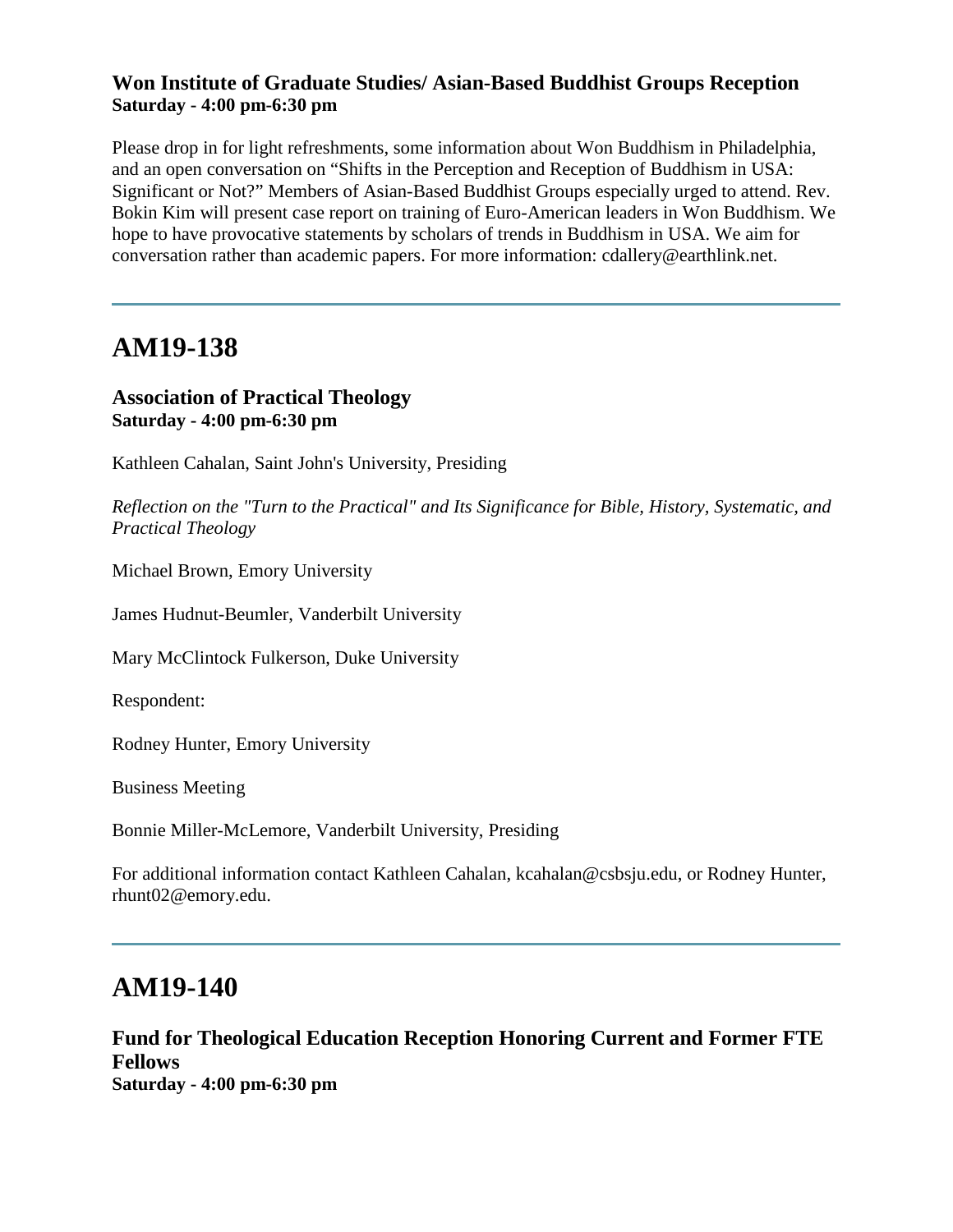# **AM19-108**

### **Westminster Theological Seminary Alumni/ae Dinner at Glenside, PA Campus Saturday - 6:00 pm-9:00 pm**

Westminster is hosting an alumni/ae dinner on the Glenside campus Saturday evening, November 19, 2005. A chartered bus will depart from the Marriott Hotel in Center City at 5:00 pm to take you to the campus and return at 10:00 pm. The evening program will include remarks by the newly installed president, tour of the rare book room, and a demonstration in the Hebrew Institute. There is no cost, but we request that you RSVP to Professor Al Groves at agroves@wts.edu or 1-215-572-3845.

## **AM19-109**

**ATS Reception Saturday - 7:00 pm-8:30 pm**

## **AM19-110**

**Brigham Young University and Friends Reception Saturday - 7:00 pm-8:30 pm**

# **AM19-112**

#### **Description Group Saturday - 7:00 pm-8:30 pm**

The Description project's purpose is to develop a form of Christian theology in which proper attention is paid both to dogmatics and to ethnography. It seeks to find an appropriate balance between (1) identifying the dogmatic commitments that are part of any description of religious life, however factual it may aim to be and (2) requiring proper ethnographic study to confirm or challenge any claims made in systematic theology about the church or other objects. We wish to overcome a dualism between theology whose descriptions of the world proceed 'like a hot knife through butter' and those which struggle to formulate generalisations from particulars. There will be five very brief position papers, followed by discussion. The discussions will be introduced by British theologians Nick Adams (Edinburgh), Ben Quash (Cambridge), Tim Jenkins (Cambridge), Mike Higton (Exeter) and Susannah Ticciati (London). All are welcome to this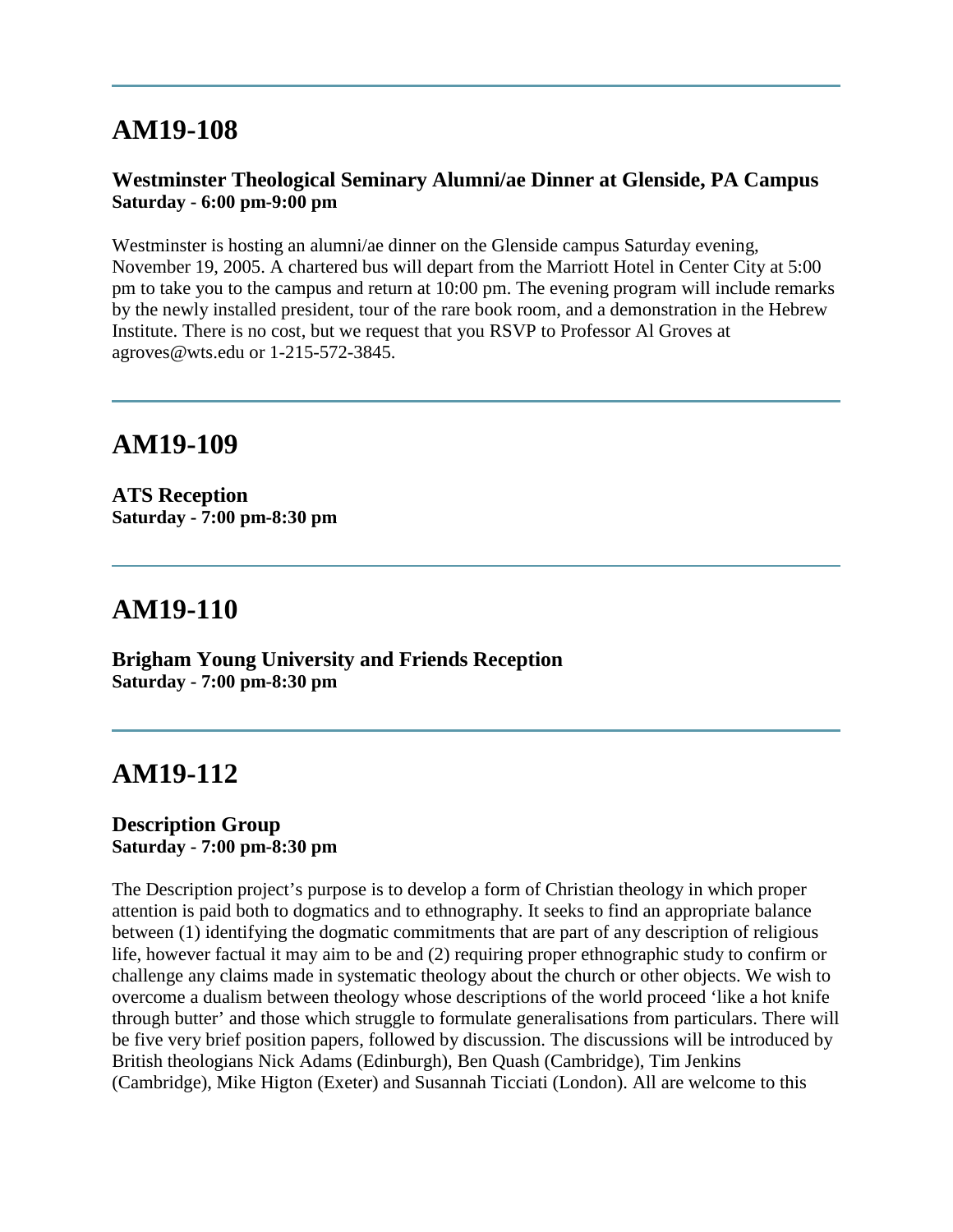interdisciplinary session. For further information, including abstracts of the short papers, please contact n.adams@ed.ac.uk after 30 August 2005.

# **AM19-113**

#### **European Society of Women in Theological Researsh (ESWTR) Saturday - 7:00 pm-8:30 pm**

Theme: *Religion and Sexuality in the Public Discourse in Europe and the USA: Panel and Discussion*

Susanne Scholz, Merrimack College, Presiding

Panelists:

Bernadette Brooten, Brandeis University

Maaike de Haardt, Radboud University

Ursula King, University of Bristol

Kathleen Sands, University of Massachusetts

Respondent:

Katharina von Kellenbach, St. Mary's College

For additional information, contact susanne.scholz@merrimack.edu.

# **AM19-114**

#### **Evangelical Philosophical Society Saturday - 7:00 pm-11:00 pm**

Theme: What Can Christian Theologians Learn from Kant?: A Discussion of Kant and the New Philosophy of Religion

Chris Firestone, Trinity College, and Stephen Palmquist, Hong Kong Baptist University Introducing Kant and the New Philosophy of Religion

John Hare, Yale Divinity School

Kant on Human Depravity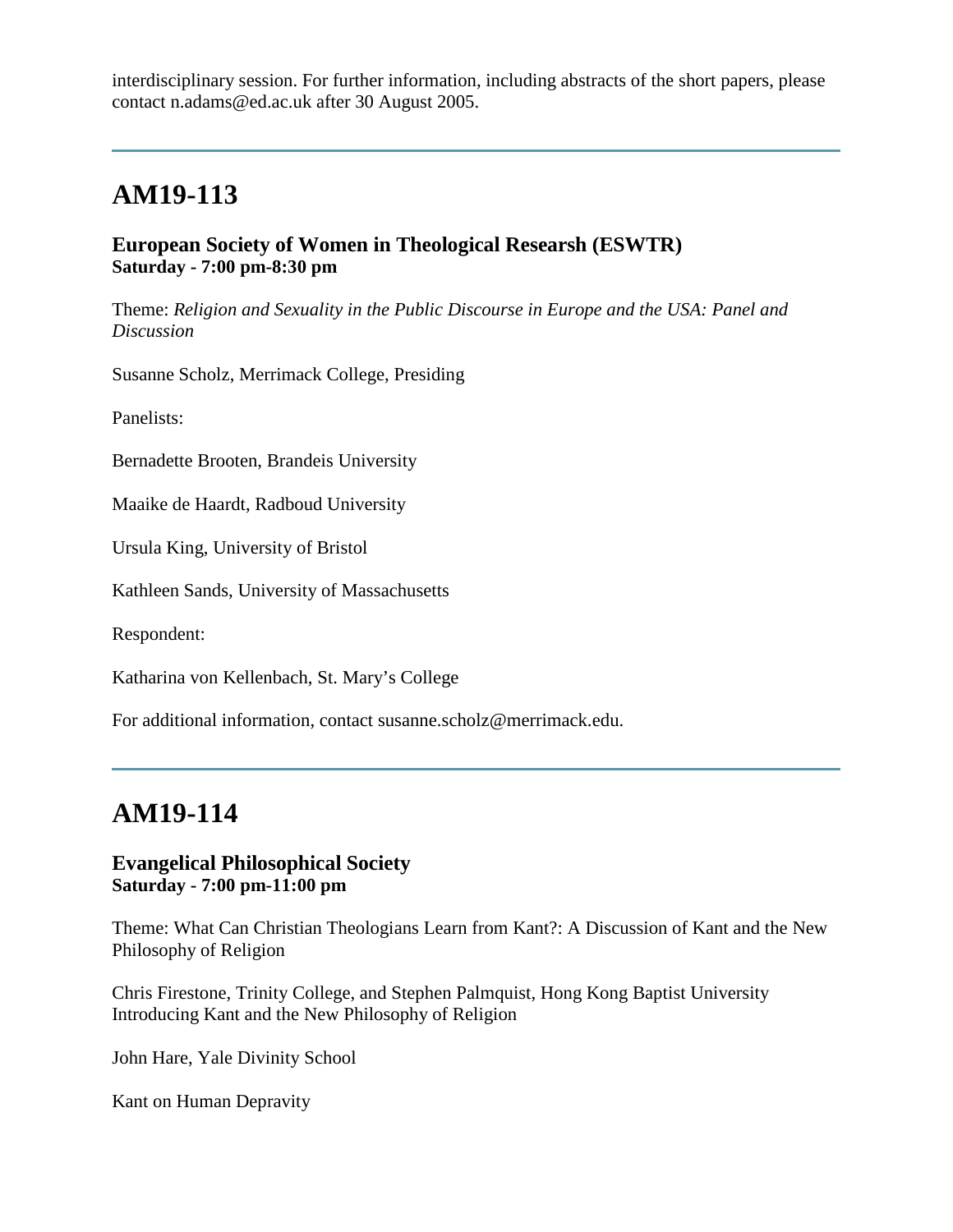Christopher McCammon, University of Nebraska

Foundations of a Kantian Religious Epistemology

Nathan Jacobs, Calvin Theological Seminary

Kant's Apologia

Christophe Chalamet, Fordham University

Response to the Panel

Audience discussion to follow. For further information regarding this session, contact Scott Smith, scott.smith@truth.biola.edu.

# **AM19-115**

**Faculty of Theology, University of St. Michael's College, Novalis and Toronto School of Theology Annual Reception for Friends and Graduates Saturday - 7:00 pm-8:30 pm**

## **AM19-116**

**International Bonheoffer Society Annual Dinner Saturday - 7:00 pm-8:30 pm**

The International Bonhoeffer Society/English Language Section will hold its annual dinner for members and friends on Saturday, November 19, 7:00 p.m., at the Independence Brew Pub (1150 Filbert Street), within walking distance of Convention Center and near-by hotels. Per person: \$35. For reservations and further information, contact the Rev. Charles Sensel, 3624 Belvoir, Rockford, IL 61107 1-815-399-3511, cssensel@tds.net.

## **AM19-117**

#### **Korean - North American Theology Group Saturday - 7:00 pm-8:30 pm**

Two new books will be discussed: Anselm Min's *The Solidarity of Others in A Divided World* and Hee An Choi's *Korean Feminist Theology*. If you are interested in having dinner together prior to the meeting, please contact Prof. Sang Hyun Lee at 1-609-799-6133,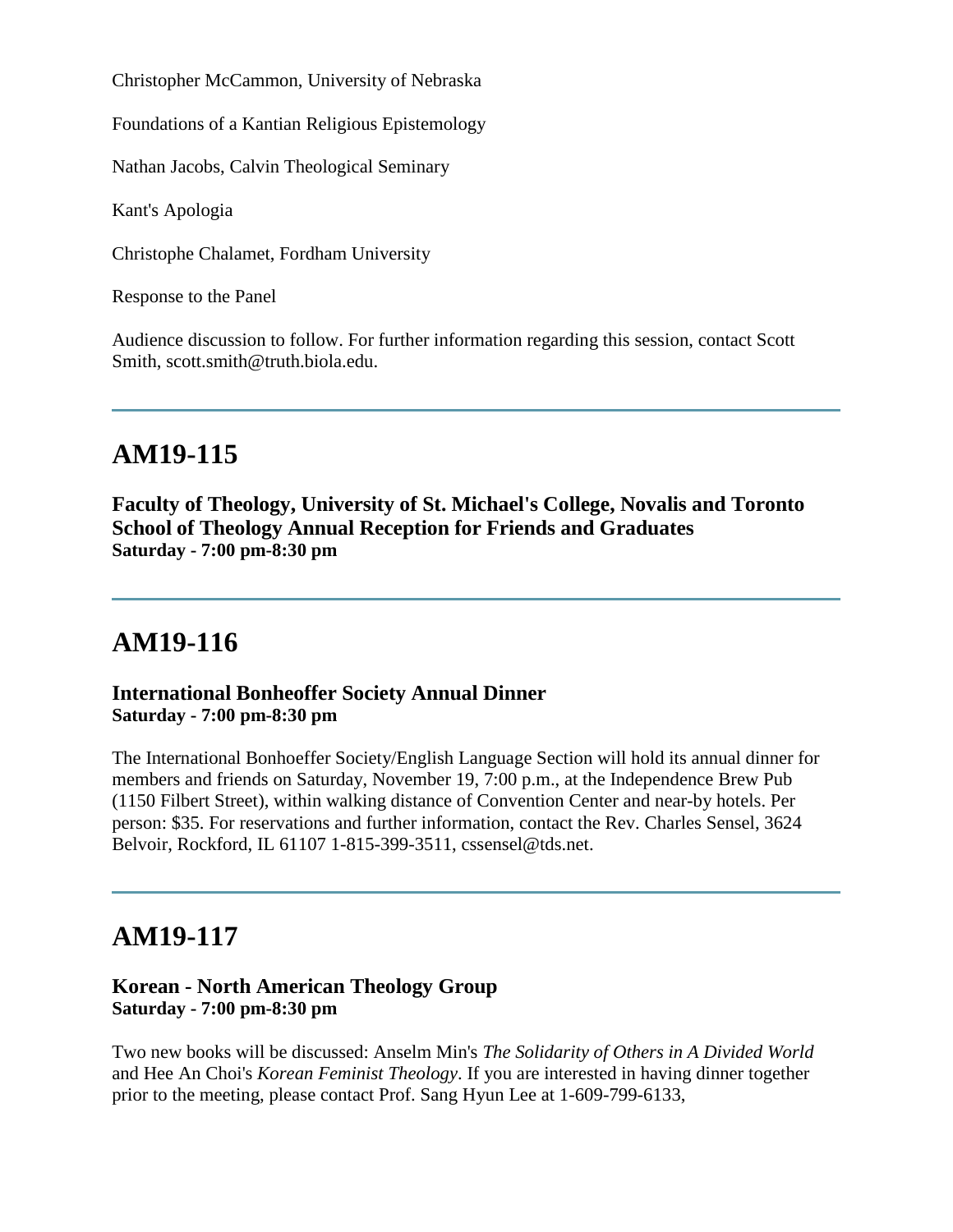sang.lee@ptsem.edu, Prof. Grace Kim at 1-610-625-6511, gjskim@moravian.edu, or Prof. Andrew Park 1-937-427-9116, aspark@united.edu.

## **AM19-118**

**Louisville Institute Reception Saturday - 7:00 pm-8:30 pm**

## **AM19-119**

**North American Hindu Association of Dharma Studies Saturday - 7:00 pm-8:30 pm**

Kusumita P. Pedersen, St. Francis College, NY, presiding

Theme: How to Teach Hinduism to a Western Audience

Panelists:

Linda Hess, Stanford University

Neelima Shukla-Bhatt, Wellesley College

Ramdas Lamb, University of Hawai'I, Manoa

Arvind Sharma, McGill University

# **AM19-120**

#### **Presbyterian Scholars Reception Saturday - 7:00 pm-8:30 pm**

Members of the Presbyterian Church (USA.) and faculty at Presbyterian institutions are invited to this reception to meet and connect with each other. In addition to light refreshments, we hope to find ways to link more closely with one another and with the church. Sponsored by the Office of Theology and Worship, the Office of Theological Education and the Presbyterian Association of Musicians. For further information contact Anita Brown, (888) 728-7228 x5033, abrown@ctr.pcusa.org.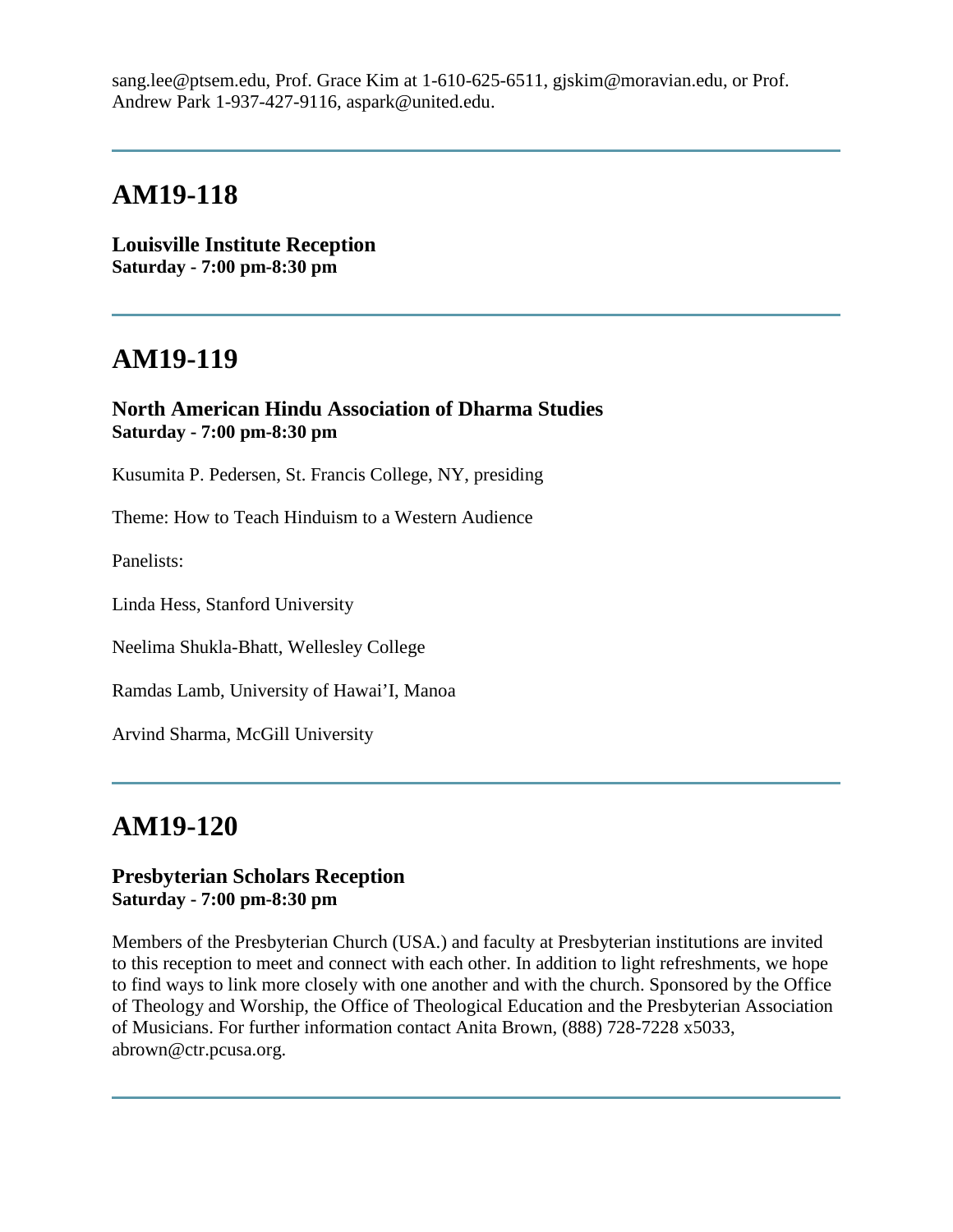# **AM19-121**

**Science and Religion Reception Hosted by CTNS, IRAS, and ZCRS Saturday - 7:00 pm-11:00 pm**

## **AM19-122**

**Wabash Center Reception Saturday - 7:00 pm-9:00 pm**

# **AM19-142**

**Smyth and Helwys Commentary Editorial Board Saturday - 7:00 pm-8:30 pm**

## **AM20-114**

#### **Institute for Ancient Near Eastern and AfroAsiatic Cultural Research - Colloquium Saturday - 7:00 pm-8:30 pm**

This year's session will consist of a discussion of D. B. Redford's From Slave to Pharaoh: The Black Experience of Ancient Egypt (Johns Hopkins University Press, 2004). For additional information on the session, please visit the Institute's website at www.iaacr.org or contact Dr. Hugh R. Page, Jr. at poet@hrpj.com.

# **AM19-125**

### **Baker Academic and Brazos Press Reception Saturday - 8:00 pm-11:00 pm**

We will celebrate the premiere of two important projects:

The launch of the Brazos Theological Commentary on the Bible, edited by R. R. Reno, Robert W. Jenson, Robert Louis Wilken, Ephraim Radner, Michael Root, and George Sumner. Brief remarks by Stanley Hauerwas at 8:30 p.m.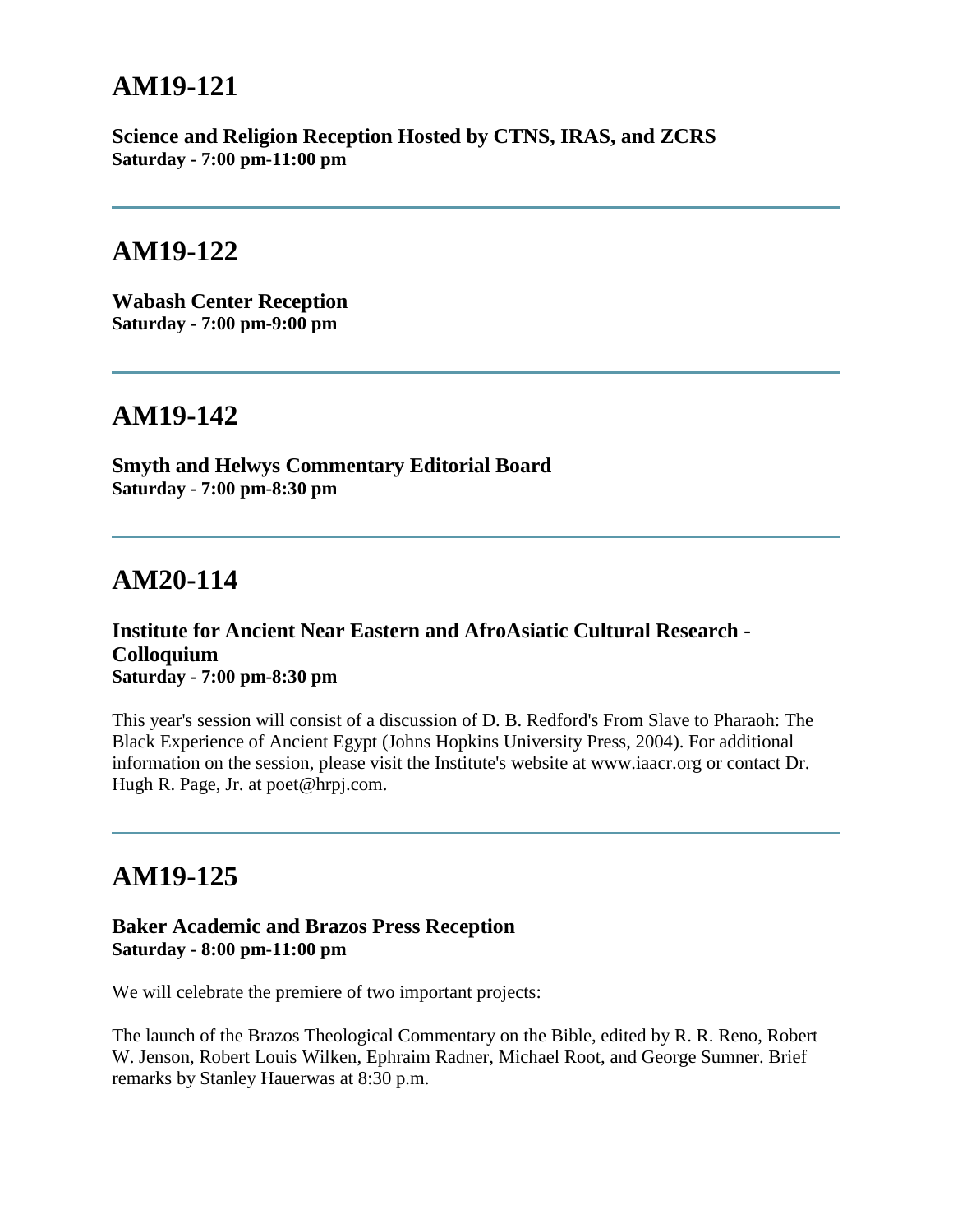The publication of the Dictionary for Theological Interpretation of the Bible, edited by Kevin J. Vanhoozer, Craig G. Bartholomew, Daniel J. Treier, and N. T. Wright. Brief remarks by N. T. Wright at 9:30 p.m.

## **AM19-123**

**Walter de Gruyter Publisher's Reception Saturday - 9:00 pm-11:00 pm**

# **AM19-124**

**Wesleyan Theological Society and Society for Pentecostal Studies Reception Saturday - 9:00 pm-11:00 pm**

# **AM19-127**

**Azusa Pacific University Reception Saturday - 9:00 pm-10:30 pm**

## **AM19-128**

**The Collegeville Reception: The Bible and the Blues Saturday - 9:00 pm-11:00 pm**

### **AM19-129**

**Continuum Reception Saturday - 9:00 pm-11:00 pm**

# **AM19-130**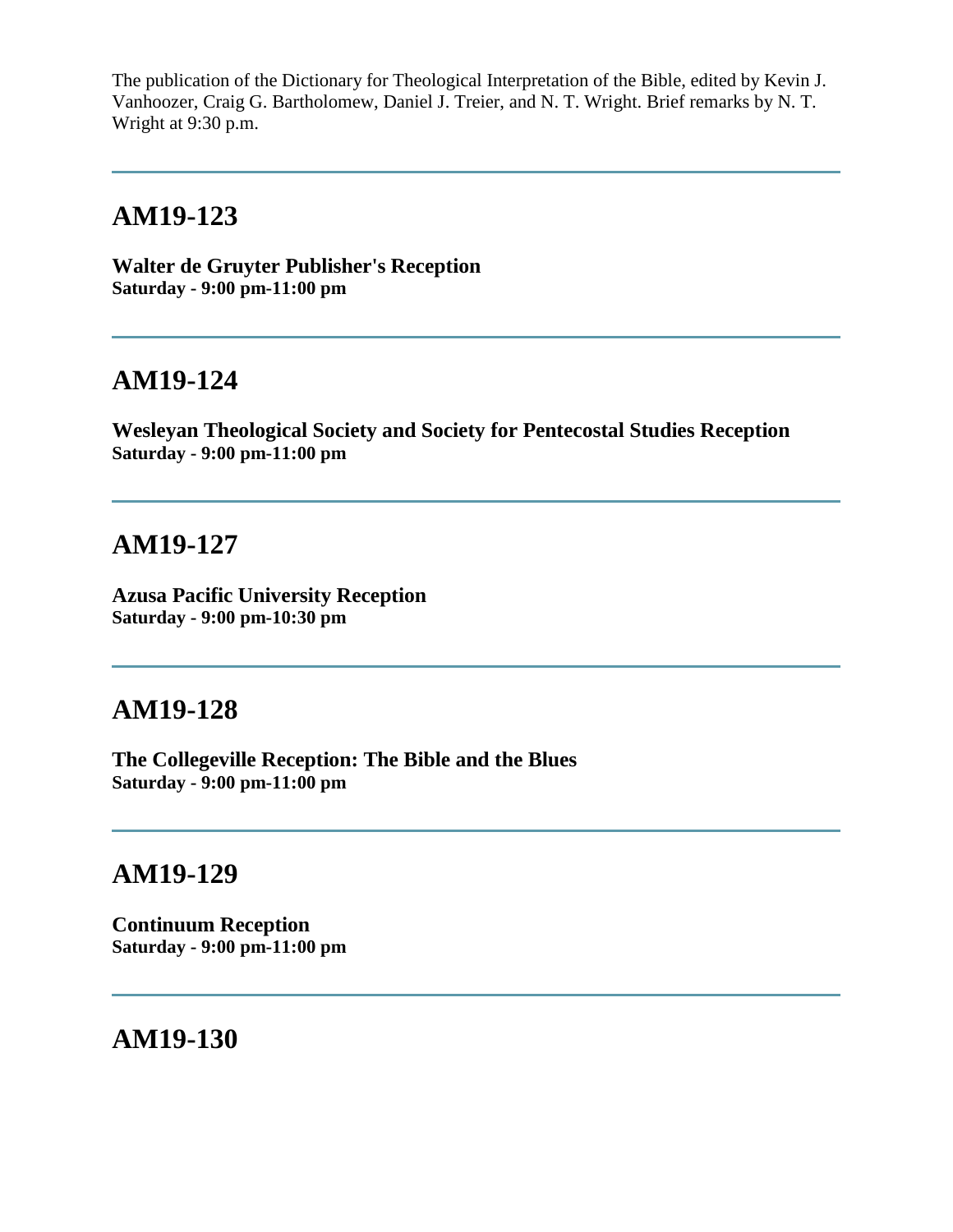#### **Fortress Press Reception Saturday - 9:00 pm-11:00 pm**

Please join us! At this year's reception, Fortress Press will again present two annual awards for innovative teaching. For further infomration and nomination form, visit www.fortresspress.com.

# **AM19-131**

**Harvard University Reception Saturday - 9:00 pm-11:00 pm**

## **AM19-132**

**Hispanic Theological Initiative Reception Saturday - 9:00 pm-11:00 pm**

## **AM19-133**

**New Religious Movements Group Reception Saturday - 9:00 pm-11:00 pm**

# **AM19-134**

**Society for Asian and Comparative Philosophy Saturday - 9:00 pm-11:00 pm**

Session One: The Liezi

Chair: Livia Kohn, Boston University

*Body and Identity in the Liezi*

Livia Kohn, Boston University

*Can Mud Daubers Transform Caterpillars? Masters and Their Students in the Zhuangzi & Liezi*

Ronnie Littlejohn, Belmont University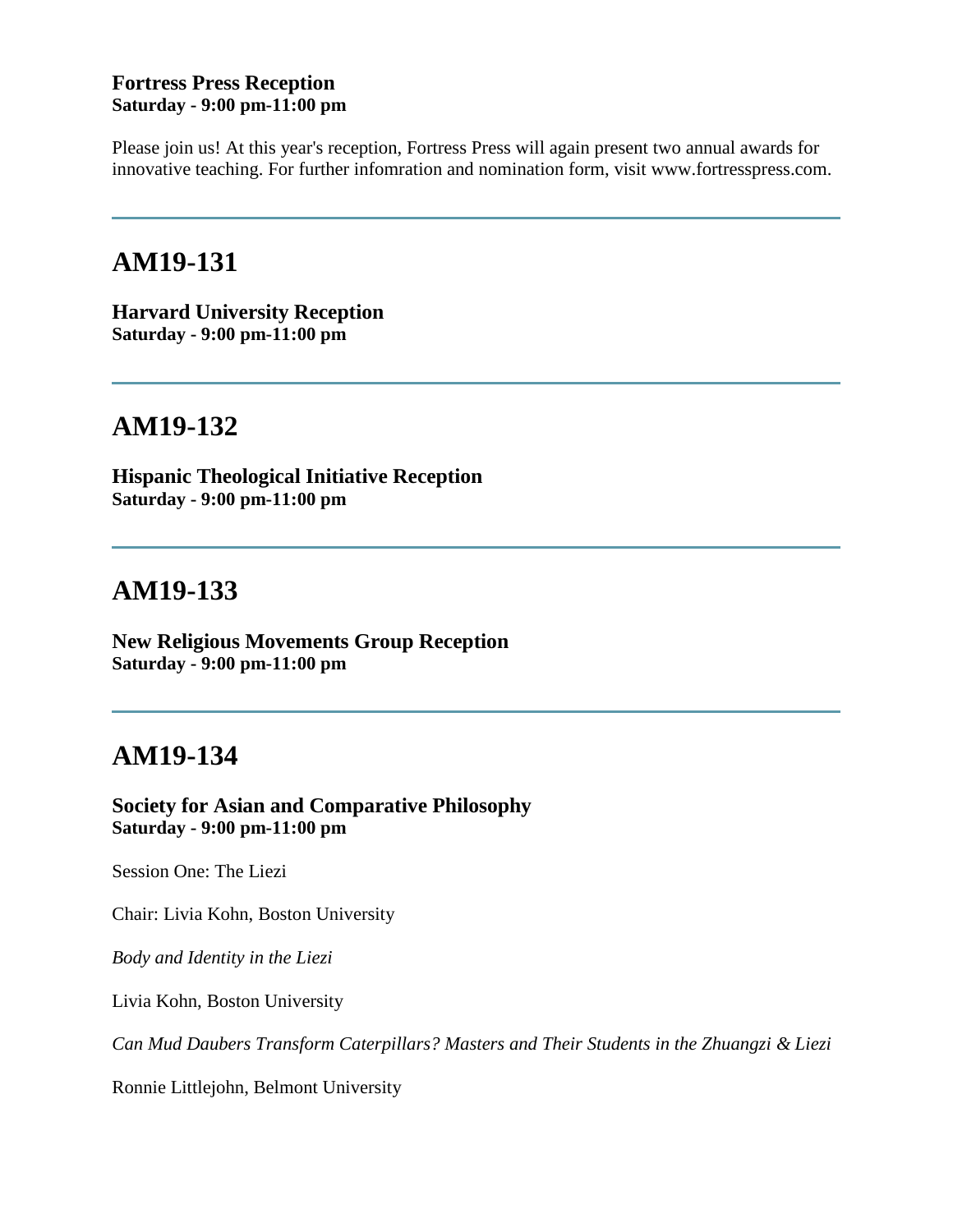*Transforming Xianship: Reading the Zhuangzi in Liezi*

Jeffrey Dippmann, Central Washington

# **AM19-135**

**Vanderbilt University Alumni/ae and Friends Reception Saturday - 9:00 pm-11:00 pm**

# **AM19-136**

**W. F. Albright Institute Reception for Alumni/ae and Friends Saturday - 9:00 pm-11:00 pm**

### **AM19-137**

**WM. B. Eerdmans Publishing Company Reception Saturday - 9:00 pm-11:00 pm**

## **AM19-141**

**University of California, Santa Barbara Religious Studies Reception Saturday - 9:00 pm-11:00 pm**

### **AM19-143**

**Johns Hopkins University Reception Saturday - 9:00 pm-11:00 pm**

**AM20-1**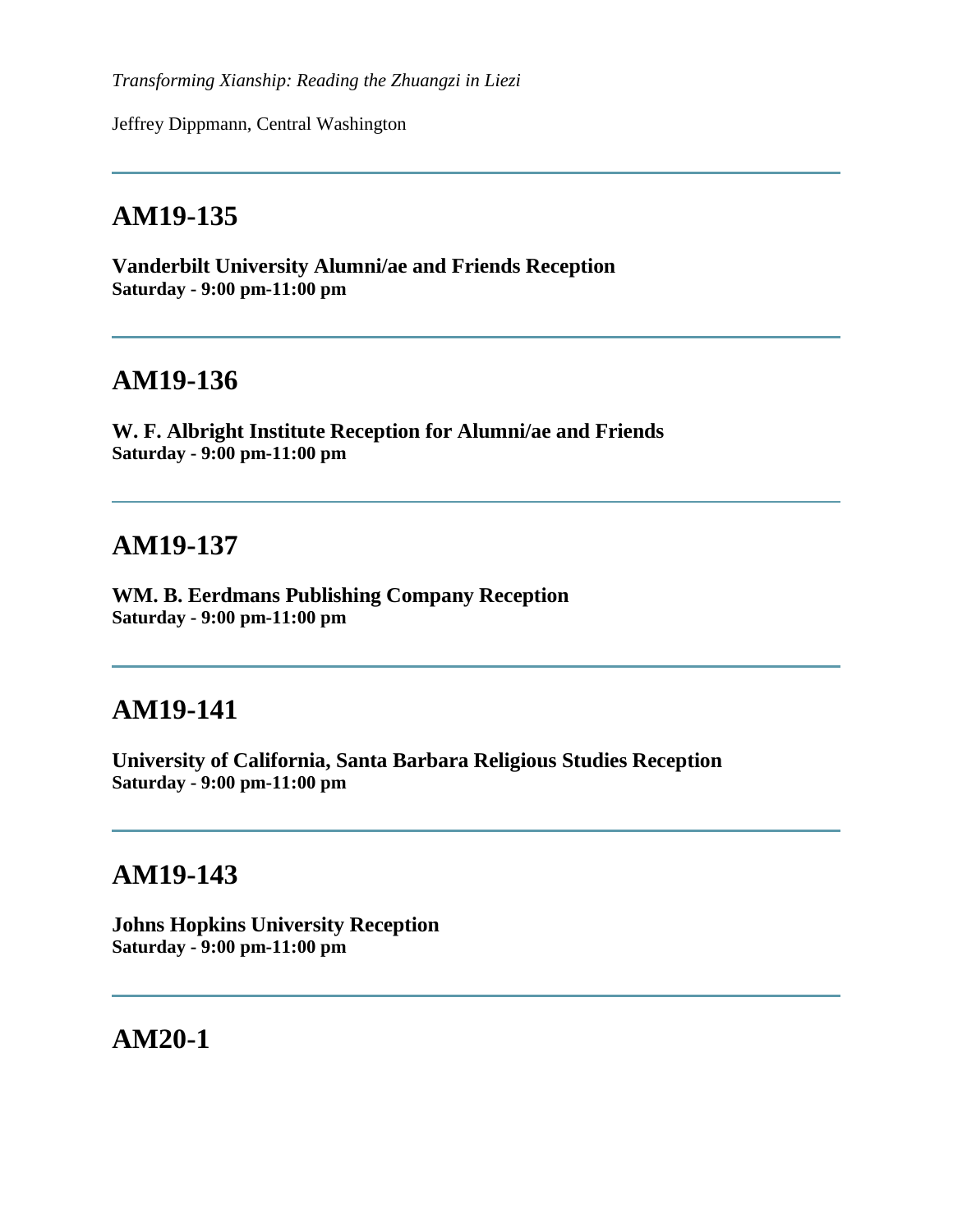**Conversations Advisory Board Meeting Sunday - 7:00 am-8:30 am**

## **AM20-3**

**Disciples of Christ Faculty/Student Breakfast Sunday - 7:00 am-8:30 am**

## **AM20-4**

**Garrett-Evangelical Theological Seminary Alumni/ae Breakfast Sunday - 7:00 am-8:30 am**

# **AM20-5**

**Gordon-Conwell Theological Seminary Alumni/ae Breakfast Sunday - 7:00 am-8:30 am**

We welcome Gordon-Conwell Theological Seminary alumni/ae to our Annual AAR and SBL Sunday Morning Worship Breakfast. This will be an occasion for us to fellowship and hear from President Walter C. Kaiser, Jr., as well as worship together. Please join us! Please RSVP by November 4, 2005 to 1-978-646-4029.

## **AM20-6**

**Liturgy for Catholics and Friends Sunday - 7:00 am-8:30 am**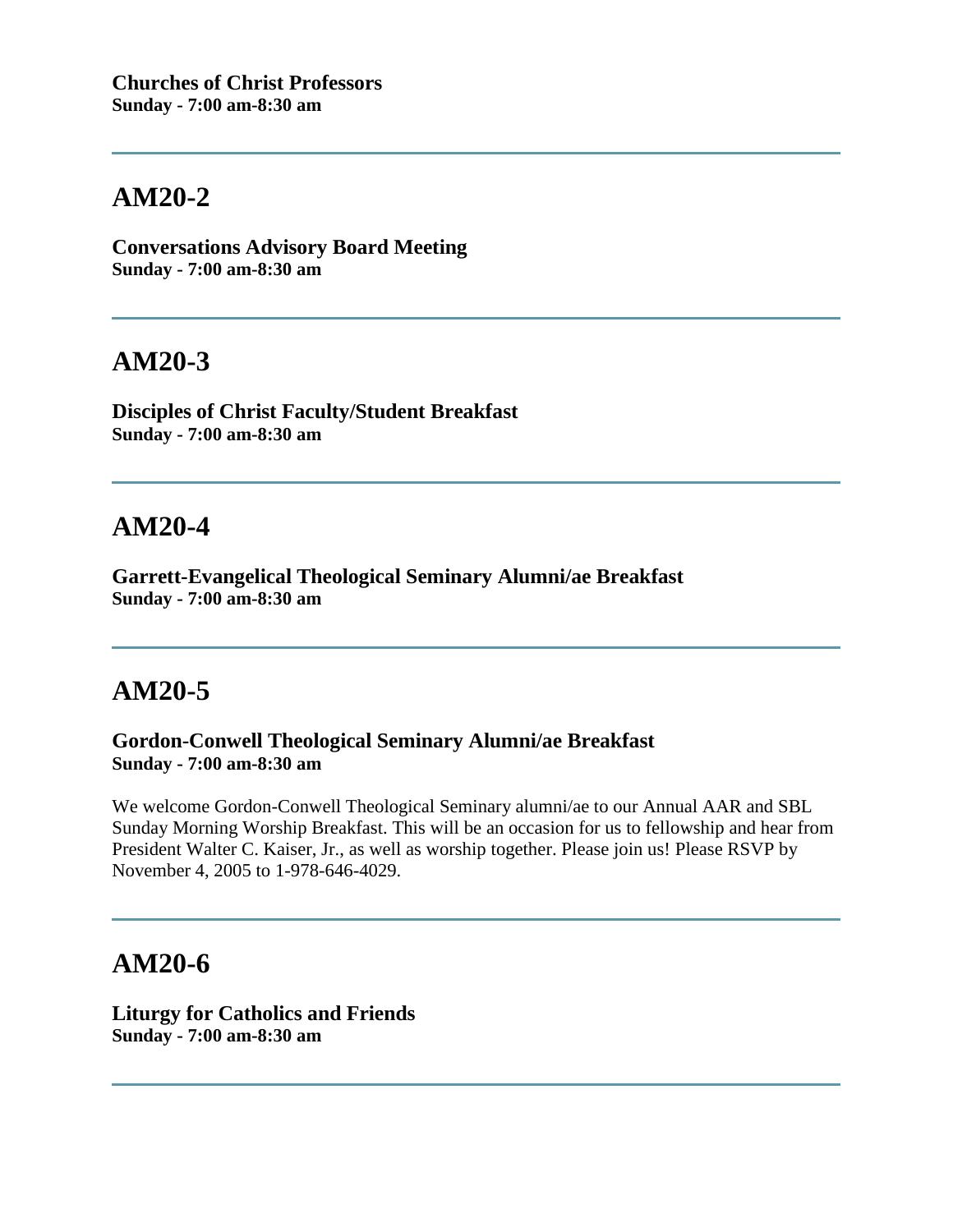#### **Lutheran Professors and Graduate Students Breakfast Sunday - 7:00 am-8:30 am**

Sponsored by Augsburg Fortress.

Speaker: Wolfhart Pannenberg, University of Munich

World-renowned theologian and author Prof. Pannenberg will speak on *The Christian Doctrine of Creation and Natural Science.*

Please email your breakfast reservation no later than November 11 to events@augsburgfortress.org.

# **AM20-20**

**Dead Sea Scrolls Foundation Board of Directors Sunday - 7:00 am-8:30 am**

## **AM20-21**

**Science and Religion Networking Breakfast, Hosted by the Metanexus Institute Sunday - 7:00 am-8:30 am**

## **AM20-8**

**University of Birmingham Department of Theology and Religion Breakfast Reception Sunday - 7:30 am-8:30 am**

## **AM20-9**

**Free Methodist and Wesleyan Church Breakfast Sunday - 7:30 am-8:30 am**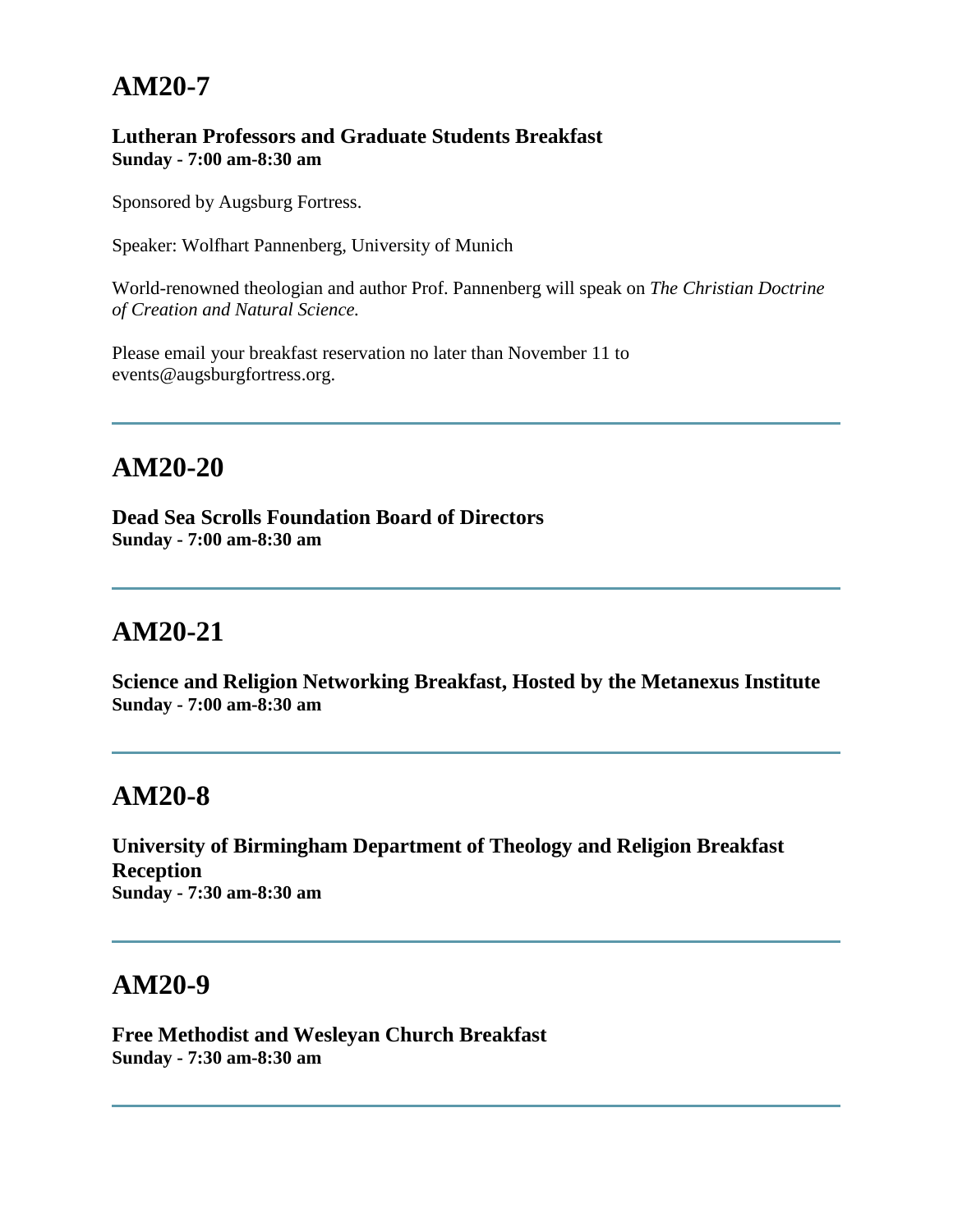#### **Worship Service Sponsored by the Institute for Biblical Research Sunday - 7:30 am-8:30 am**

The Institute for Biblical Research is sponsoring a worship service in the protestant evangelical tradition to be held from 7:30-8:30 am. Fellows, Associates, Friends of IBR, and all interested participants at the various annual meetings are invited. The service, led by Wayne Johnson, Dean of the Chapel, Trinity Evangelical Divinity School, will include prayer, congregational singing, selected readings, and a meditation by Don A. Carson, Trinity Evangelical Divinity School, Deerfield, IL. For additional information about this session, contact Daniel Block, President, IBR, at 1-630-752-5272 or Daniel.Block@wheaton.edu.

## **AM20-19**

**The Spirituality of Young People Sunday - 9:00 am-11:30 am**

## **AM20-100**

#### **Dharma Association of North America (DANAM) Sunday - 9:00 am-11:30 am**

Theme: *Challenges in Teaching "Sensitive" Topics in Hindu Traditions in the Western Diaspora Context*

Vasudha Narayanan, University of Florida, Presiding

Here, the "sensitive" and difficult topics in teaching Hindu Traditions in the Western context include, but are not limited to: Divinity and divinities (The One and the Many), devas and devis (gods and goddesses), lila, imaging the divine, "graven" image, linga, Kali, holy cow, Sanskrit Dharma terms and concepts without western counterparts, worshipful arts, misappropriations of yoga, TM, sacred rivers such as Ganga (not "Ganges"), etc. The panel will consist of 8 invited panelists.

Panelists

Graham Schweig, Christopher Newport University

Lila; The One and the Many

Vasudha Narayanan, University of Florida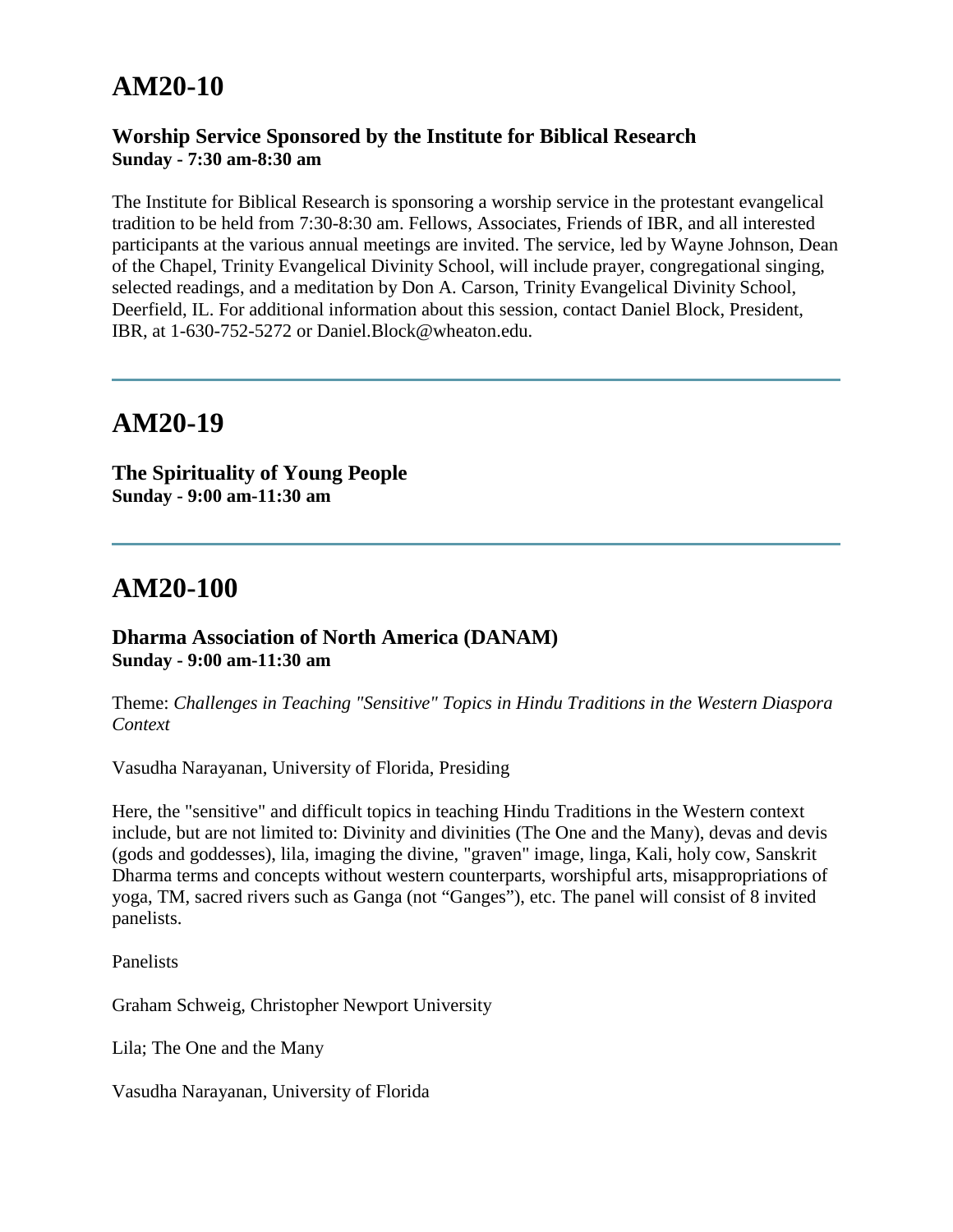#### Others TBA

Program updates are available at: http://www.danam-web.org/events.htm

# **AM20-11**

#### **Biblical Interpretation Editorial Board Meeting Sunday - 11:45 am-12:45 pm**

# **AM20-12**

### **Christian Theological Research Fellowship Sunday - 11:45 am-12:45 pm**

Theme: Sigurd Bergmann, <9>Creation Set Free: The Holy Spirit as Liberator of Nature (Eerdmans)

Bernie Van De Walle, Alliance University College, Nazarene University College, Presiding

Panelists:

Lois Malcolm, Luther Seminary

Mark Wallace, Swarthmore College

Sam Powell, Point Loma Nazarene University

Responding:

Sigurd Bergmann, Norwegian University of Science and Technology

For additional information contact Vincent Bacote (President, CTRF)

Wheaton College, 1-630-752-5278, vincent.e.bacote@wheaton.edu.

### **AM20-13**

**Dempster Selection Committee Sunday - 11:45 am-3:30 pm**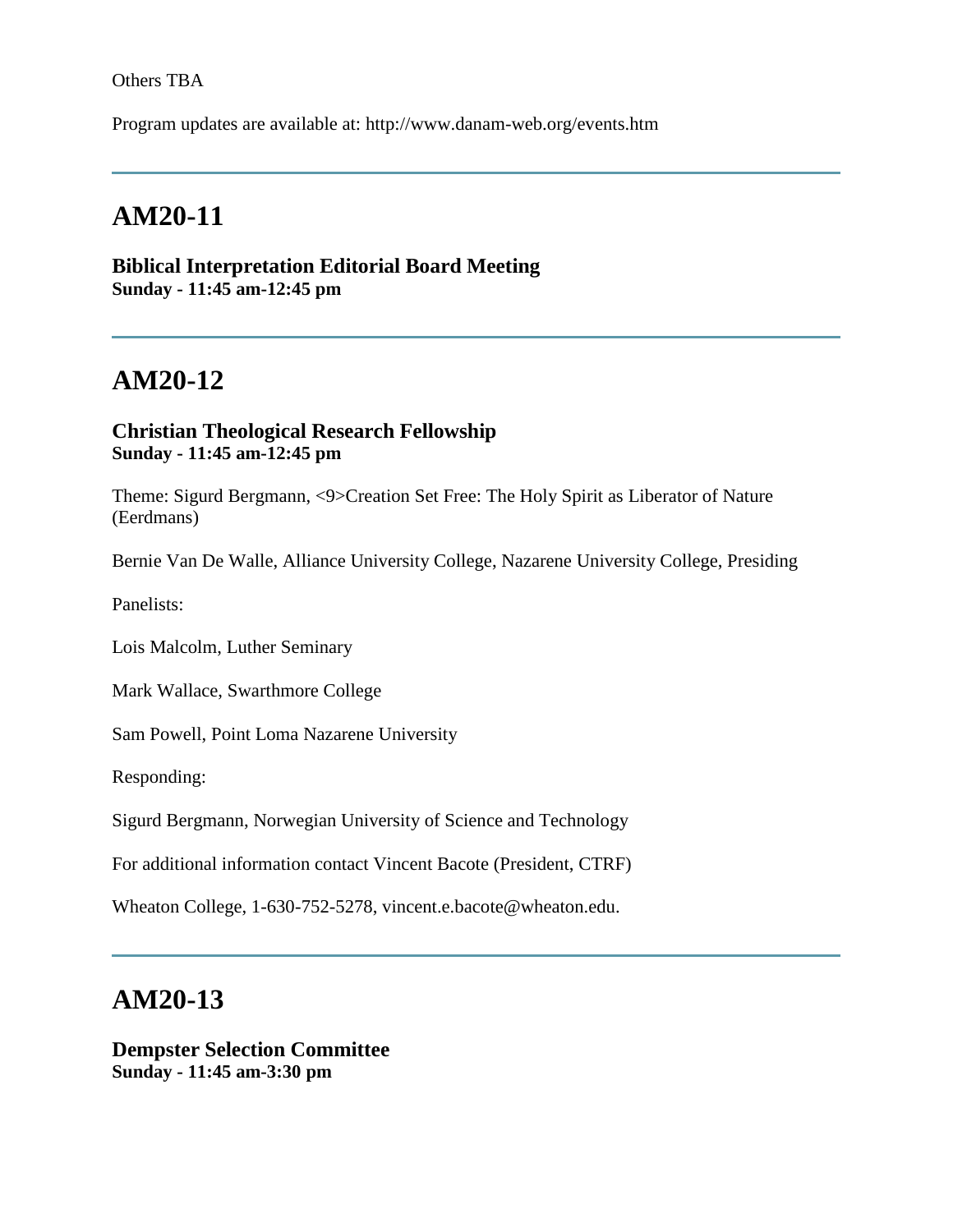**HUC-JIR Annual Alumni Luncheon Sunday - 11:45 am-12:45 pm**

## **AM20-15**

**Journal of Religious Ethics Editorial Board Luncheon Sunday - 11:45 am-12:45 pm**

# **AM20-18**

**WBC Luncheon Sunday - 11:45 am-12:45 pm**

# **AM20-50**

#### **Society of Christian Philosophers Sunday - 1:00 pm-2:30 pm**

Topic: In Search of the Soul, ed. Joel B. Green

Chair: C. Stephen Evans, Baylor University

Speakers: John Cooper, Calvin Theological Seminary

R. Douglas Geivett, Biola University

Respondent: Joel B. Green, Asbury Theological Seminary

## **AM20-51**

**Walter Kaiser Reception Sunday - 1:30 pm-3:30 pm**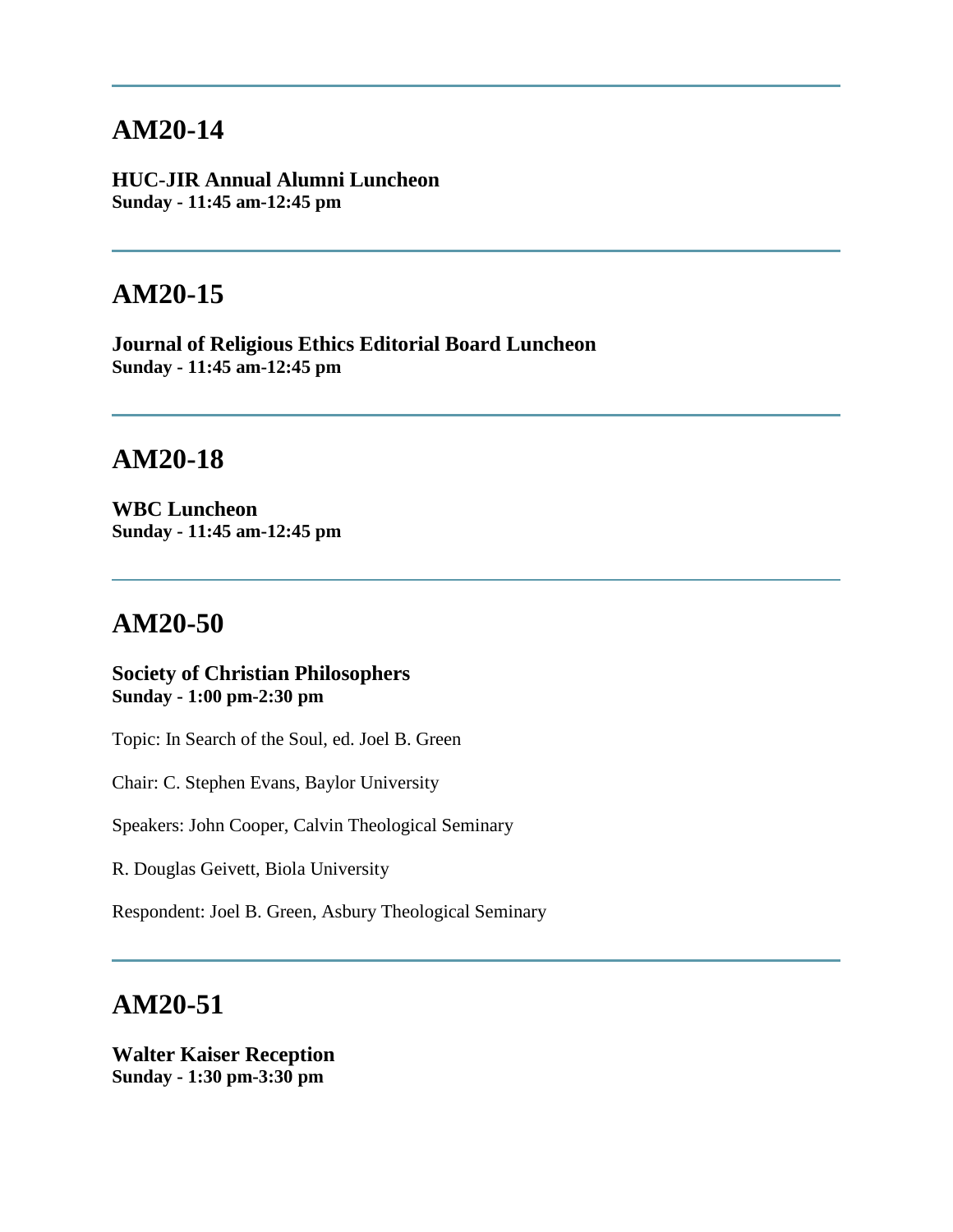**Institute for Signifying Scriptures Reception for New Collaboraters and Associates Sunday - 2:30 pm-3:30 pm**

## **AM19-102**

#### **Center for the Study of Religion and American Culture Sunday - 4:00 pm-8:30 pm**

Members are invited to attend a reception highlighting the work of various centers and institutes engaged in the study of religion in America.

## **AM20-101**

#### **Foucault Consultation: Discussion of** *Society Must Be Defended* **Sunday - 3:00 pm-4:30 pm**

The Foucault Consultation welcomes all who are interested in participating in an open discussion of Michel Foucault's Society Must Be Defended: Lectures at the Collège de France 1975-1976 (New York: Picador, 2003), and its significance for religious and theological studies. Light refreshments will be provided. Questions, please contact Tom Beaudoin, Religious Studies Department, Santa Clara University, Santa Clara, CA 95053, USA; tbeaudoin@scu.edu; 408- 554-4668.

# **AM20-102**

#### **Korean Biblical Colloquium Sunday - 4:00 pm-6:00 pm**

4:00 Greetings

4:20 Jaewon Lee, McCormick Theological Seminary

Romans and the Politics of Difference

5:00 Rohun Park, Vanderbilt University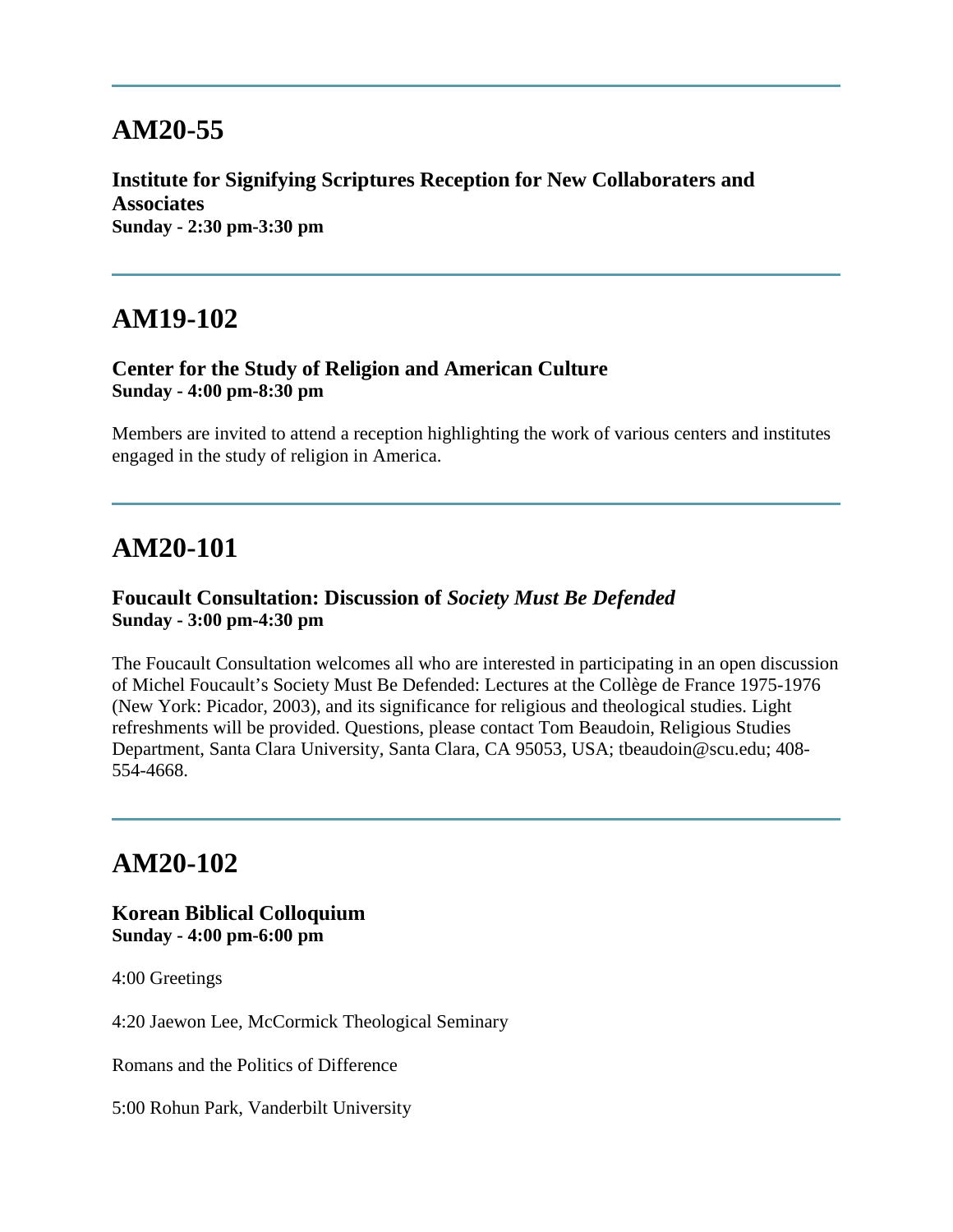Revisiting the Parable of the Prodigal Son for Decolonization:

Luke's Re-configuration of oikos in 15:11-32

5:40 Business Meeting

Papers will be circulated in advance and discussed at the session. For additional

information, please contact John Ahn (john.ahn@yale.edu) or Paul Kim

(pkim@mtso.edu).

# **AM20-103**

**Sites of Paul in Asia Minor - Turkey & the 7 Churches of the Revelation Sunday - 3:00 pm-4:30 pm**

## **AM20-153**

**Jewish Publication Society Authors Reception Sunday - 3:00 pm-4:30 pm**

## **AM20-157**

**Theta Alpha Kappa Annual General Meeting and Reception Sunday - 3:00 pm-4:30 pm**

## **AM20-54**

**University of Southern California School of Religion Reception Sunday - 5:00 pm-8:00 pm**

9 AM – 10:30AM

*Hellenic and Roman Reconstructionsts and the Making of Sacred Space on the Web*

Maria Bittarello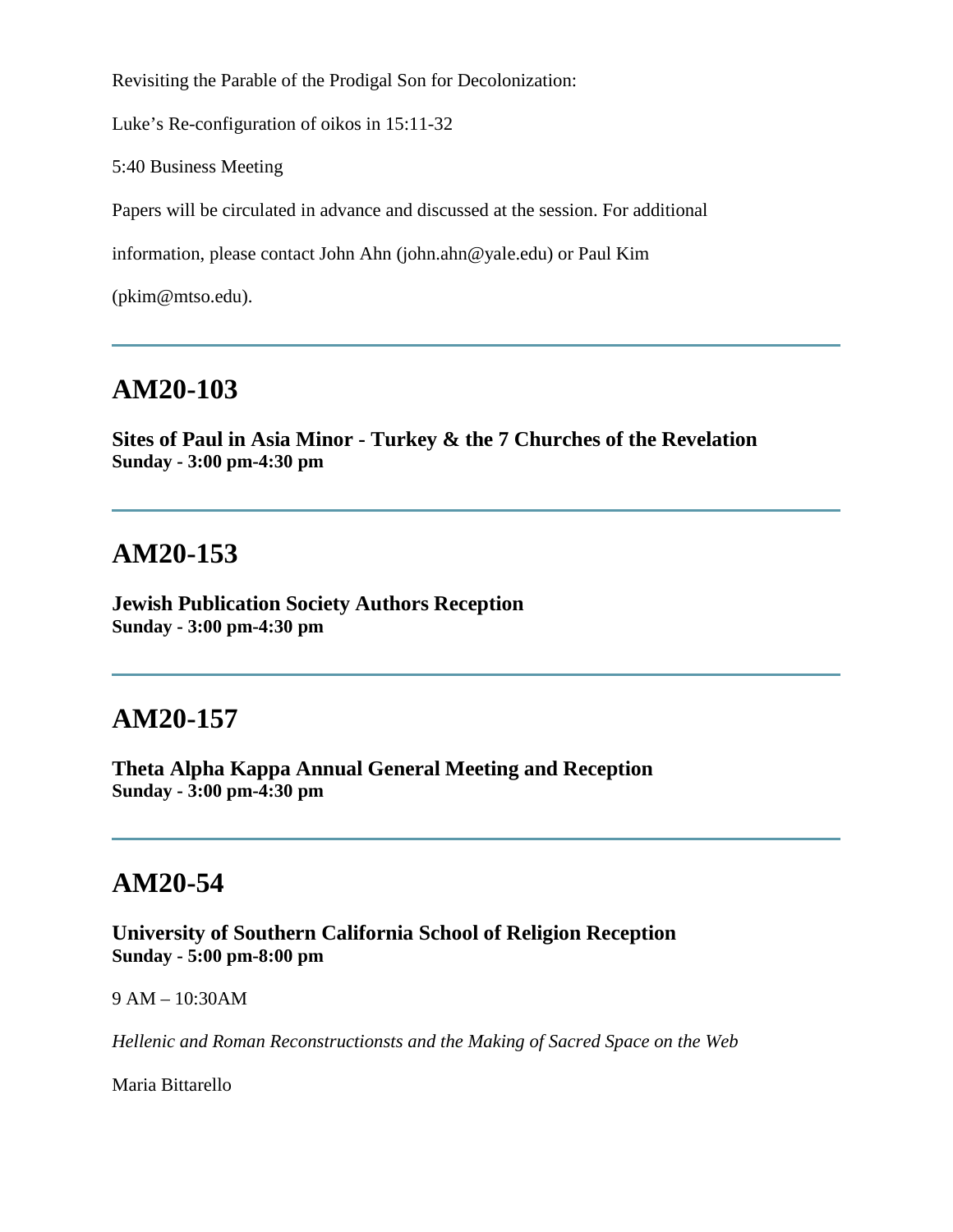*"Romancing the Pagan": Folk Music, Politics, and Ideology in Pagan Intellectual History*

Christopher Chase

**TBA** 

10:45AM - 12:30PM Panel Session

*Writing as an Academic or a Practitioner*

12:30PM - 2PM Lunch Break

2PM - 3:30PM

*"Romuva" Celebrates "Rasa". Reclaiming Ancient Baltic Traditions through the Modern Celebration of Summer Solstice in Lithuania*

Susan Carter

*Religioning Reconstruction: Active change in Reconstructionist Paganism*

Cat McEarchern

3:30PM - 5:30PM *Book Session*: Researching Paganisms

## **AM20-104**

#### **Baylor University Press Reception Sunday - 5:30 pm-7:30 pm**

Baylor University Press, along with the Department of Religion and George W. Truett Theological Seminary, invites all Press authors, University graduates, and friends of the university to the reception.

# **AM20-52**

**Fascism, Fundamentalism, and Women's Resistance - Mary Daly, Presiding Sunday - 7:00 pm-9:30 pm**

## **AM20-53**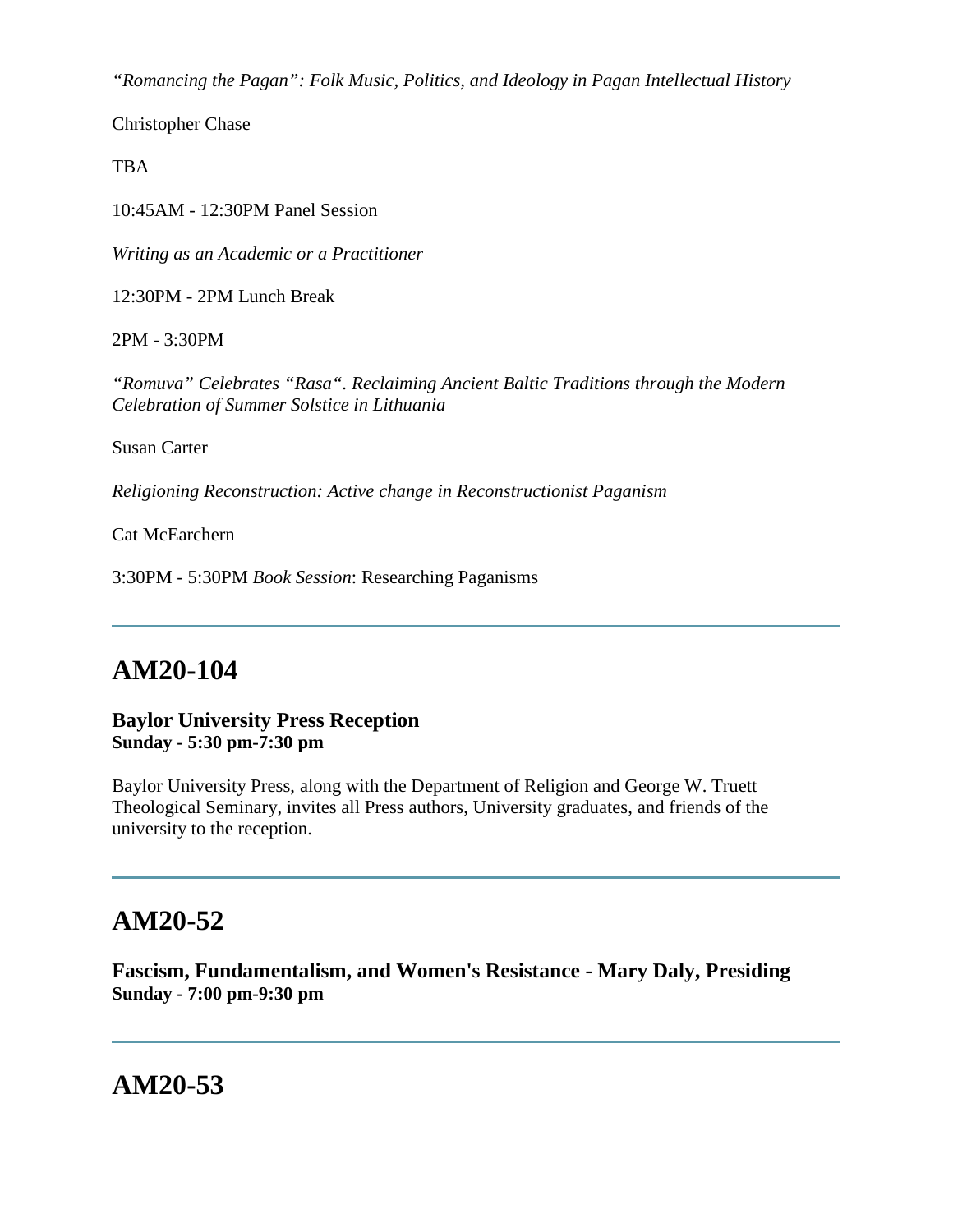**University of Manchester Department of Religion and Theology Reception Sunday - 7:00 pm-8:30 pm**

# **AM20-105**

**Asbury Theological Seminary Alumni/ae and Friends Gathering Sunday - 7:00 pm-8:30 pm**

### **AM20-106**

**Carleton College Department of Religion 50th Anniversary Reception Sunday - 7:00 pm-8:30 pm**

## **AM20-107**

**Center of Theological Inquiry Reception Sunday - 7:00 pm-8:30 pm**

## **AM20-108**

**Dempster Scholars Banquet Sunday - 7:00 pm-8:30 pm**

## **AM20-109**

**Duquesne University, Pittsburgh Theological Seminary, and University of Pittsburgh Reception Sunday - 7:00 pm-8:30 pm**

**AM20-110**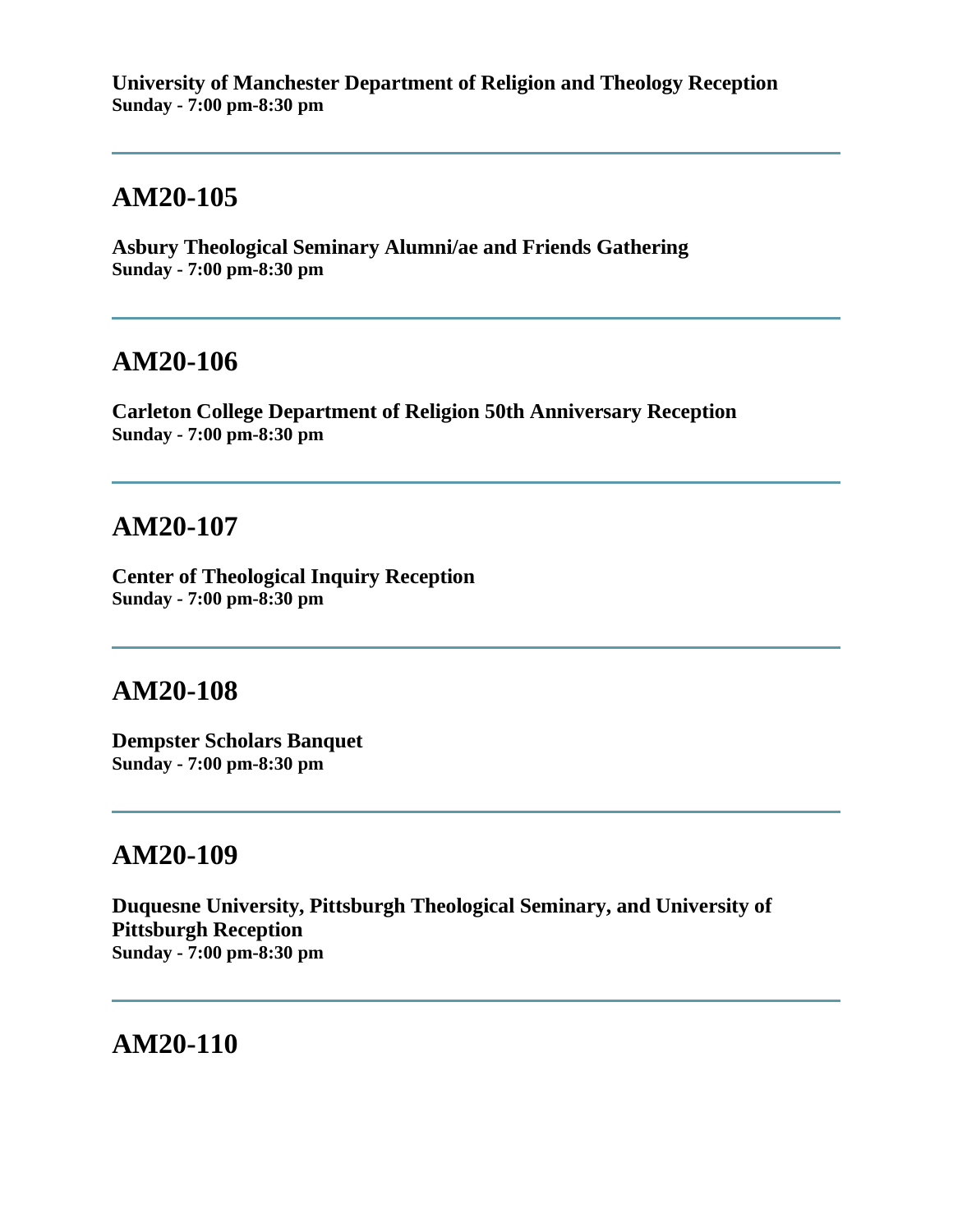#### **Evangelical Philosophical Society Sunday - 7:00 pm-8:30 pm**

Theme: Remembering Jesus' Resurrection: James D. G. Dunn on the Resurrection of Jesus

Chair: William Lane Craig, Talbot School of Theology

Speaker: Stephen T. Davis, Claremont McKenna College

Gary Habermas, Liberty University

Respondent: James D. G. Dunn, University of Durham

For further information regarding this session, contact Scott Smith, scott.smith@truth.biola.edu.

# **AM20-111**

**Gay Men's Issues in Religion Group Reception Sunday - 7:00 pm-8:30 pm**

# **AM20-112**

**Hendrickson Publishers Reception Sunday - 7:00 pm-9:30 pm**

## **AM20-113**

**Iliff School of Theology and University of Denver Joint Ph.D. Program Reception Sunday - 7:00 pm-8:30 pm**

## **AM20-117**

**New Living Translation Dinner Sunday - 7:00 pm-8:30 pm**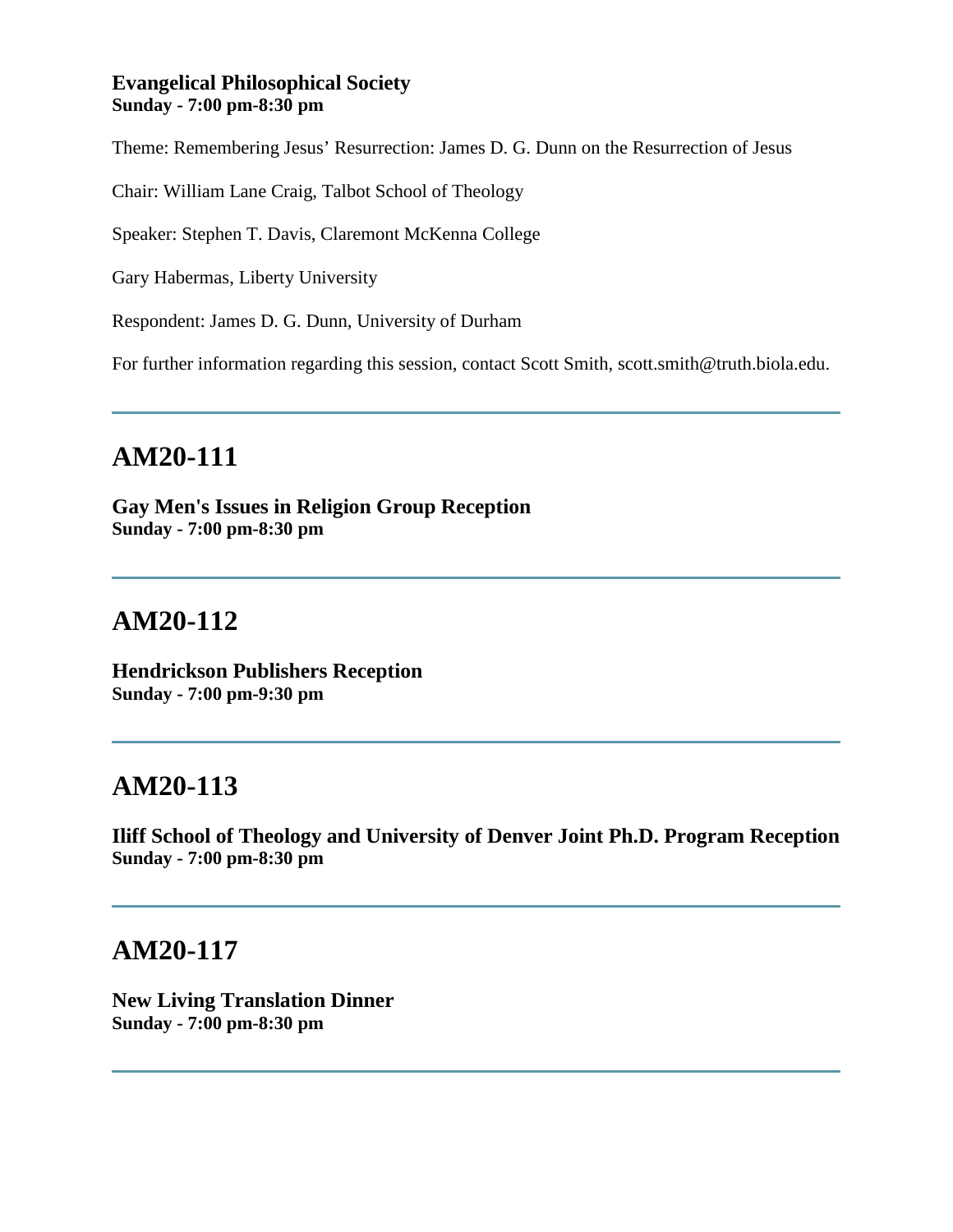**Princeton Theological Seminary Alumni/ae Reception Sunday - 7:00 pm-11:00 pm**

## **AM20-120**

**Princeton University Department of Religion Reception Sunday - 7:00 pm-8:30 pm**

# **AM20-121**

**Religion Editorial Board Meeting Sunday - 7:00 pm-8:30 pm**

## **AM20-122**

**Indiana University Religious Studies Alumni/ae Reception Sunday - 7:00 pm-8:30 pm**

## **AM20-123**

#### **Temple University Reception Sunday - 7:00 pm-8:30 pm**

The Temple University Department of Religion is hosting a reception to honor our distinguished alumnus, John Esposito, Professor of Religion and International Affairs and Islamic Studies at Georgetown University and Founding Director of the Center for Muslim-Christian Understanding, on the occasion of his receiving the Martin E. Marty Award for the Public Understanding of Religion. All graduates, current students and faculty of Temple University, and friends of our department and of Dr. Esposito are welcome to attend.

# **AM20-124**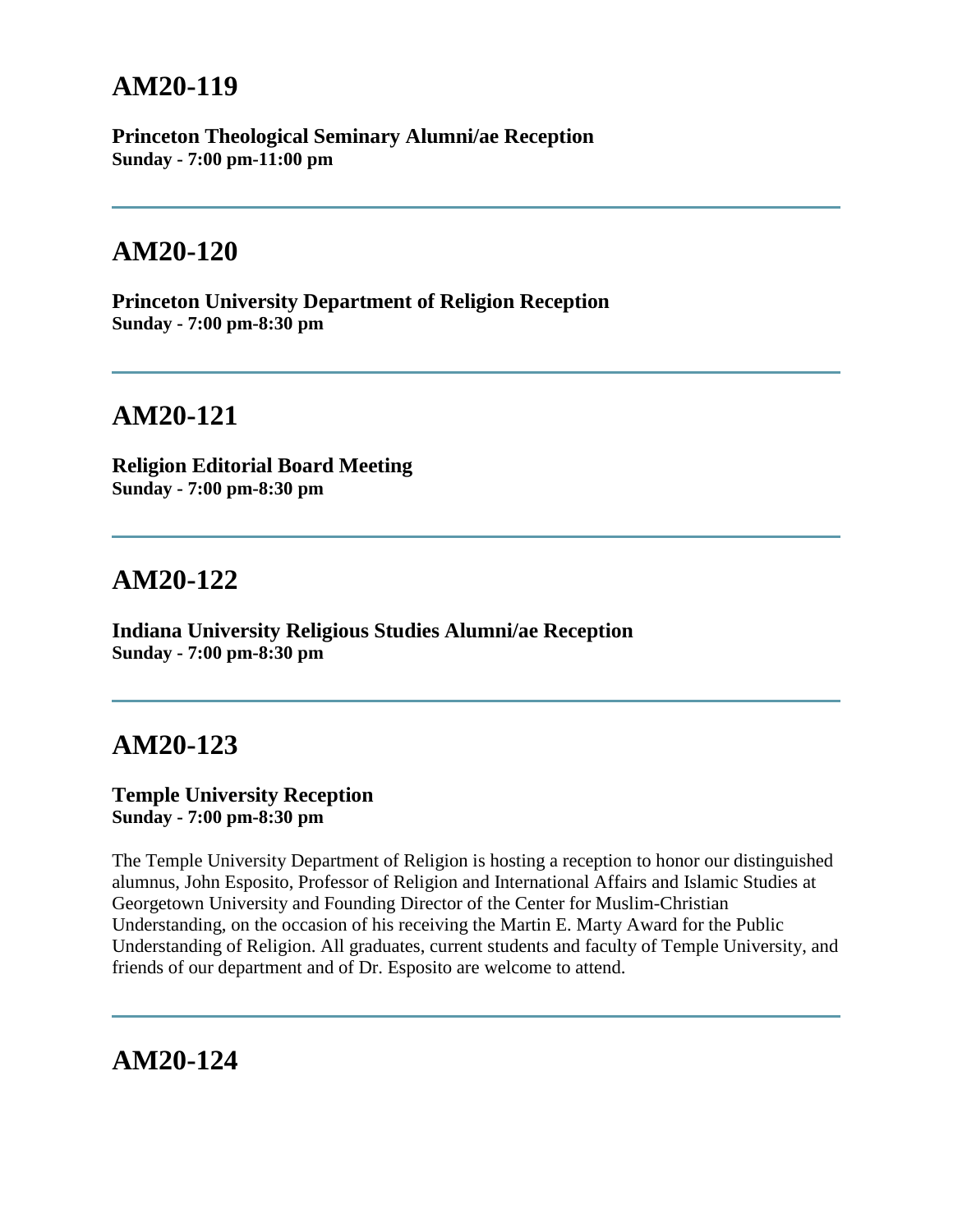**University of North Carolina, Chapel Hill, Department of Religious Studies Reception Sunday - 7:00 pm-8:30 pm**

# **AM20-127**

#### **University of Pennsylvania Reception Sunday - 7:00 pm-8:30 pm**

Graduates and friends of the Department and Graduate Group of Religious Studies at the University of Pennsylvania are invited to a reception at Penn's Center for Advanced Judaic Studies, 420 Walnut Street. The Center is a short walk south and east of the Convention Center, just on the other side of Independence Hall.

# **AM20-128**

**Wabash Center Dinner for New Teachers Sunday - 7:00 pm-8:30 pm**

## **AM20-129**

**Yale University Reception Sunday - 7:00 pm-8:30 pm**

## **AM20-151**

**Baha'I Studies Colloquy 2005 Sunday - 7:00 pm-8:30 pm**

Dr. Robert H. Stockman, DePaul University, presiding

Theme: A Discussion of Leigh E. Schmidt's Restless Souls: The Making of American Spirituality

Panelists:

Christopher White, Georgia State University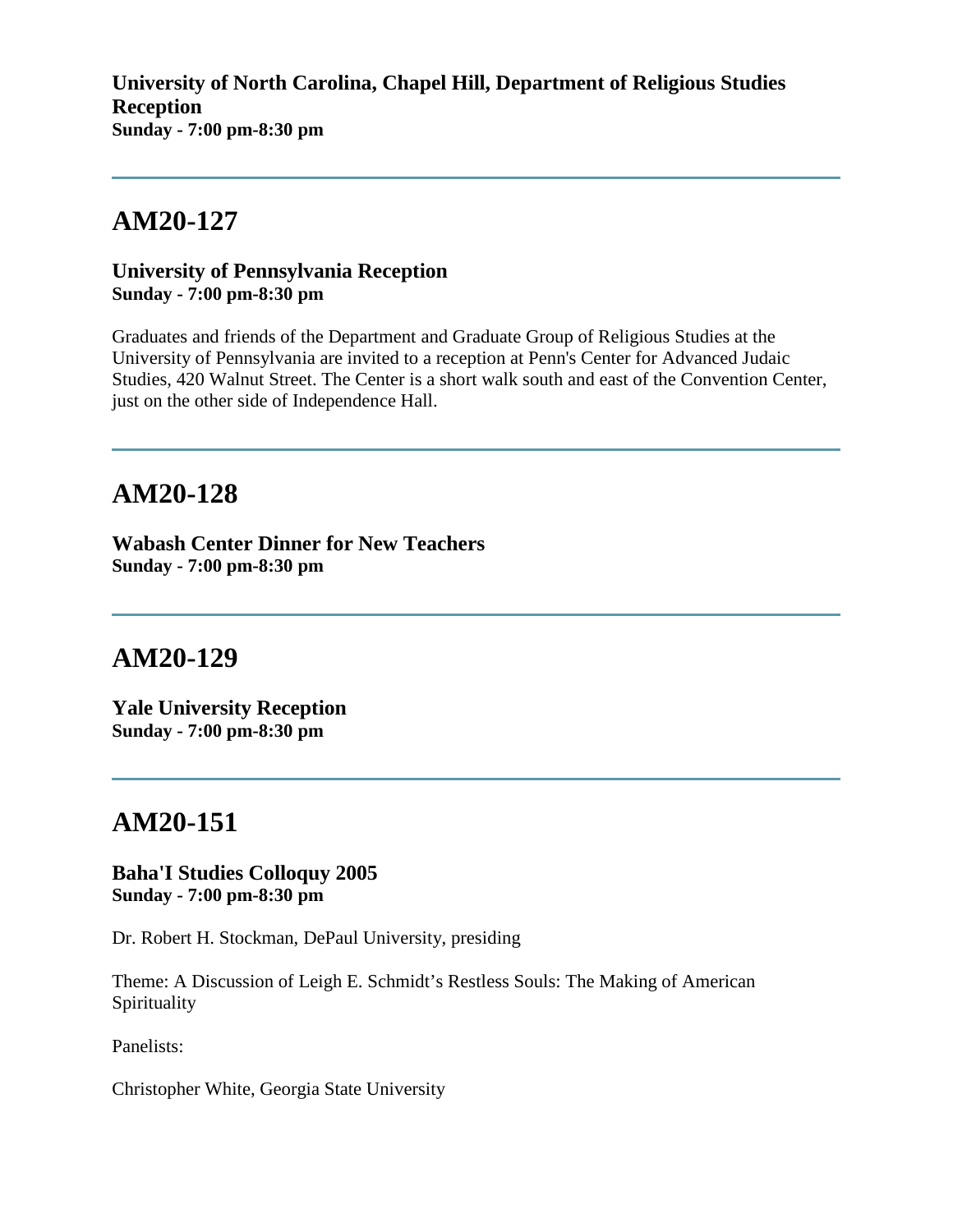James Eldin Reed, Harvard University

Robert H. Stockman, DePaul University

Respondent: Leigh E. Schmidt, Princeton University

## **AM21-125**

**United Church of Christ Scholars Reception Sunday - 7:00 pm-8:30 pm**

## **AM20-130**

**InterVarsity Press Symposium and Reception: The History of Evangelicalism -- A Conversation Sunday - 7:30 pm-10:00 pm**

7:30 pm Welcome

7:45 pm Panel Discussion: *The History of Evangelicalism with Mark Noll and David Bebbington*

Join historians Noll and Bebbington as they discuss the complex story of one of today's most widely known (and hotly contested) religious movements.

Noll and Bebbington are the initial contributors to IVP's History of Evangelicalism series.

8:30 pm Dessert Reception

## **AM20-131**

**University of Iowa Reception Sunday - 7:30 pm-9:00 pm**

## **AM20-132**

**Westminister John Knox Press Reception Sunday - 7:30 pm-9:00 pm**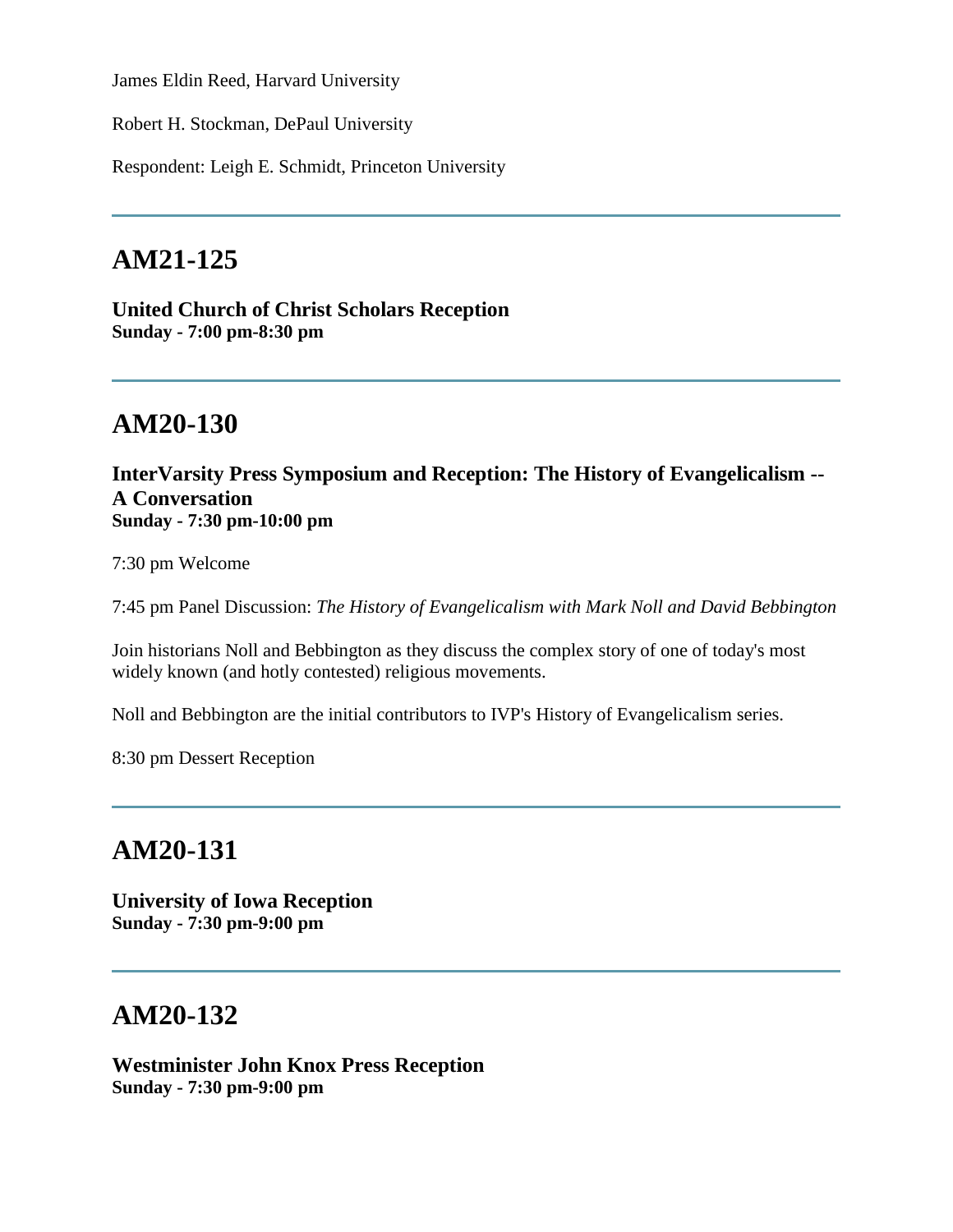#### **Society for Scriptural Reasoning - Quranic Reasoning Sunday - 8:00 pm-10:00 pm**

Theme: *The Reason vs. Revelation Debate in Light of the Qur'anic Narrative on Abraham, Moses and Jesus*

This session will be the first in a series that examines a philosophical issue from the perspective of the Qur'anic narratives on Abraham, Moses and Jesus. The presentations in this session will explore the if there is any relationship between reason and revelation given the Qur'an's description of the lives/ministries of Abraham, Moses and Jesus. Future sessions will examine the issues of faith vs. doubt and free-will vs. predestination in light of the Qur'anic narratives on these seminal figures.

One month prior to the meeting the papers and responses may be found on the SSR/Drew University Website: www.depts.drew.edu/ssr/nationalssr/.

## **AM20-118**

#### **The Pluralism Project Reception Sunday - 8:30 pm-10:00 pm**

Diana Eck and the Pluralism Project will host this gathering of affiliate researchers, allies, advisors, friends and colleagues. Please join us for refreshments, networking, conversation and informal updates on research projects. Your rsvp to staff@pluralism.org is appreciated.

# **AM20-152**

#### **Comparative Monotheism: Studies in Comparative Theology Sunday - 8:30 pm-11:00 pm**

Presiding, Kurt Anders Richardson, McMaster University,

'Multiconfessionalism and Monotheism in Medieval Islam', Vincent Cornell, University of Arkansas

'Nestorian Monotheism in 8th Century China', Vincent Shen, University of Toronto

"Monotheism and Aniconism in 19th Century Hindu Reform', Noel Salmond, Carlton University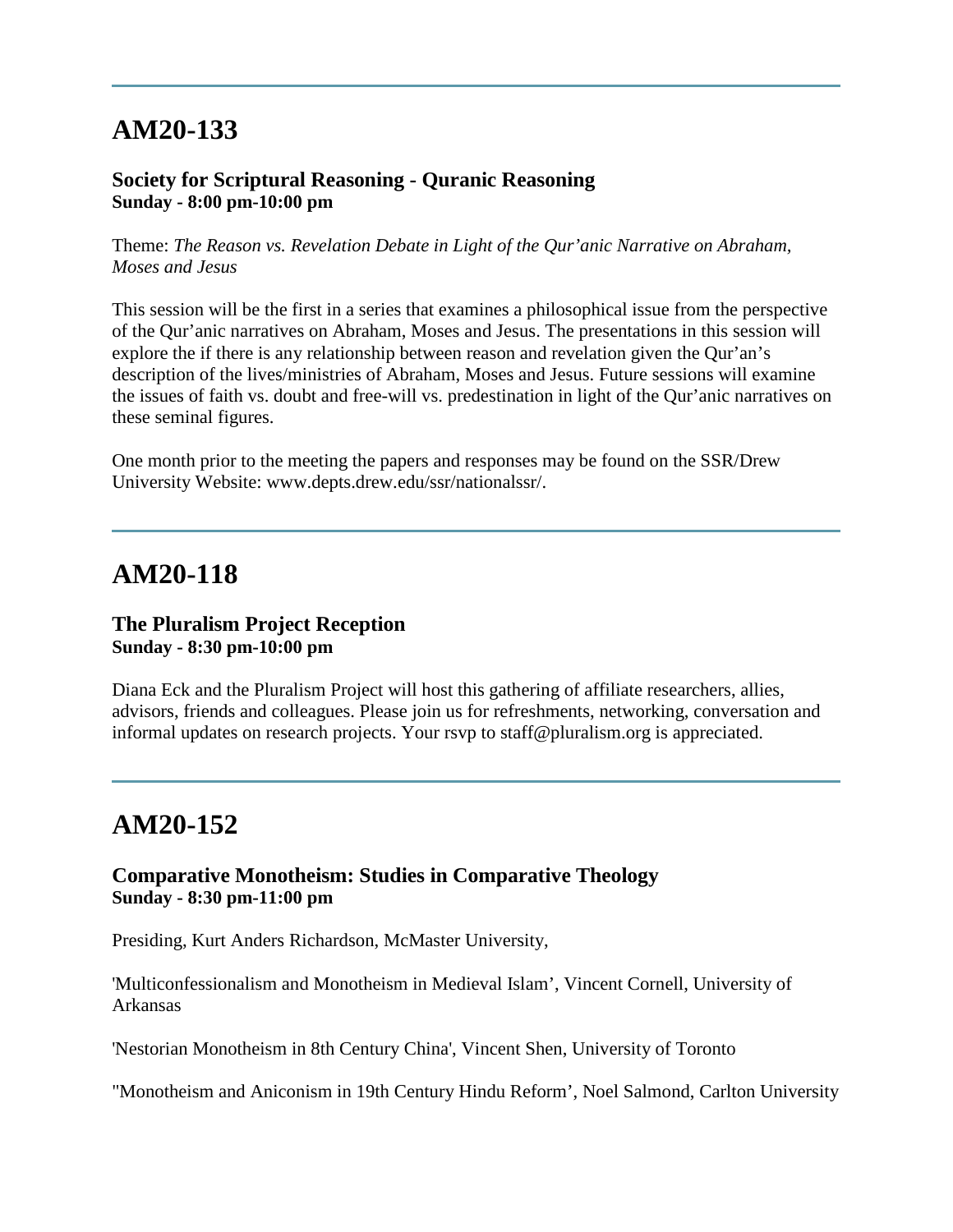Francis X. Clooney, S. J., Harvard University

# **AM19-111**

### **The Catholic University of America Reception - CANCELLED Sunday - 9:00 pm-11:00 pm**

<s>The Dean and Faculty of the School of Theology and Religious Studies at CUA invite all alumni, students, friends and people interested in our School to our annual reception. We look forward to having you with us.

For additional information about this event, contact Donna Jones at 202.319.5701 or  $i$ ones@cua.edu.</s>

# **AM20-115**

**Mercer University Press, McAfee School of Theology, and Mercer University Reception Sunday - 9:00 pm-11:00 pm**

# **AM20-116**

### **Muktabodha Indological Research Institute Reception Sunday - 9:00 pm-11:00 pm**

We invite to you drop by for conversation with our Faculty and refreshments including authentic ladoos.

This is also an opportunity to view our expanded online digital library and learn how you can offer your input; preview our upcoming publications; learn about our expanding scholarship program in India; hear our audio recordings invoking Ganesha and Vishnu; and see fresh footage of students at our Vedashala.

For information on Muktabodha see www.muktabodha.org.

# **AM20-126**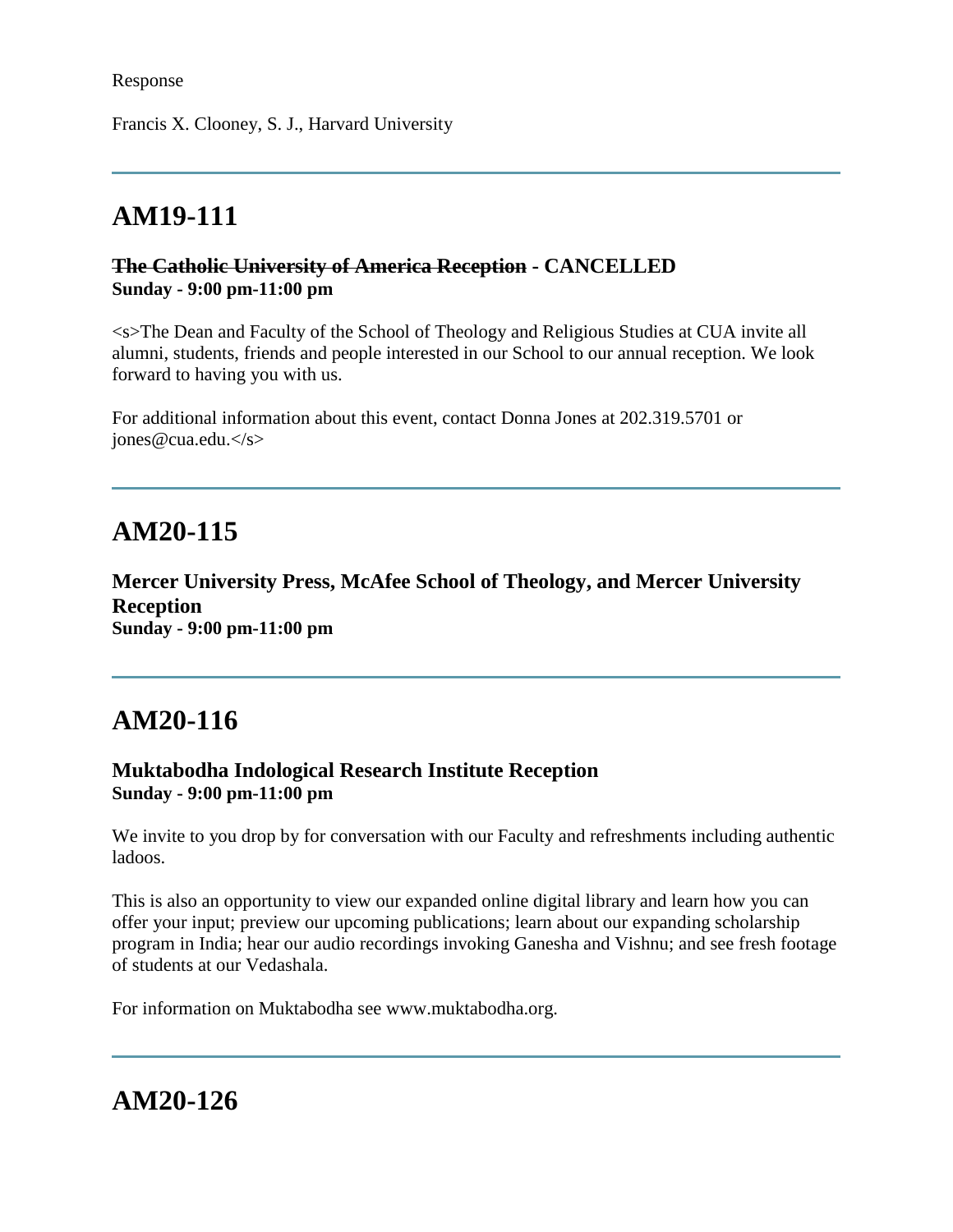**Boston University Reception Sunday - 9:00 pm-11:00 pm**

# **AM20-135**

### **Calvin Institute of Christian Worship, Western Seminary, Calvin Seminary, Calvin Seminars in Christian Scholarship, Calvin and Hope Religion Departments Reception Sunday - 9:00 pm-11:00 pm**

This wine and cheese reception is open to alumni and interested persons, hosted by John Witvliet, Director, Calvin Institute of Christian Worship; Dennis Voskuil, President, Western Seminary; Cornelius Plantinga, Jr., President, Calvin Seminary; James K.A. Smith, Director, Seminars in Christian Scholarship; Kenneth Pomykala, Religion Chair, Calvin College; and Barry Bandstra, Religion Chair, Hope College.

## **AM20-136**

#### **Center for Process Studies Reception Sunday - 9:00 pm-11:00 pm**

Join us for wine, cheese, and conversation. Friends and members of CPS and anyone interested in process-relational approaches to religious studies, theology, biblical hermeneutics, and philosophy of religion are invited. Greet John Cobb, network, discuss, and schmooze. Informal, fun!

## **AM20-137**

**Concordia Reception (Concordia Seminary, Concordia Theological Seminary, Corcordia Academic Press) Sunday - 9:00 pm-11:00 pm**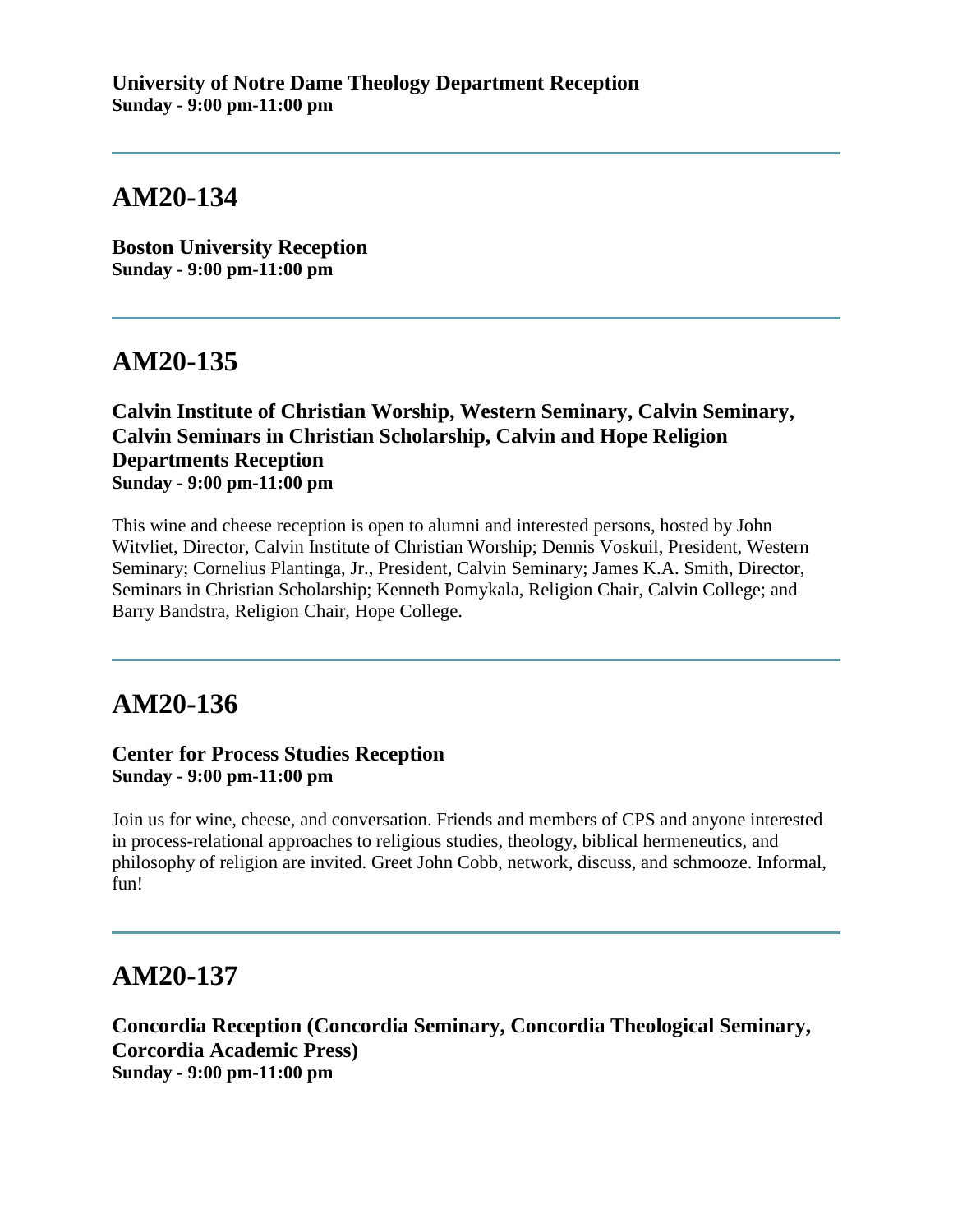**University of Chicago Divinity School Reception for Alumni/ae and Friends Sunday - 9:00 pm-11:00 pm**

### **AM20-139**

**Drew University Alumni/ae Reception Sunday - 9:00 pm-11:00 pm**

# **AM20-140**

**Duke University Graduate Reception Sunday - 9:00 pm-11:00 pm**

## **AM20-141**

**Emory University Reception Sunday - 9:00 pm-11:00 pm**

## **AM20-142**

**Florida State University Department of Religion Reception Sunday - 9:00 pm-11:00 pm**

## **AM20-143**

**International Greek New Testament Project Sunday - 9:00 pm-11:00 pm**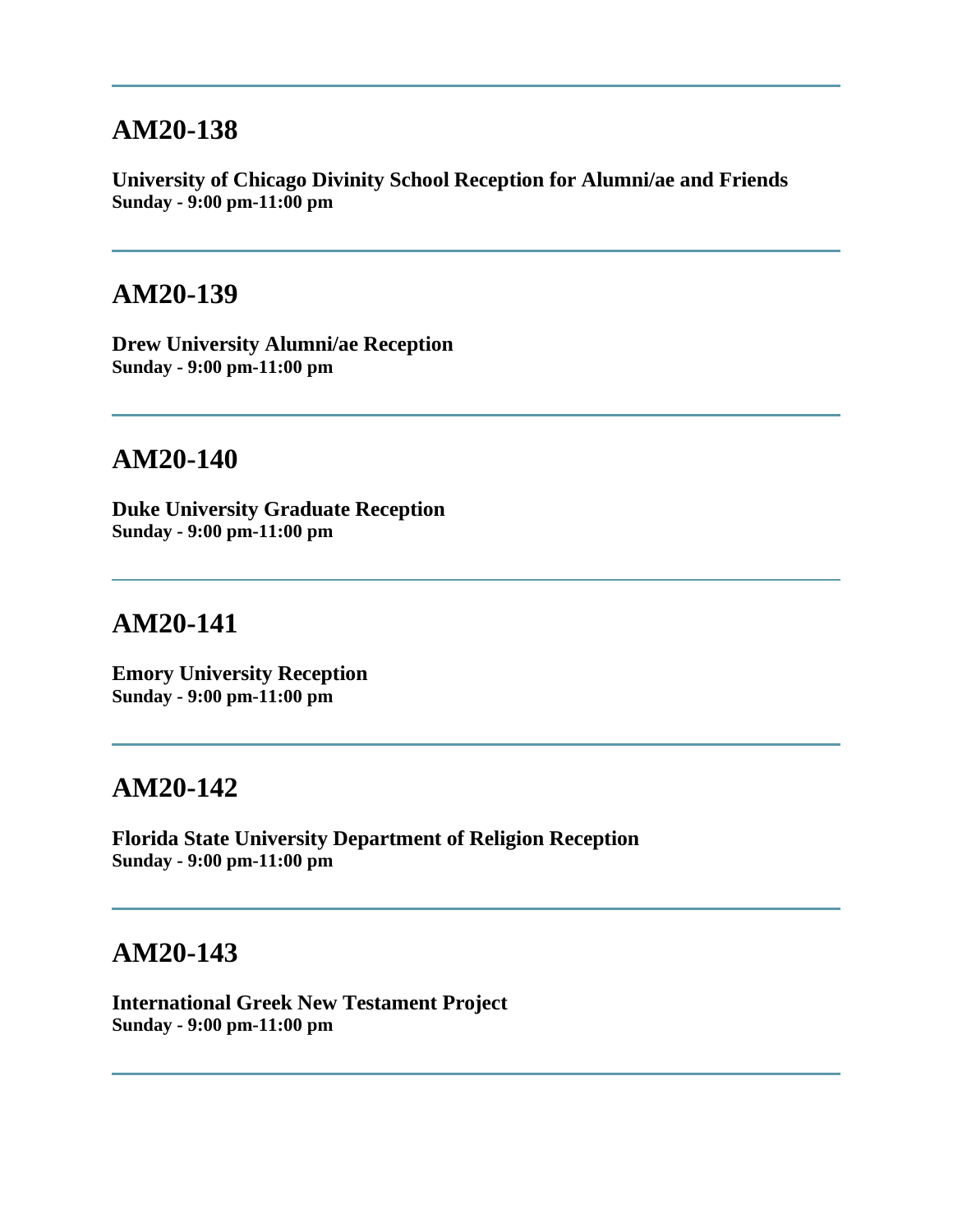**Marquette University Department of Theology Reception Sunday - 9:00 pm-11:00 pm**

## **AM20-145**

**Nazarene Theological Seminary Alumni/ae and Friends Reception Sunday - 9:00 pm-11:00 pm**

## **AM20-146**

**Perkins School of Theology and Southern Methodist University Reception Sunday - 9:00 pm-11:00 pm**

## **AM20-146**

**Southern Methodist University and Perkins School of Theology Reception Sunday - 9:00 pm-11:00 pm**

## **AM20-147**

#### **Scottish Universities Reception Sunday - 9:00 pm-11:00 pm**

Alumni, prospective students, and friends of the Universities of Aberdeen, Glasgow, Edinburgh, and St. Andrews are invited for drinks, updates on developments, and to meet academic staff on hand.

## **AM20-148**

**Society for Asian and Comparative Philosophy Sunday - 9:00 pm-11:00 pm**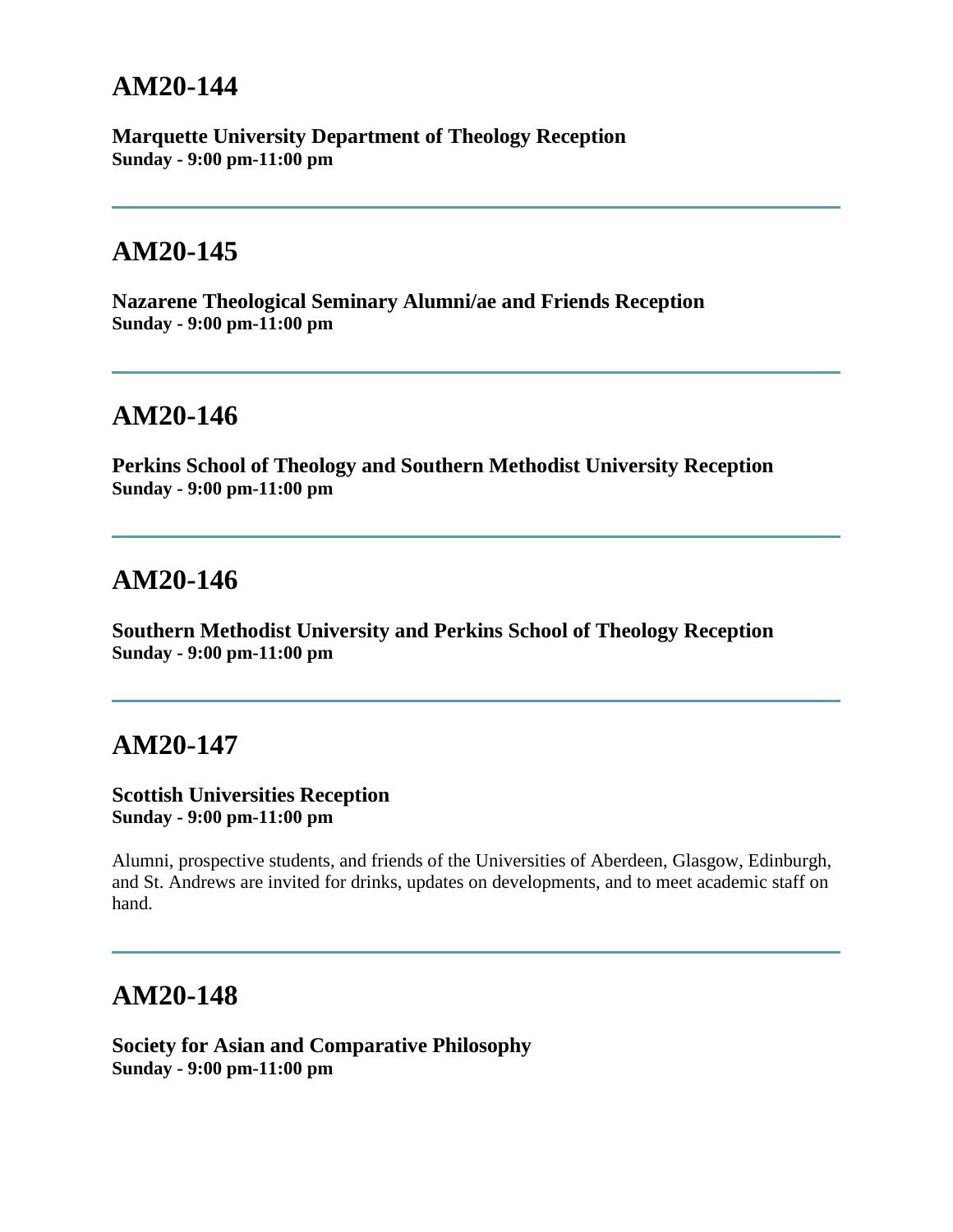Session Two: Comparative Religious Ethics

Chair: Margaret Pearson, Skidmore College

*Path of Action in the Bhagavad Gita*

Bina Gupta, University of Missouri

*Spiritualizing the Flesh: Nietzsche and Dogen on Embodiment as Spiritual Praxis*

Joel Krueger, Purdue University

*The Ethics of Attainment: A Comparison of the Ethical in Derrida and Dogen*

Victor Forte, Albright College

### **AM20-149**

**Union/Columbia Reception Sunday - 9:00 pm-11:00 pm**

## **AM20-154**

**Queen's Foundation Research Centre (UK) Reception Sunday - 9:00 pm-11:00 pm**

## **AM20-155**

**Brown University Reception Sunday - 9:00 pm-11:00 pm**

## **AM20-150**

**Science and Religion Reception Sunday - 10:00 pm-12:00 am**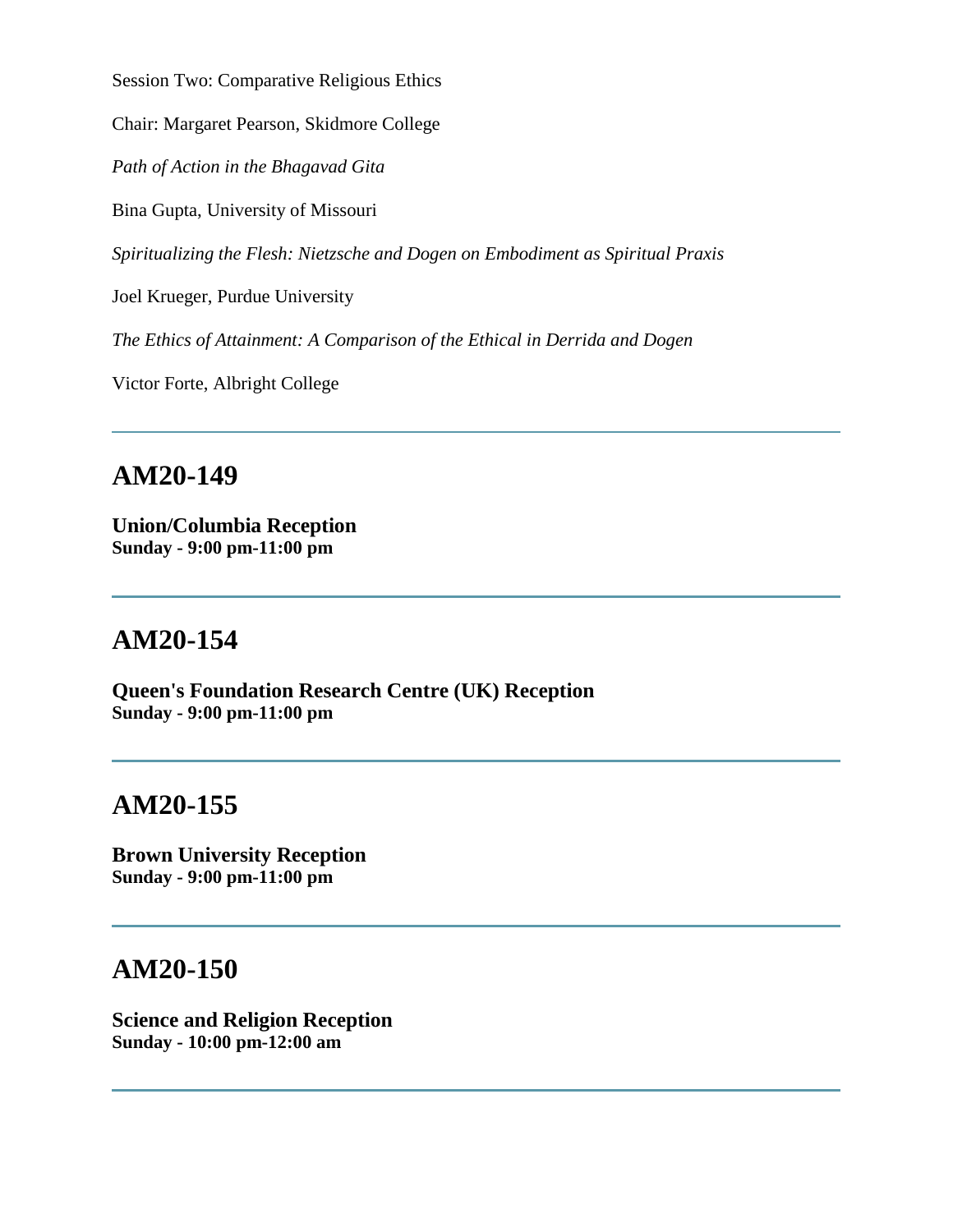#### **Lutheran Theological Society of America Monday - 7:00 am-8:30 am**

 $7:00 \text{ am} - 8:30 \text{ am}$ 

7:00 am – Morning Prayer

7:15 am – Program

Topic: TBA

No registration required. Questions? Please contact Sandra Mejia at 1-773-380-2885 or sandra.mejia@elca.org.

# **AM21-1**

**Friends of Regent College Breakfast Monday - 7:00 am-8:30 am**

# **AM21-2**

**Fuller Theological Seminary Breakfast Monday - 7:00 am-8:30 am**

Speaker: Dr. Edith L. Blumhofer, Director of the Institute for the Study of American Evangelicals and Professor of History, Wheaton College, Wheaton, IL

Theme: "Rescue, Assurance, Safety, Toil: Fanny Crosby's Evangelicalism"

For reservations contact Fuller's Office of Alumni/ae and Church Relations: alumalumni@dept.fulller.edu or call 1-626-584-5498 by November 6.

## **AM21-3**

**Institute for the Study of Religion and Culture in Africa and the African Diaspora - Working Group Monday - 7:00 am-8:30 am**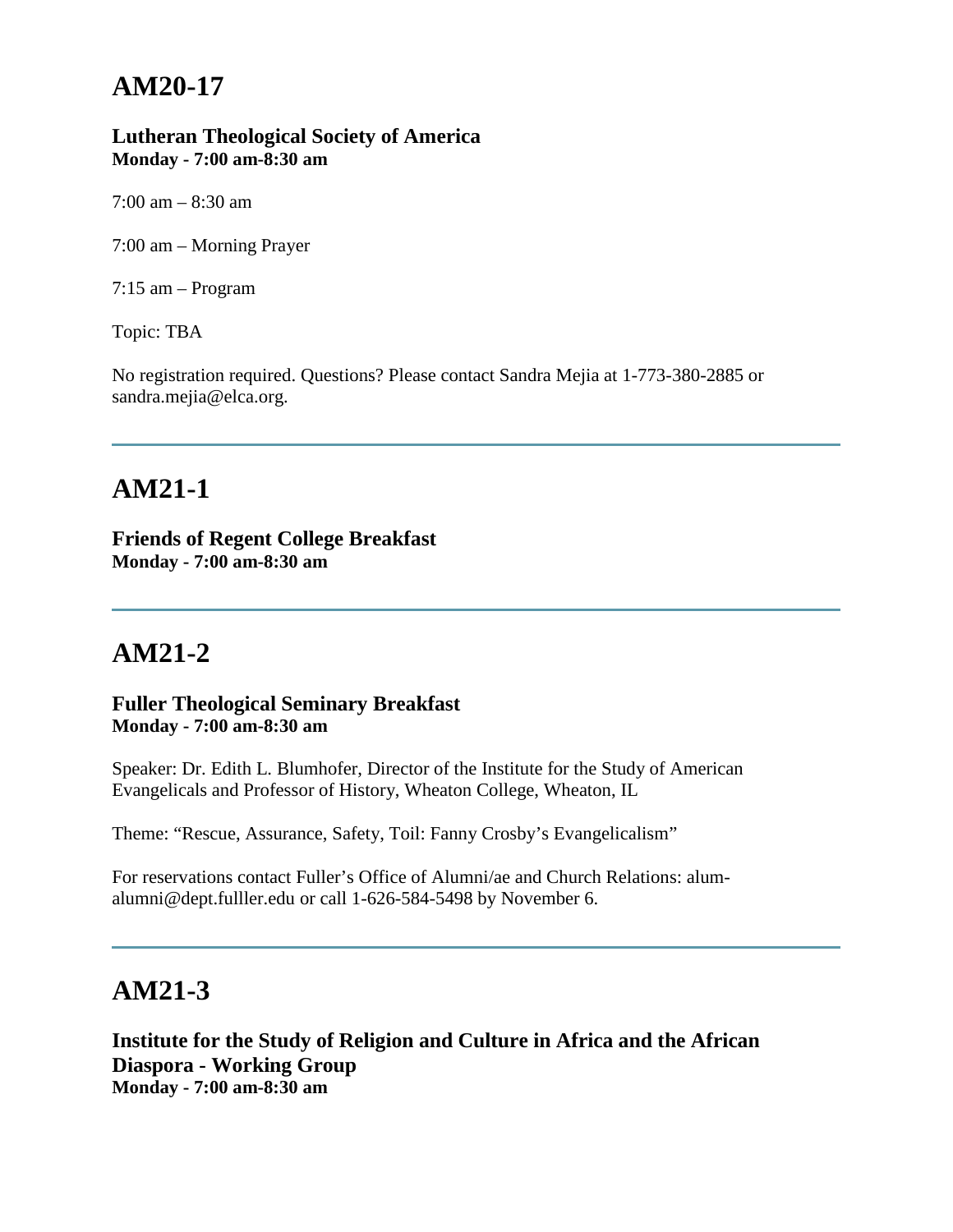The focus of this session will be on the Africana Biblical Commentary project. For additional information, please contact Dr. Hugh R. Page, Jr. at poet@hrpj.com.

## **AM21-5**

**Society of John Wesley Fellows Breakfast Monday - 7:00 am-8:30 am**

# **AM21-6**

#### **Trinity Evangelical Divinity School Annual Alumni/ae Breakfast Monday - 7:00 am-8:30 am**

Friends and alumni/ae of Trinity Evangelical Divinity School are invited to join Dean Tite Tiénou and members of the faculty for breakfast and fellowship. Reservations may be made with Joanna Hoffman, Trinity Evangelical Divinity School, 2065 Half Day Road, Deerfield, IL 60015; phone 1-847-317-8042; fax: 1-847-317-8141. Cost for the breakfast is \$10 and must be prepaid by November 5, 2005.

## **AM21-7**

**Union Seminary - PSCE Breakfast Monday - 7:00 am-8:30 am**

# **AM21-11**

**Dead Sea Scrolls Foundation Board of Advisors Monday - 7:00 am-8:30 am**

## **AM21-8**

**Consultation on Dutch Protestant Traditions Monday - 9:00 am-11:30 am**

Theme: *From Barmen to Belhar: Public Theology in Situations of Crisis*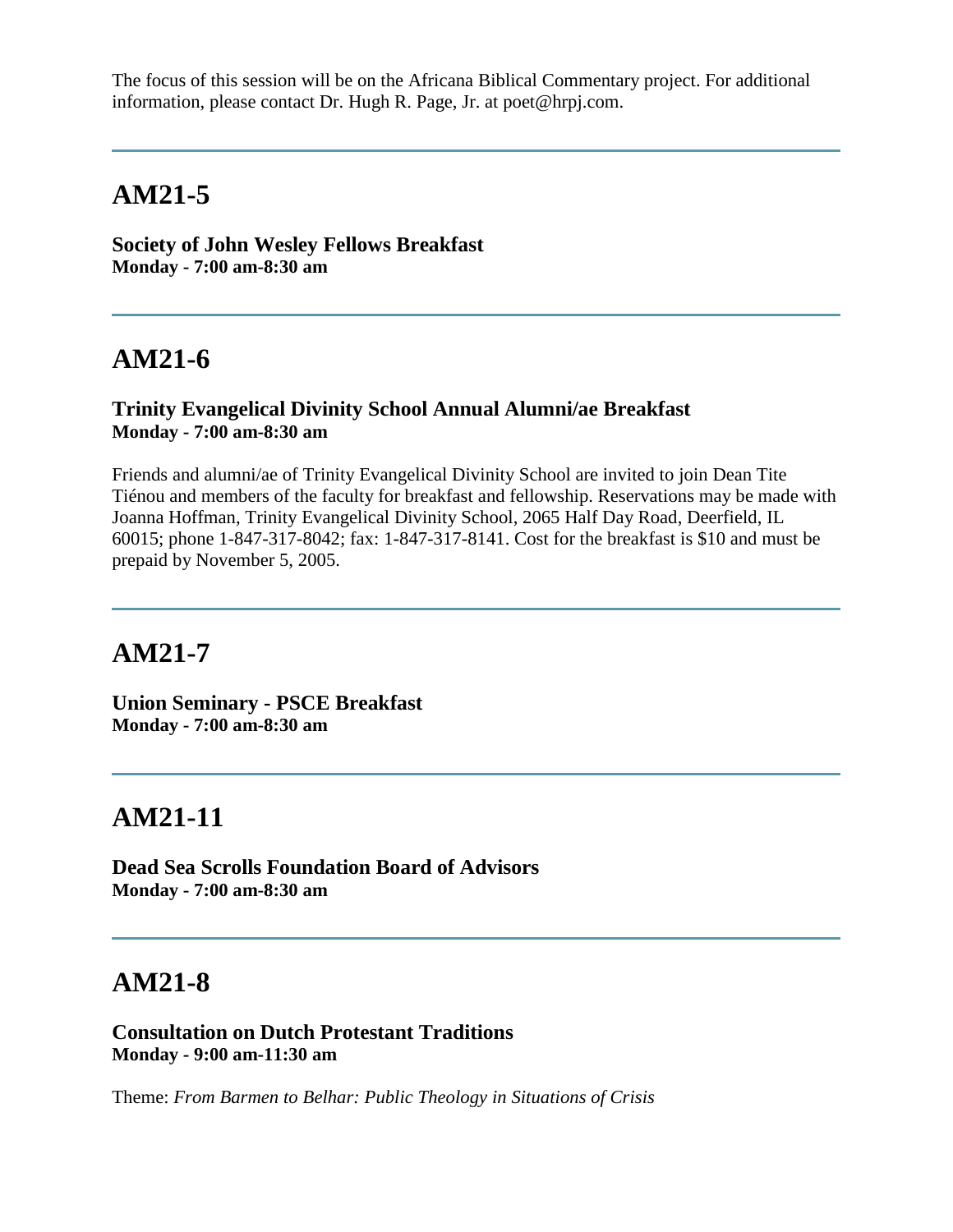All AAR/SBL members are invited to the inaugural meeting of this Consultation, which will examine the continuing significance of Dutch Protestantism from international perspectives (e.g. The Netherlands, the United States, Canada, Korea, and Southern Africa). Panelists will discuss the theme chosen for 2005 from historical, ethical, contextual and theological perspectives: George Harinck, Vrije Universiteit Amsterdam (on the historical reception of Barmen); Mieke Holkeboer, independent scholar (on human rights perspectives); Christo Lombard, University of the Western Cape (on Belhar as public theology); Allan Janssen, New Brunswick Theological Seminary (on confessing Belhar in the RCA). For additional information: clifford.anderson@ptsem.edu.

## **AM21-9**

**Wabash Center Grant Writing Consultation Monday - 9:00 am-5:00 pm**

# **AM21-10**

**University of Regensburg Institute of Protestant Theology Alumni Luncheon Monday - 11:45 am-1:00 pm**

# **AM21-12**

*Journal for the Study of the New Testament* **Editorial Board Meeting Monday - 11:45 am-12:45 pm**

## **AM21-50**

*Zygon* **40th Anniversary Reception Monday - 4:00 pm-6:00 pm**

## **AM21-126**

**Baha'I Studies Colloquy 2005 Monday - 4:00 pm-6:30 pm**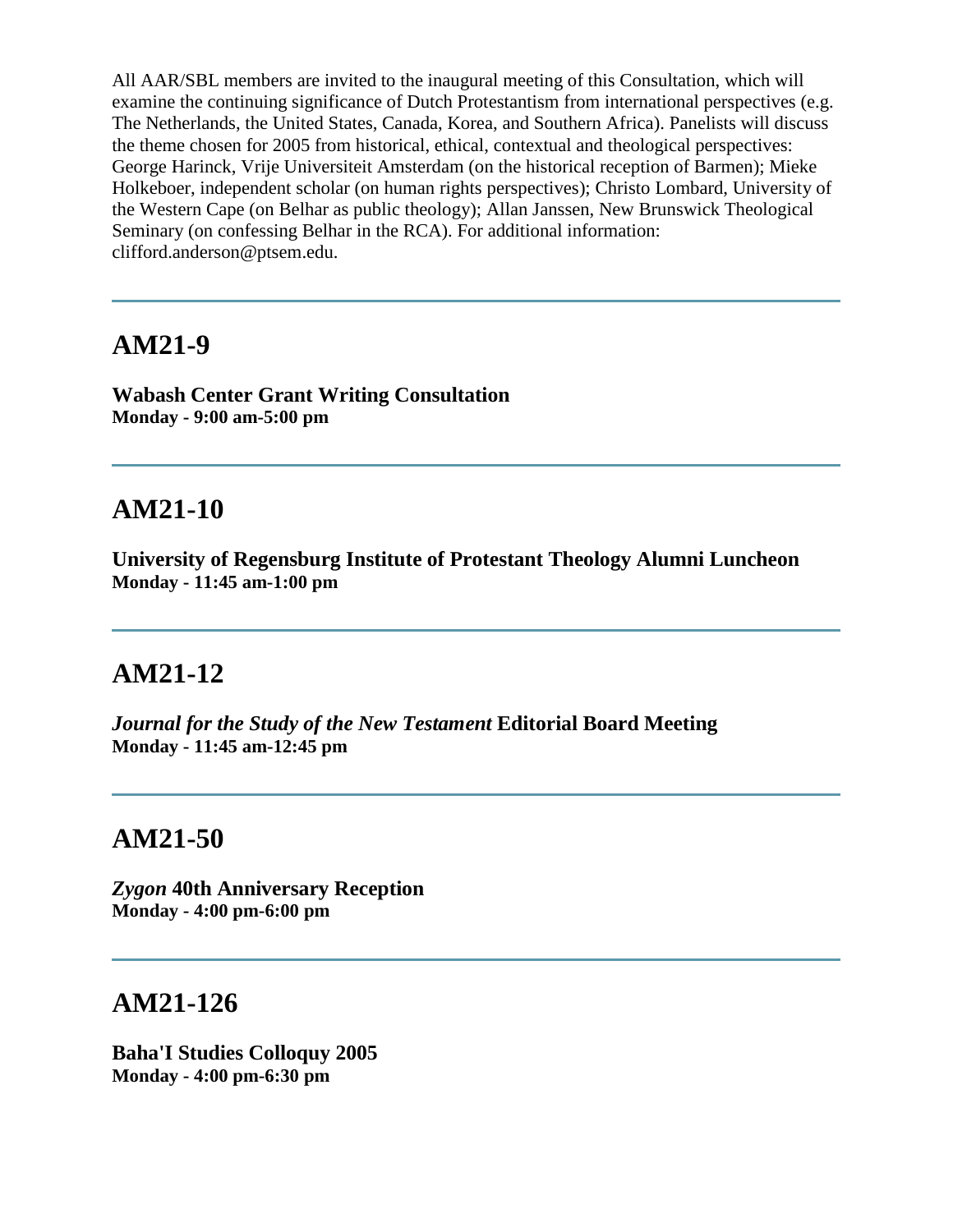Dr. Robert Stockman, DePaul University, presiding

4:00 Dr. Mike McMullen, University of Houston-Clear Lake

"Race Relations and the History of the Houston Bahá'i

Community"

4:40 James Eldin Reed, Harvard University

"Mark Tobey, Bahai, and High Modernism in Seattle, 1922-1962"

5:20 Mikhail Sergeev, University of the Arts, Philadelphia

"Bahá'u'llah and Marx: A Comparison of Their Teachings and the Movements They Have Founded."

6:00 Discussion

For additional information about these sessions or about the Bahá'i Studies Colloquy, contact Robert Stockman at rstockman@usbnc.org or 847-337-7750.

## **AM21-100**

**Highlands Institute for American Religious and Philosophical Thought Monday - 5:15 pm-6:15 pm**

## **AM21-101**

**American Journal of Theology and Philosophy Monday - 6:30 pm-8:00 pm**

Chair: Jennifer G. Jesse, Truman State University

Zandra Wagoner, University of La Verne

Kinship Figures, Polluted Legacies, and Recycling: Pragmatic Considerations for Feminist God-Talk

Respondent: Vaughan McTernan, Beloit College

Everyone is welcome! For additional information, contact Jennifer Jesse at jgjesse@truman.edu.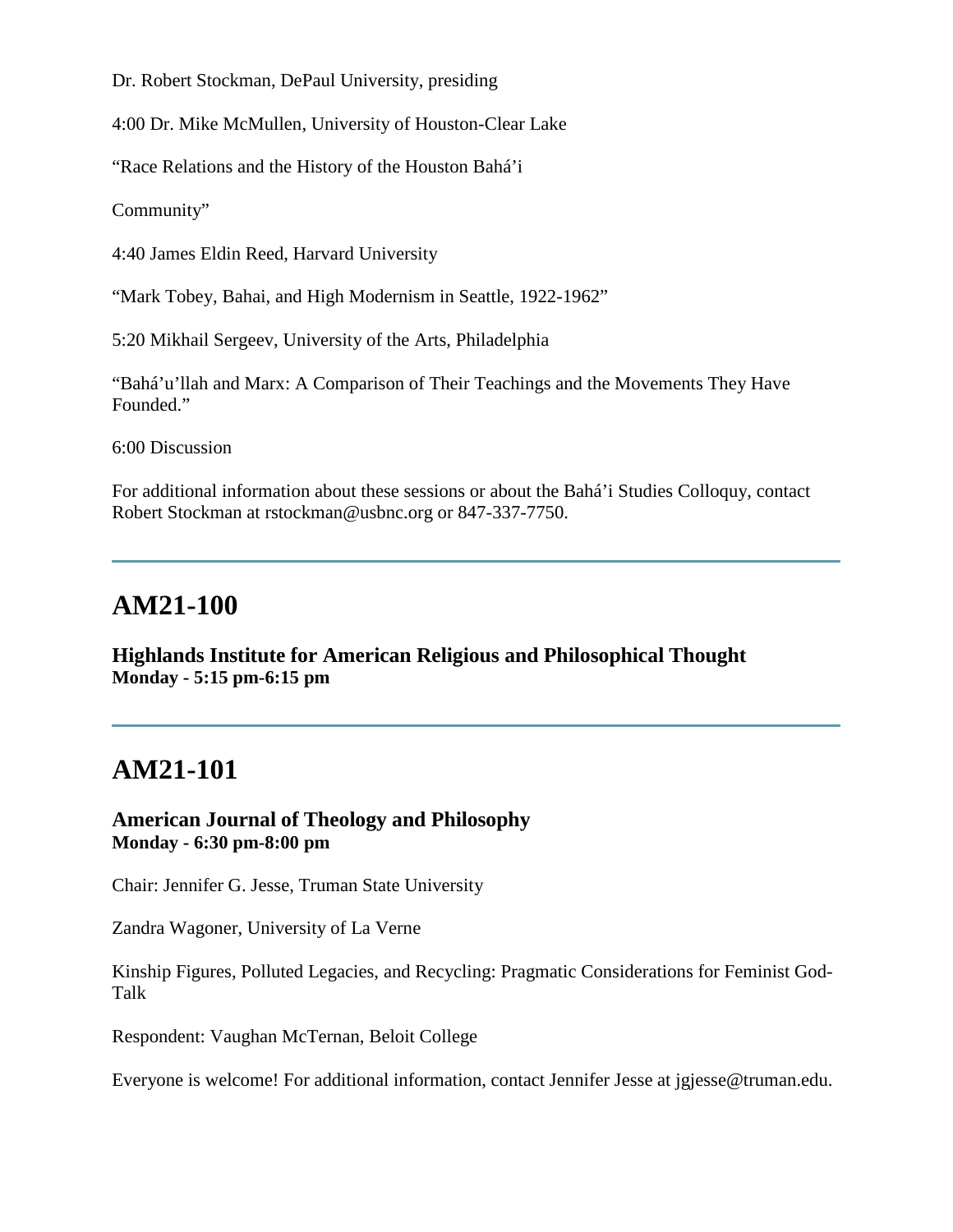# **AM21-102**

### **Congregation-based Biblical Scholarship Reception Monday - 6:30 pm-7:30 pm**

The Louisville Institute invites members and friends of the AAR and SBL who are interested in scholarship from and for communities of faith to join them at a reception following the two and SBL and "Congregation-based Biblical Scholarship" sessions. For further information contact Dr. William Brosend, Associate Director, The Louisville Institute, wbrosend@louisvilleinstitute.org.

# **AM21-103**

### **Ethnic Chinese Biblical Colloquium Monday - 7:00 pm-11:00 pm**

7:00 Review of *One Teacher: Jesus' Teaching Role in Matthew's Gospel Report*, John Yieh (BZNW 124: Walter De Gruyter, 2003)

Sze-kar Wan, Andover Newton Theological School, Presiding

Reviewers:

Celia Deutsch, Barnard College

Eric Wong, Chinese University of Hong Kong

Responding:

John Yieh, Virginia Theological Seminary

9:00 Business Meeting: ECBC members only

For additional information regarding this session, contact Jeffrey Kuan at 1-510-849-8205 or kjkuan@psr.edu.

# **AM21-104**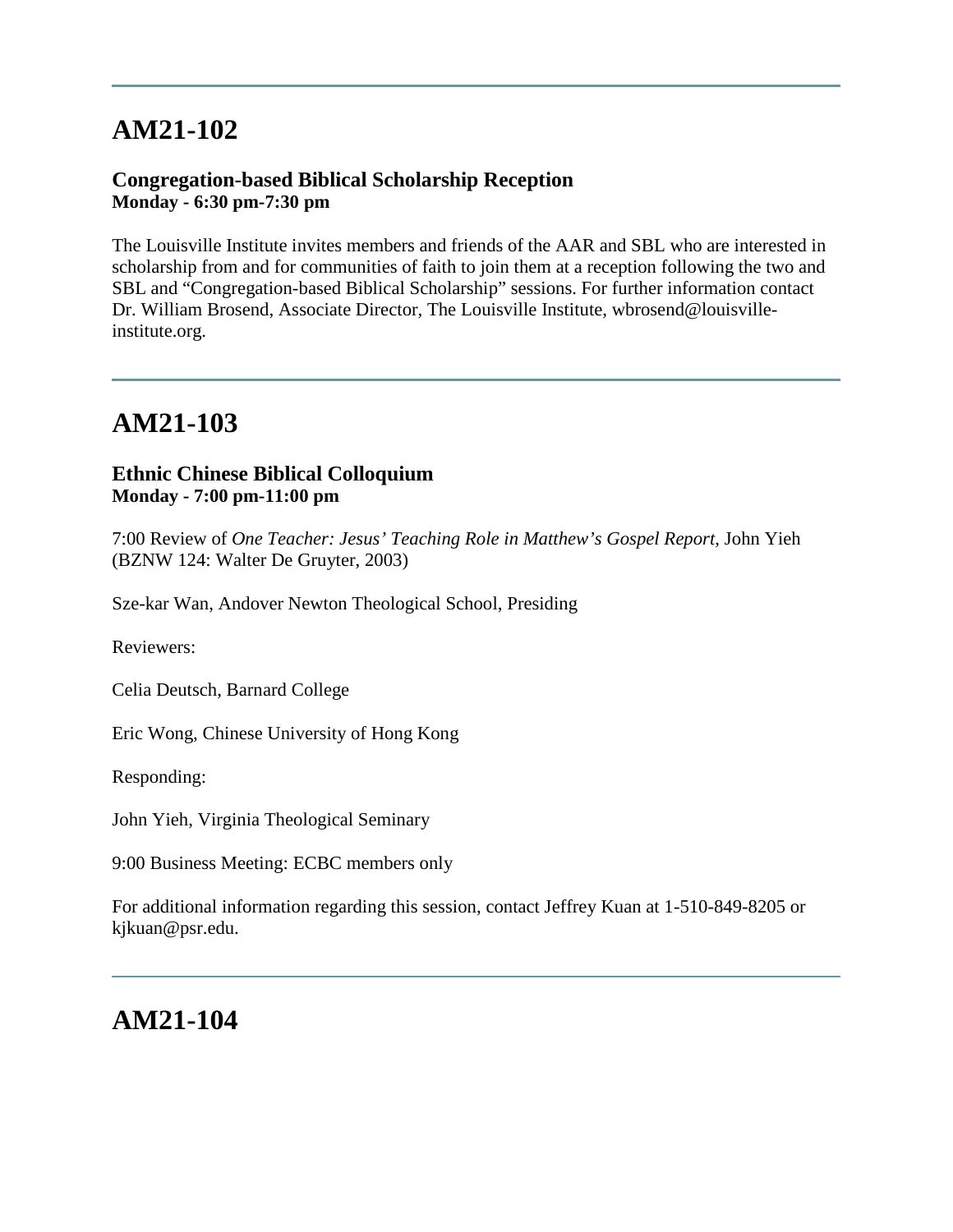**Institute for the Study of Religion and Culture in Africa and the African Diaspora - Reception Monday - 7:00 pm-8:30 pm**

## **AM21-106**

**SAGE Publications Reception Monday - 7:00 pm-8:30 pm**

### **AM21-107**

**Society for the Study of Christian Spirituality: Governing Board Monday - 7:00 pm-8:30 pm**

### **AM21-108**

#### **Society of Christian Philosophers Monday - 7:00 pm-8:30 pm**

Topic: Discussion of C. Stephen Evans, Kierkegaard's Ethic of Love (Oxford University Press, 2004)

Chair: Charles Taliaferro, St. Olaf College

Speakers: M. Jamie Ferreira, University of Virginia

John Hare, Yale Divinity School

Respondent:. C. Stephen Evans, Baylor University

## **AM21-109**

#### **Textual Reasoning Study Session Monday - 7:00 pm-8:30 pm**

"The Poetics of Medieval Commentary on Torah"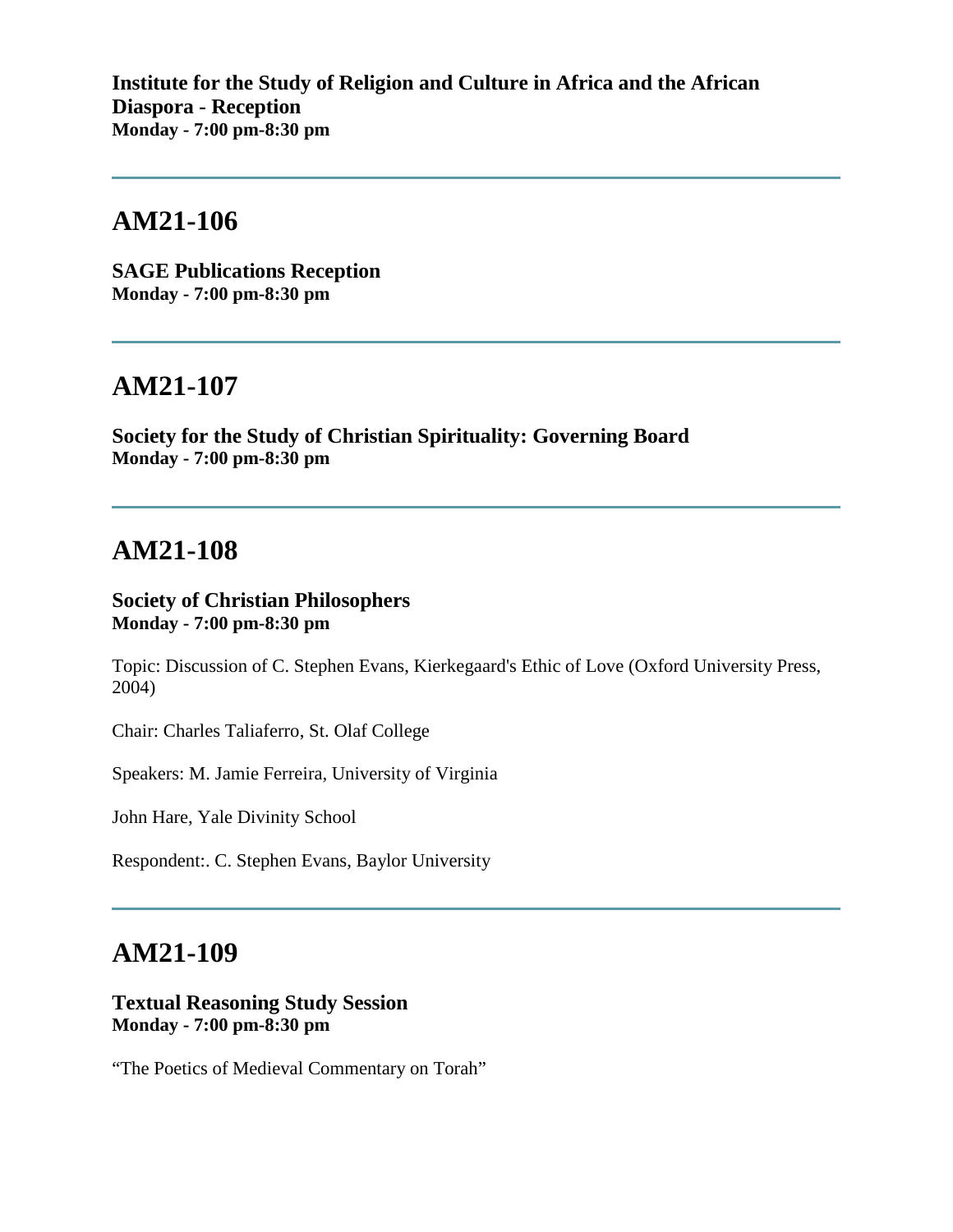Walter Herzberg, Jewish Theological Seminary

Conveners: Steven Kepnes, Rabbi Len Gordon

The Society for Textual Reasoning with will joined by Rabbi Len Gordon's TR-Rabbinics Group and the Society for Scriptural Reasoning. Session open to all.

### **AM21-110**

**Brite Divinity School Reception Monday - 9:00 pm-11:00 pm**

## **AM21-111**

**Claremont Reception Monday - 9:00 pm-11:00 pm**

## **AM21-112**

#### **Durham University Department of Theology and Religion Reception Monday - 9:00 pm-11:00 pm**

The Department of Theology & Religion at Durham, UK welcomes alumni/ae, colleagues, friends and guests.

Information will be available for those interested in the following research areas: Biblical and Ancient Languages, Catholic Studies, Church History, Ethics, Hebrew Bible, Jewish Studies, New Testament, Philosophical Theology, Study of Religion, Systematic and Contemporary

Theology (www.dur.ac.uk/Theology). Details of residence packages in the colleges of Durham University will also be available.

### **AM21-113**

**Pro Ecclesia Reception Monday - 9:00 pm-11:00 pm**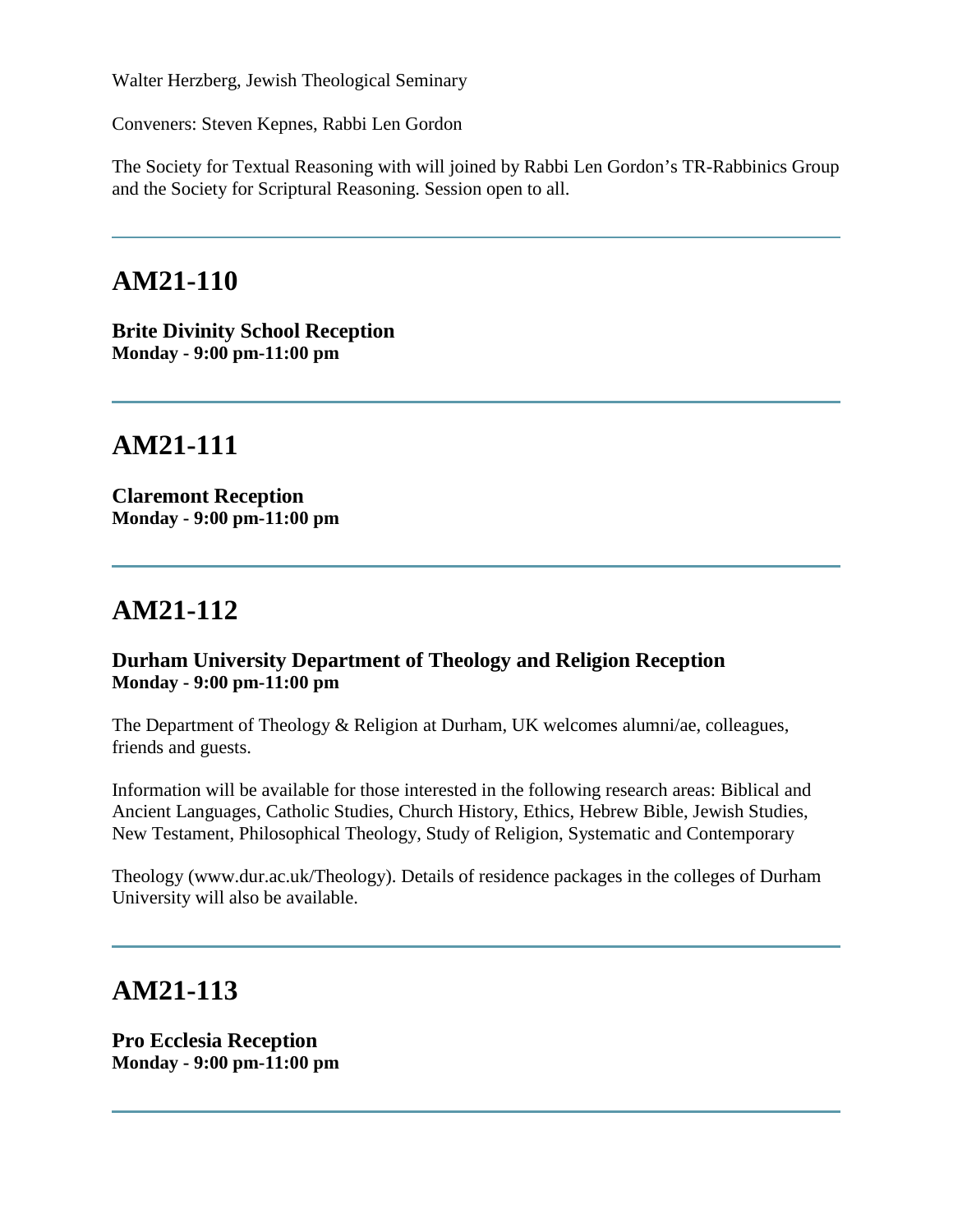## **AM21-114**

**Sheffield University and Sheffield Phoenix Press Department of Biblical Studies Reception Monday - 9:00 pm-11:00 pm**

### **AM21-115**

**Syracuse University Department of Religion Reception Monday - 9:00 pm-11:00 pm**

### **AM21-116**

**University of Virginia Reception for Faculty, Alumnus, and Friends Monday - 9:00 pm-11:00 pm**

### **AM22-1**

**Dead Sea Discoveries Editorial Board Meeting Tuesday - 7:00 am-8:30 am**

## **AM22-2**

#### **Seminary Education in Theology, Ethics, and Reproductive Choice Tuesday - 7:00 am-8:30 am**

Over breakfast, this panel will present the experience of an innovative collaboration between the Religious Coalition for Reproductive Choice, an activist non-profit organization, and Chicago Theological Seminary faculty in developing and piloting a graduate-level course addressing theology, pastoral care, and reproductive choice issues. Panel members will discuss the history and processes of the development of the course "Theology and Reproductive Choice," its curriculum, teaching methods, and the experiences with its pilot offering to seminary students. Strategies for navigating volatile issues in the classroom and creating space for theological analysis and pastoral care preparation will be highlighted. Please RSVP by November 15 to Rabbi Bonnie Margulis, Religious Coalition for Reproductive Choice, 1-202-628-7700, bmargulis@rcrc.org.